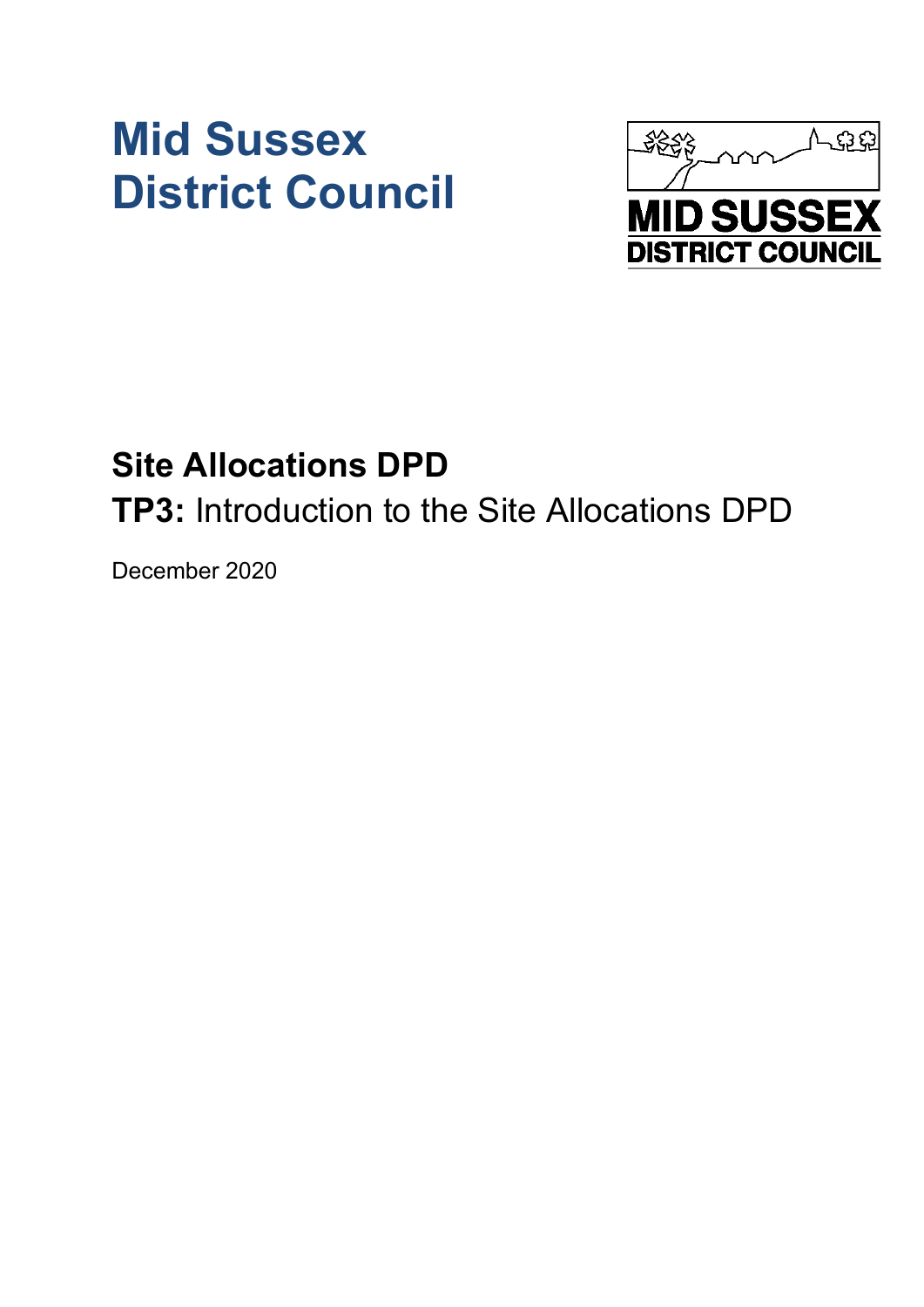## **Contents**

| Stage 1: Strategic Housing and Employment Land Availability Assessment (SHELAA) 18 |  |
|------------------------------------------------------------------------------------|--|
|                                                                                    |  |
|                                                                                    |  |
|                                                                                    |  |
|                                                                                    |  |
|                                                                                    |  |
|                                                                                    |  |
| Update following Regulation 18 Consultation Draft Site Allocations Document 26     |  |
|                                                                                    |  |
|                                                                                    |  |
|                                                                                    |  |
| Update following Regulation 18 Consultation Draft Site Allocations Document 30     |  |
|                                                                                    |  |
|                                                                                    |  |
|                                                                                    |  |
|                                                                                    |  |
|                                                                                    |  |
|                                                                                    |  |
|                                                                                    |  |
|                                                                                    |  |
|                                                                                    |  |
|                                                                                    |  |
|                                                                                    |  |
|                                                                                    |  |
|                                                                                    |  |
|                                                                                    |  |

References to the Sites DPD Document Library are expressed as [REF]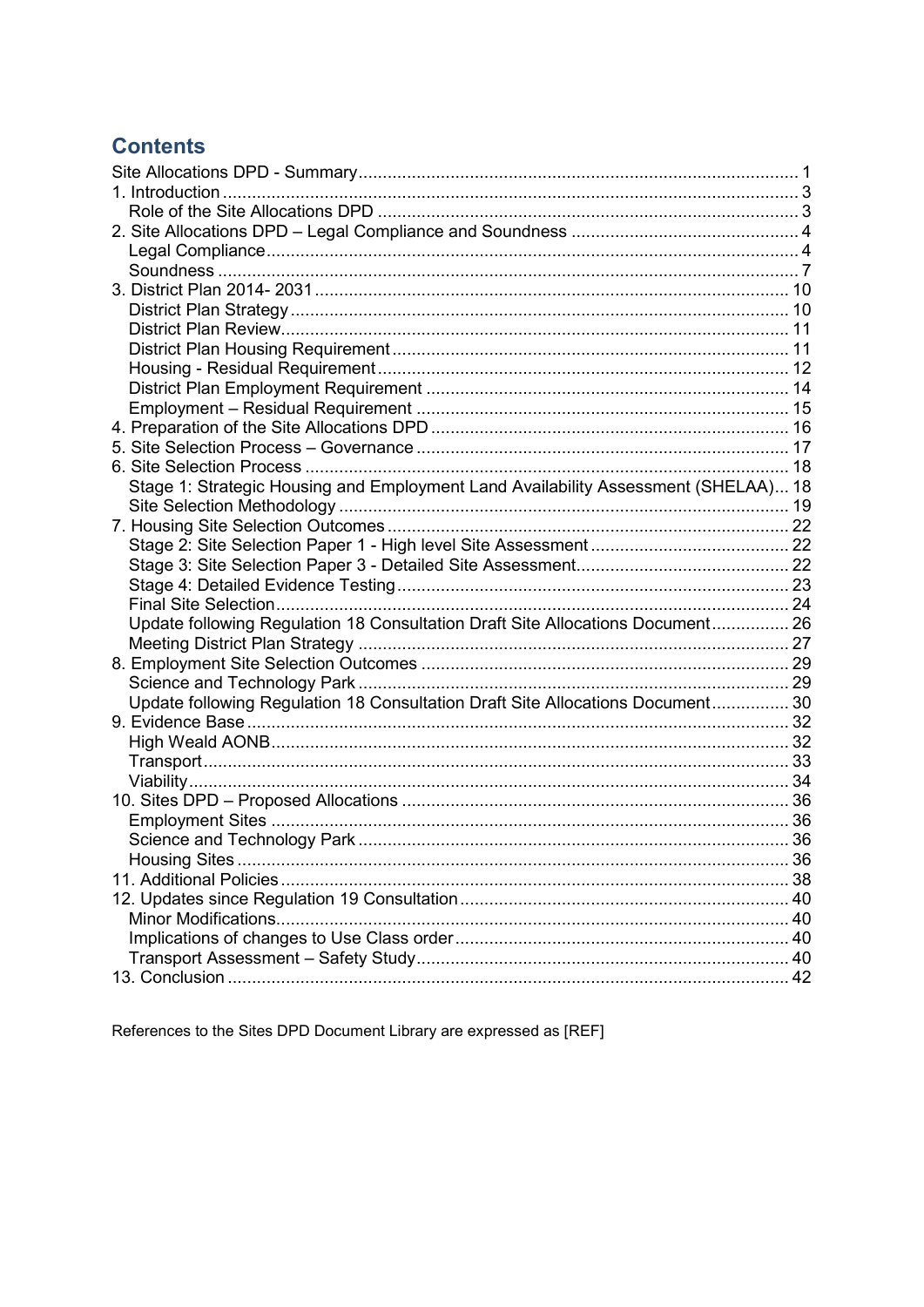## <span id="page-2-0"></span>**Site Allocations DPD - Summary**

- The preparation of a Site Allocations DPD ('Sites DPD') was a requirement of adopted District Plan (March 2018) policy **DP4: Housing**, in order to meet residual housing and employment needs within the plan period to 2031.
- Policy DP4: Housing identified a residual housing requirement of **2,439** dwellings to be allocated within the Sites DPD.
- The Sites DPD is a 'daughter' document of the District Plan, seeking to meet residual needs rather than establishing strategy.
- Due to the time elapsed since the District Plan was adopted, the residual housing requirement is now **1,280** dwellings. This reflects additional completions and commitments within the two monitoring years since the District Plan was adopted.
- Updated employment evidence established a requirement for **10-15ha** additional employment land.
- A politically balanced Site Allocations Working Group (SAWG) was established to oversee the work, reporting their findings at all stages to the Council's Scrutiny Committee for Housing, Planning and Economic Growth (SCHPE) on a regular basis.
- Stage 1 of the Sites DPD process commenced in October 2017, with a formal "Callfor-Sites". The Council published a **SHELAA** in April 2018 which assessed **241 sites** against a robust methodology in accordance with the PPG and best practice. The methodology was transparent and subject to consultation.
- Stage 2 of the process was a high-level assessment of the sites against the District Plan strategy. The methodology and outcomes were reviewed by SAWG and SCHPE. This was published in **Site Selection Paper 1**.
- Stage 3 of the process was a detailed assessment of the remaining sites against a methodology established in **Site Selection Paper 2**. This methodology was overseen by SAWG, subject to consultation, and reviewed by SCHPE. The findings were published in **Site Selection Paper 3: Housing** and **Site Selection Paper 4: Employment**.
- The 47 sites assessed as having potential within Site Selection Paper 3: Housing and Site Selection Paper 4: Employment were considered 'Reasonable Alternatives' for the purposes of the **Sustainability Appraisal** and were subject to detailed evidence testing.
- Following assessment within the Sustainability Appraisal and detailed evidence testing, a total of **22 housing sites, 7 employment sites and a preferred location for a Science and Technology Park** were identified as the Council's preferred sites.
- The housing allocations yield **1,764** dwellings, therefore an **over-supply of 484 dwellings** compared to the residual housing need.
- The employment allocations yield **17.45ha**, therefore an **over-supply of 7.45-2.45ha** compared to the residual employment need.
- The Sites DPD also includes five additional policies that support the delivery of sustainable development in Mid Sussex.
- The Sites DPD is based on a **robust, proportionate evidence base** which is submitted alongside the DPD. A summary of the contents of this work and how it has influenced the DPD is contained within this paper.
- Full Council considered the sites and options for growth in September 2019 and approved the Sites DPD for Regulation 18 consultation.
- The Regulation 18 Sites DPD and associated documents were subject to consultation between 9<sup>th</sup> October and 20<sup>th</sup> November 2019, generating 2,124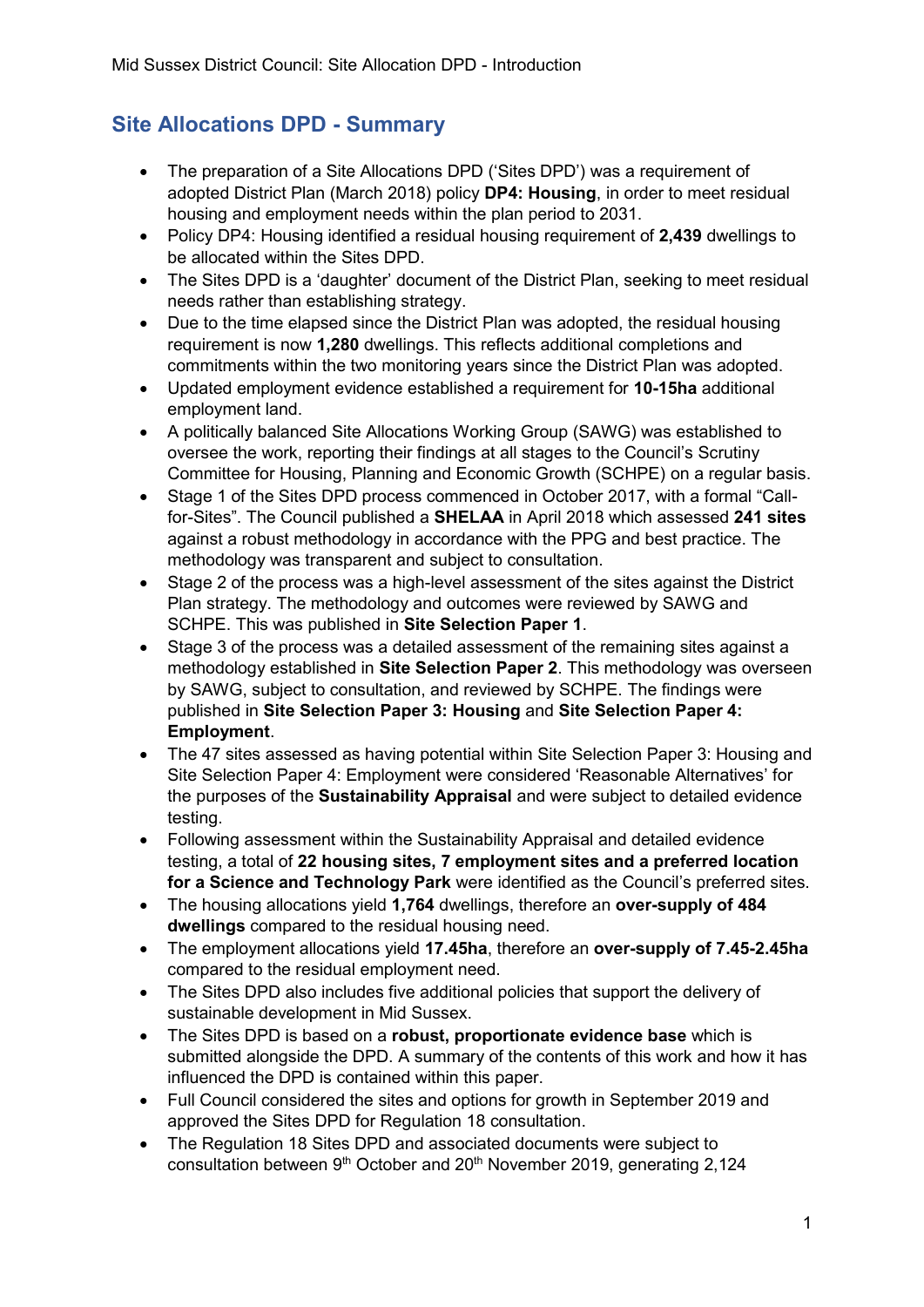comments from just over 1,300 respondents. Consultation was held in accordance with the Council's adopted **Statement of Community Involvement** (SCI). Consultation responses are summarised in Statement of Consultation Regulation 18 (August 2020) [C2].

- SCHPE considered the responses to the **Regulation 18** consultation and actions to address objections in January 2020.
- The Sites DPD was revised to reflect comments received. SCHPE considered the Regulation 19 Sites DPD in March 2020. It was formally agreed by Full Council in July 2020.
- The Regulation 19 Sites DPD was subject to an eight week consultation between 3<sup>rd</sup> August 2020 and 28<sup>th</sup> September 2020, generating 2,154 comments from 1,498 respondents. These are summarised in the Regulation 22 Statement (December 2020) [C1] and submitted in full.

The Council is satisfied that the Site Allocations DPD has been prepared in a robust manner, following the requirements of the NPPF, Planning Practice Guidance, best practice and subject to consultation and engagement in accordance with the Council's Statement of Community Involvement (SCI) and requirements under the Duty to Co-Operate. It therefore submits the Sites DPD for examination with confidence it meets the Test of Soundness and legal requirements.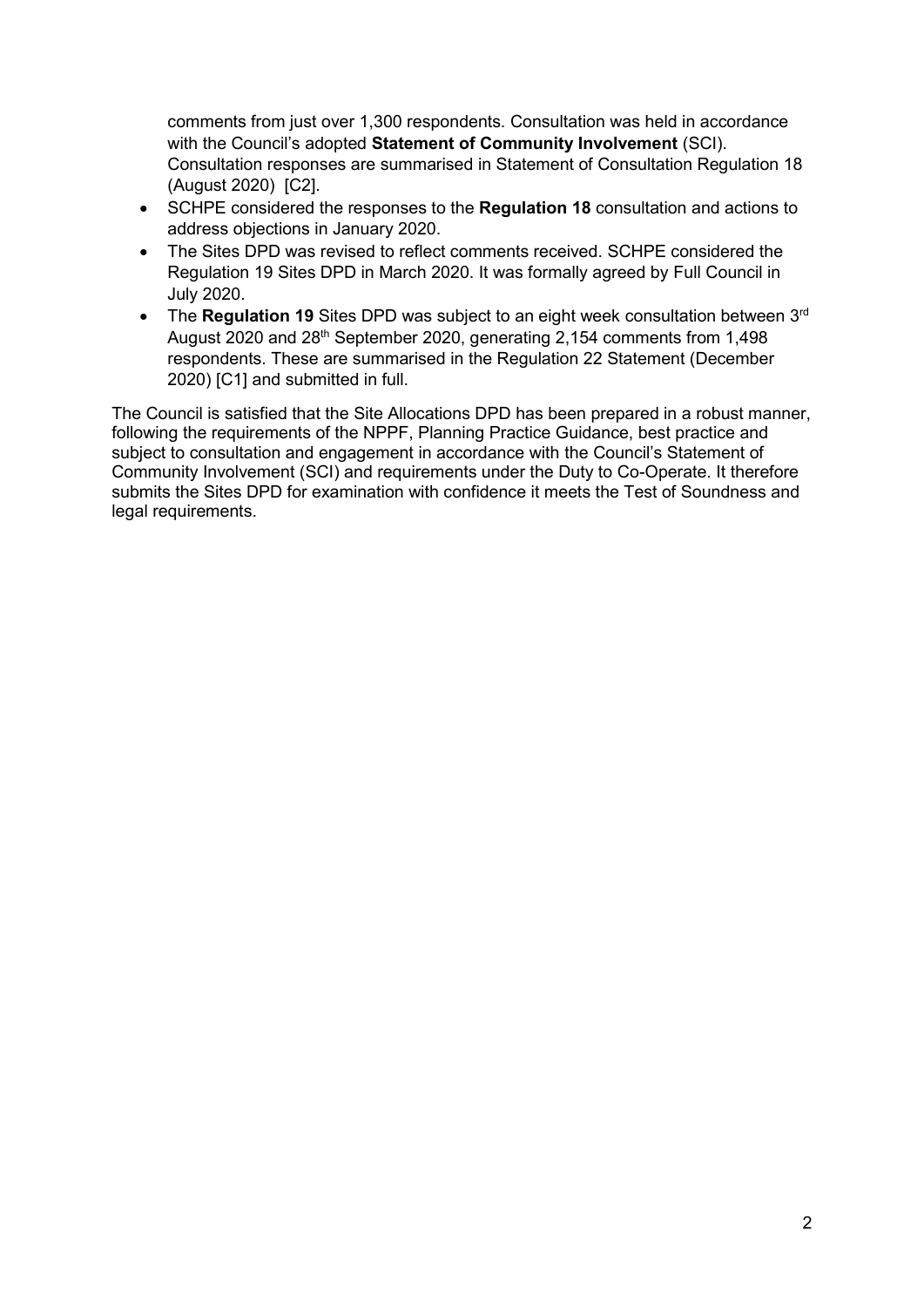## <span id="page-4-0"></span>**1. Introduction**

- 1.1. Mid Sussex District Council is submitting the Site Allocations Development Plan Document (the 'Sites DPD') to the Secretary of State for Examination. The Council has prepared the Sites DPD in accordance with legal and policy requirements and believes the Sites DPD meets the necessary legal and soundness tests. The Sites DPD has been prepared using a robust and transparent process, based on guidance, best practice and a proportionate evidence base.
- 1.2. This paper sets out the justification and processes carried out during the preparation of the 'Sites DPD' to assist the Inspector. The paper summarises each of the processes and signposts to the relevant parts of the Evidence Base where more detailed information can be found.

#### <span id="page-4-1"></span>**Role of the Site Allocations DPD**

- 1.3. The District Plan 2014-2031, adopted in March 2018, sets out a commitment for the Council to prepare a Site Allocations DPD. The Sites DPD has four main aims, which are:
	- (i) to allocate sufficient housing sites to address the residual necessary to meet the identified housing requirement for the district up to 2031 in accordance with the Spatial Strategy set out in the District Plan;
	- (ii) to allocate sufficient employment land to meet the residual need and in line with policy requirements set out in District Plan Policy DP1: Sustainable Economic Development;
	- (iii) to allocate a site for a Science and Technology Park west of Burgess Hill in line with policy requirements set out in District Plan Policy DP1: Sustainable Economic Development; and
	- (iv) to set out additional policies necessary to deliver sustainable development.
- 1.4. The role of the Sites DPD is therefore a 'daughter' document to the District Plan. It is the role of the District Plan to establish the spatial strategy and strategic policies. The Sites DPD has therefore been prepared with the purpose of meeting the strategy set out in the District Plan.
- 1.5. Some objectors have questioned whether the Sites DPD provides an opportunity to reestablish/re-calculate the district's housing requirement. The scope of the Sites DPD is clearly limited to allocating sites to meet the need established in the District Plan, as set out in policy DP4: Housing. The Council are of the opinion that it does not (having regard to the Court of Appeal judgment in Oxted Residential Ltd v Tandridge DC [2016] EWCA Civ 414 which supported the earlier judgment in Gladman Development Ltd v Wokingham BC [2014] EWHC 2320 (Admin)) need to reconsider housing need.
- 1.6. The District Plan is scheduled for review, commencing 2021 with adoption in 2023. The District Plan Review will provide the strategic basis for reconsidering the housing (and other) requirements, as well as strategic policies. Further details on this are set out in Section 3.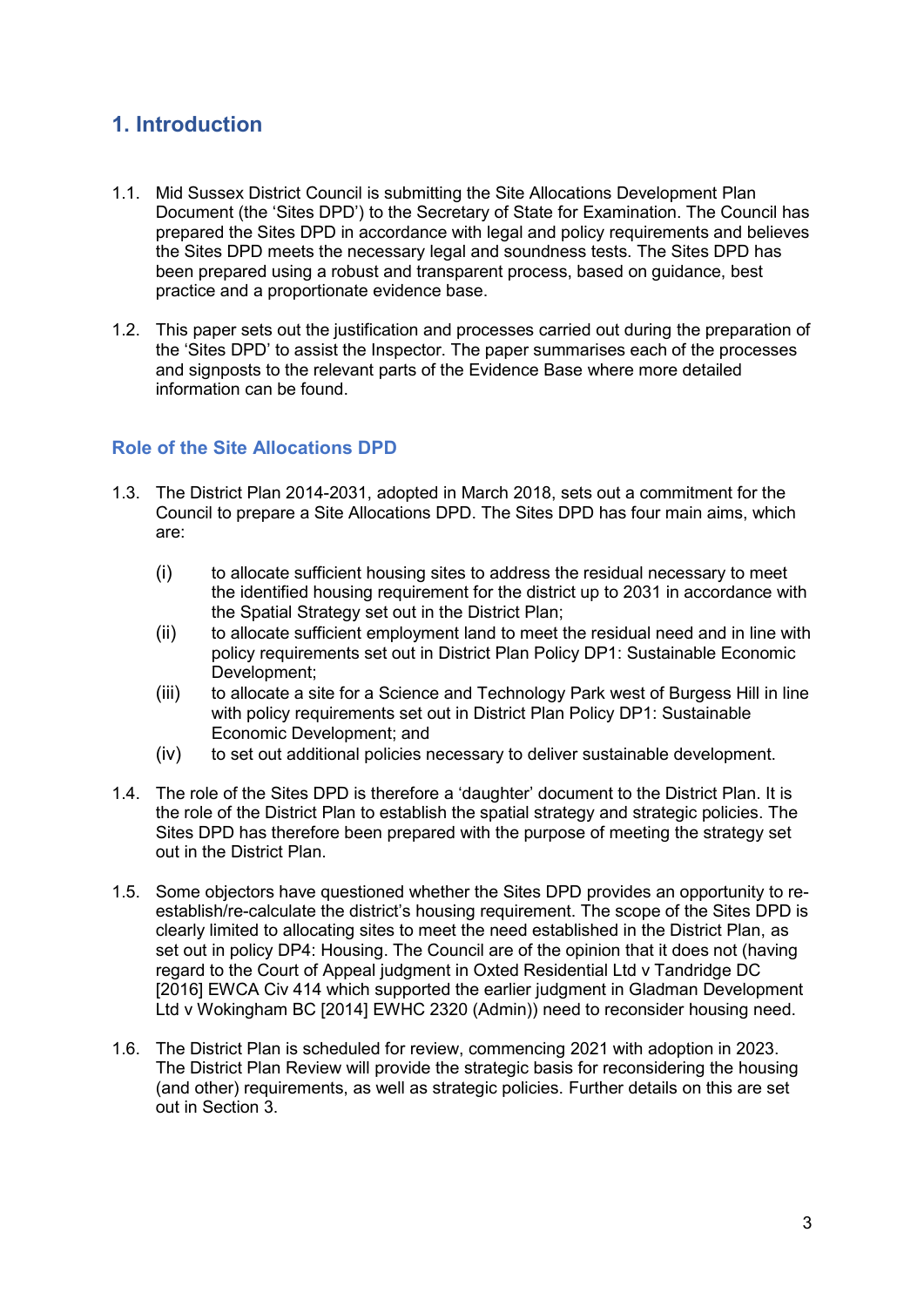## <span id="page-5-0"></span>**2. Site Allocations DPD – Legal Compliance and Soundness**

| <b>Evidence Base</b> |                                                                  |  |  |
|----------------------|------------------------------------------------------------------|--|--|
| Library              | <b>Title</b>                                                     |  |  |
| <b>Reference</b>     |                                                                  |  |  |
| P <sub>2</sub>       | Local Development Scheme (October 2017)                          |  |  |
| P <sub>1</sub>       | Local Development Scheme (December 2020)                         |  |  |
| C <sub>4</sub>       | Statement of Community Involvement (March 2019)                  |  |  |
| C <sub>2</sub>       | Community Involvement Plan - Regulation 18 (September 2019)      |  |  |
| C <sub>1</sub>       | Community Involvement Plan - Reguation 19 (March 2020)           |  |  |
| SUS <sub>5</sub>     | Sustainability Appraisal - Scoping Report (May 2019)             |  |  |
| SUS <sub>3</sub>     | Sustainability Appraisal - Regulation 18 (September 2019)        |  |  |
| SUS <sub>1</sub>     | Sustainability Appraisal - Regulation 19 (July 2020)             |  |  |
| HRA3                 | Habitats Regulations Assessment - Regulation 18 (September 2019) |  |  |
| HRA1                 | Habitats Regulations Assessment - Regulation 19 (March 2020)     |  |  |
| HRA <sub>5</sub>     | Habitats Regulations Assessment - District Plan (September 2017) |  |  |
| DC <sub>1</sub>      | Duty to Co-Operate Statement (August 2020 - Sites DPD)           |  |  |
| DC <sub>2</sub>      | Duty to Co-Operate Statement (August 2016 - District Plan)       |  |  |
| DC3-DC25             | Duty to Co-Operate - Statements of Common Ground                 |  |  |
| DPD4                 | <b>PAS Self Assessment Toolkit</b>                               |  |  |

#### <span id="page-5-1"></span>**Legal Compliance**

#### Local Development Scheme

2.1. The intention to prepare the Site Allocations DPD was first confirmed in the Local Development Scheme (LDS) published in October 2017 [P2]. The LDS has been kept up to date following alterations to the timetable for the preparation of the Plan, with the latest LDS being published in December 2020 [P1]. The Council's website [\(www.midsussex.gov.uk/SitesDPD\)](http://www.midsussex.gov.uk/SitesDPD) has also been kept up-to-date regarding the timetable to ensure all stakeholders are aware of the next steps.

#### Statement of Community Involvement

- 2.2. The Councils approach to consultation is set out in the Statement of Community Involvement (SCI) [C4], which is a 'code of practice' for how the council will engage people in planning processes.
- 2.3. The SCI commits the Council to prepare a 'Community Involvement Plan' for all planning policy documents. The Community Involvement Plan, published alongside the Regulation 18 [C2] and 19 [C1] consultation documents, set out how the document would be produced, how and when community involvement would take place and what happens to the results of community involvement in taking decisions. The main consultation methods to be used included:
	- o Press release, email alert and utilise social media where possible;
	- o Documentation available on Council website including an on-line response form;
	- o Hard copies of documents available at the District's libraries, District, Town and Parish Council offices and help points;
	- o Letters or emails to specific consultation bodies (statutory consultees) and to other organisations listed in the Community Involvement Plan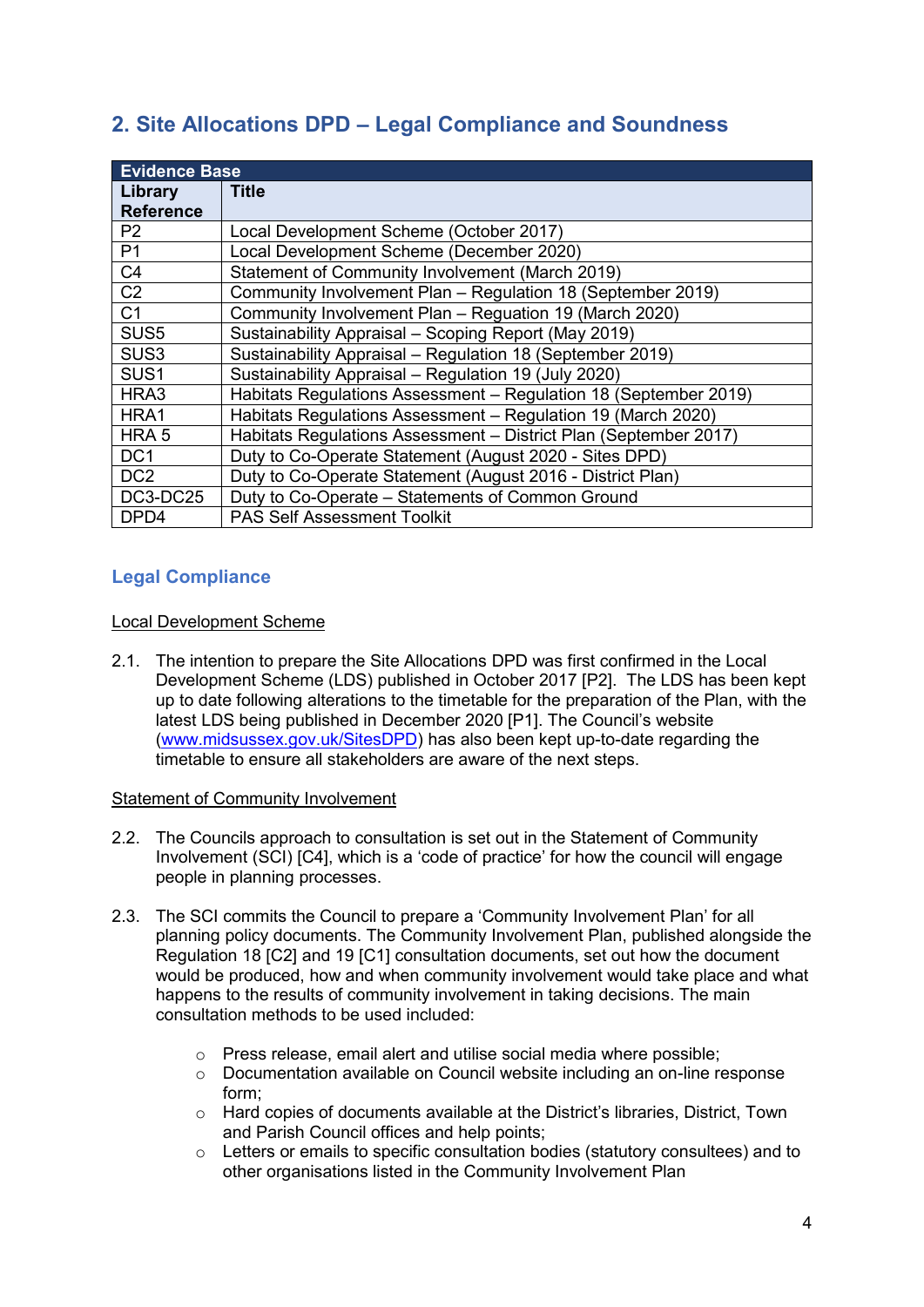- 2.4. The Covid-19 outbreak meant that places where hard copies of the documents were usually made available were only partially open at the time the Regulation 19 consultation took place. However, the requirement to make consultation documents available was removed through The Town and Country Planning (Local Planning) (England) (Coronavirus) (Amendment) Regulations 2020.
- 2.5. Therefore, this meant that consultation documents only needed to be made available online and not at the deposit points (Council offices, Libraries and Help Points). However, printed copies of the consultation documents were still sent to Libraries and Help Points, including the Council offices, to enable the documents to be viewed should the buildings re-open during the consultation period. A note explaining the availability of paper documents was published on the website.
- 2.6. The Regulation 19 consultation took place in accordance with the adopted SCI and Regulations in place at the time of consultation.

#### Sustainability Appraisal

- 2.7. Each stage of the Site Allocations DPD process has been accompanied by a Sustainability Appraisal (SA) incorporating Strategic Environmental Assessment (SEA) as required by the relevant legislation. For the purposes of the work and this Topic Paper, references to 'Sustainability Appraisal' mean both the SA and SEA, as they have been combined into one document. There have been three stages:
	- **Scoping Report** [SUS5] setting out the baseline and Sustainability Framework (objectives and indicators), subject to consultation
	- **Regulation 18** [SUS3] Accompanying the Regulation 18 Sites DPD, this report assessed the reasonable alternative development, site and policy options against the Sustainability Framework and helped inform the proposed site selection.
	- **Regulation 19** [SUS1] Accompanying the Regulation 19 Sites DPD, this report included amendments required as a result of consultation on the previous version.
- 2.8. The Sites DPD is a daughter document to the District Plan, with the aim of meeting the residual housing and employment needs. The District Plan was accompanied by a Sustainability Appraisal which appraised reasonable alternatives for housing supply, housing requirement and strategy. As the overall requirement and strategy were 'set' within the District Plan, it is not the role of the Sites DPD SA to re-assess alternative approaches. Therefore, the SA focusses on the reasonable alternative options to meet the strategy and residual requirements set out within the District Plan.

#### Habitats Regulations Assessment

- 2.9. Ashdown Forest lies adjacent to the north-east boundary of Mid Sussex and within Wealden District. The Ashdown Forest Special Protection Area (SPA) is classified because of the presence of breeding populations of Dartford warbler and European nightjar. The Ashdown Forest Special Area of Conservation (SAC) is designated because of the heathland habitats.
- 2.10. The potential effects of development on Ashdown Forest were assessed during the Habitats Regulations Assessment (HRA) process for the Mid Sussex District Plan [HRA5]. The screening process undertaken in late 2007 and early 2008 identified likely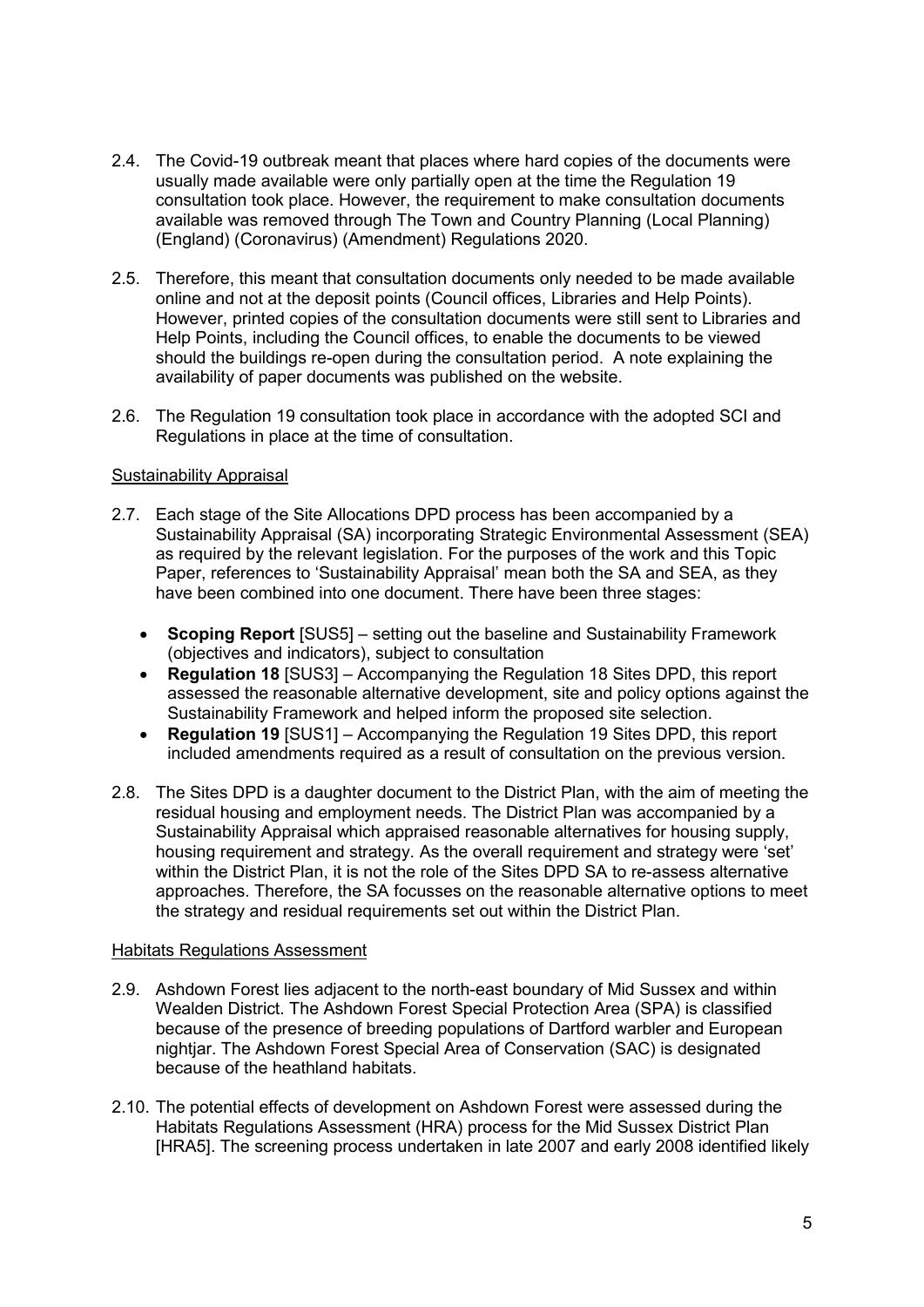significant effects on the Ashdown Forest SPA and SAC as a result of recreational disturbance and atmospheric pollution respectively.

- 2.11. The District Plan HRA advises that measures are required to mitigate any potential recreational disturbance impact and District Plan Policy DP17 implements these recommendations. Natural England supports this policy.
- 2.12. The requirement for new residential development proposing a net increase in dwellings to provide mitigation is based on a zonal approach. The District Plan HRA recommends that residential development is not permitted within a 400m buffer zone around the Ashdown Forest SPA. This is on the basis that mitigation is unlikely to be successful since Ashdown Forest is within walking distance and people will use the site as their local recreation space.
- 2.13. As set out in paragraph 3.15 below, it was not possible to allocate sufficient housing to meet the full requirement in the District Plan as there was insufficient available information about the nature and location of development being proposed to meet the step in the trajectory to 1,090dpa. Therefore, it was not possible to establish if the uplift could be possible without causing further harm to the integrity of the Ashdown Forest SAC.
- 2.14. A Habitats Regulations Assessment of the Sites DPD [HRA1 and HRA3] has been undertaken and concluded that the Sites DPD does not present any potential risks to European sites, that are not considered capable of being mitigated for. Adverse effects on the integrity of the Ashdown Forest SAC/SPA, relating to air quality and recreation impacts can be ruled out.

#### Duty to Co-Operate

- 2.15. To support the preparation of Mid Sussex District Plan a Duty to Cooperate Framework was published in 2015. The Duty to Cooperate Statement (August 2016) [DC2] set out the engagement that had taken place with relevant local authorities and organisations during the preparation of the Mid Sussex District Plan. Through this evidence the Council was able to demonstrate that it had engaged constructively, actively and on an ongoing basis in the preparation of the District Plan, and that the Duty to Cooperate had been met.
- 2.16. The Sites DPD is a 'daughter document' of the District Plan. The cross boundary matters and discussions with organisations during the preparation of the Sites DPD have been on the basis that the strategic issues and matters relating to District Plan strategy have been previously agreed; as evidenced through the District Plan Duty to Cooperate statement. It is on this basis that the Duty to Cooperate responsibilities have been addressed with discussion focusing primarily on-site specific issues and matters. The Duty to Co Operate Statement has been updated for the Sites DPD [DC1].
- 2.17. Signed Statements of Common Ground [DC3-DC25] have been agreed with the following local authorities:
	- Adur and Worthing Councils
	- Arun District Council
	- Brighton and Hove City Council
	- Lewes District Council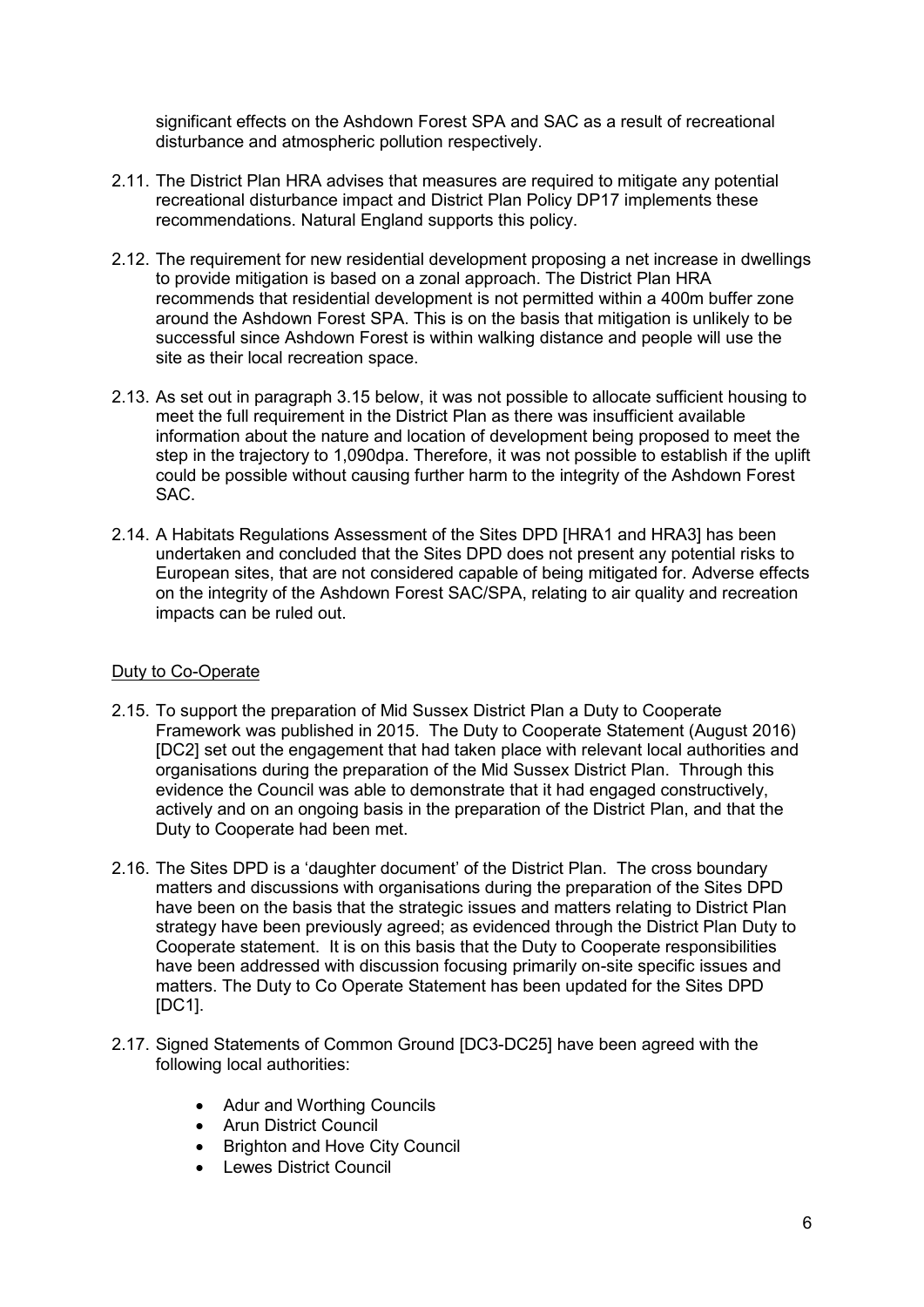- Horsham District Council
- Crawley Borough Council
- Tandridge District Council
- South Downs National Park Authority
- West Sussex County Council
- Surrey County Council
- East Sussex County Council
- 2.18. Signed Statements of Common Ground have also been agreed with the following public bodies:
	- Environment Agency
	- South East Water Ltd
	- Thames Water Utilities
	- West Sussex Clinical Commissioning Group
	- Scotia Gas Network
	- UK Power networks
	- Highways England (in relation to the Science and Technology Park)
	- Natural England
	- Historic England (confirmation by email)

#### Policies Map

- 2.19. The Sites DPD is accompanied by a Policies Map. This builds upon the adopted District Plan policies map. It incorporates the following, as a result of the proposals within the Sites DPD:
	- Site allocations (housing, employment and Science and Technology Park)
	- Amendments to Built-Up Area boundaries, as a result of above and other required updates
	- Existing Employment Sites, reflecting the content of policy SA34
	- Safeguarded areas, as a result of policies SA35 SA37
	- Other required changes since adoption of the District Plan (e.g. including recently 'made' Neighbourhood Plans)

#### <span id="page-8-0"></span>**Soundness**

-

- 2.20. The PAS self assessment toolkit [DPD4] has been completed during the preparation of the Plan and has been submitted as part of the suite of evidence documents that demonstrate the Plan's compliance with national policy, guidance and regulations.
- 2.21. The plan has been prepared in compliance with the Planning and Compulsory Purchase Act 2004<sup>1</sup>, and other relevant regulations. The NPPF indicates that Plans can be found sound if they are:
	- a) positively prepared
	- b) justified
	- c) effective, and
	- d) consistent with national policy<sup>2</sup>.
- 2.22. The following sets out how the Sites DPD meets these tests.

<sup>1</sup> Planning and Compulsory Purchase Act 2004

<sup>2</sup> *National Planning Policy Framework.* (2019). para. 35.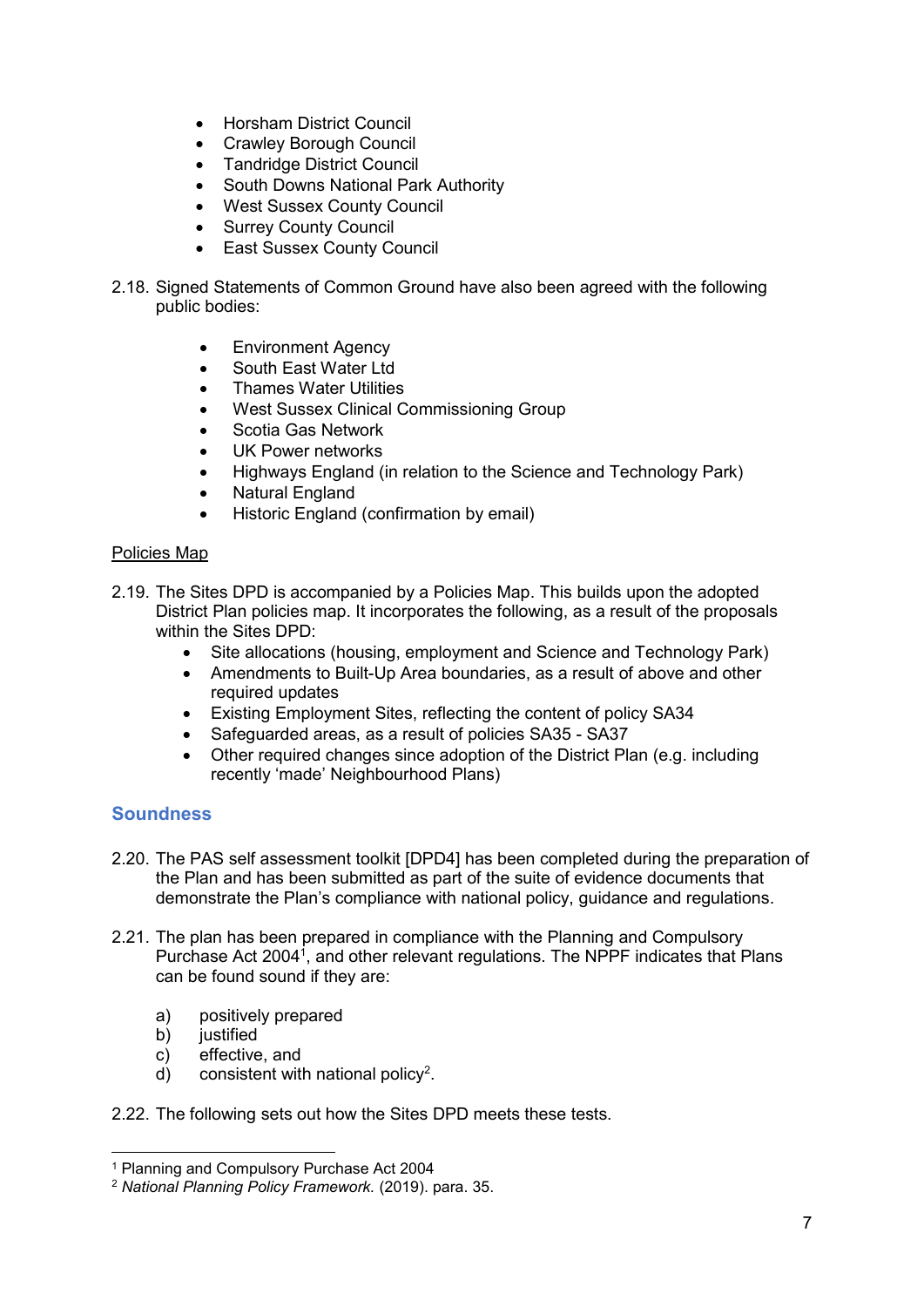#### a) Positively Prepared

- 2.23. The Council consider the Sites DPD has been positively prepared. The Council has worked, and continues to work, in partnership with its neighbouring authorities under the Duty-to-Cooperate and has carried out an ongoing Sustainability Appraisal to ensure that the Sites DPD delivers sustainable development.
- 2.24. As the Sites DPD is addressing housing and employment need already established by the District Plan, these are less significant Duty-to-Cooperate matters in the context of the Site Allocations document itself. Clearly these matters will be reviewed again in the future through the Local Plan review process.
- 2.25. Other important Duty-to-Cooperate matters for Mid Sussex include giving consideration to potential impacts on the South Downs National Park, High Weald Area of Outstanding Natural Beauty (AONB) and the Ashdown Forest Special Protection Area (SPA) and Special Area of Conservation (SAC). The National Park Authority, AONB Board and Natural England have all been engaged during the preparation of the plan. It is considered that the plan does not negatively affect these matters.
- 2.26. Planning for strategic infrastructure, particularly for highways, is an important consideration, including for the Sites DPD, and the Council continues to work with West Sussex County Council as Highways Authority, Highways England, and other stakeholders. Additional transport policies are proposed and technical evidence has been prepared to inform the plan.
- 2.27. The Sites DPD identifies additional site allocations to 'fully' meet the objectively assessed development requirements for the district, including the agreed quantum of unmet housing need for the Northern West Sussex Housing Market Area (HMA) to be addressed within Mid Sussex.

#### b) A justified plan:

- 2.28. The Council consider the Sites DPD to be an appropriate strategy, taking into account the reasonable alternatives, and that the Plan is based on proportionate evidence.
- 2.29. The Sites DPD complements the District Plan and the additional allocations are consistent with the Spatial Strategy and Settlement Hierarchy. The District Plan was based on a comprehensive understanding of the issues facing the district and this baseline has been updated to inform the Sites DPD.
- 2.30. A series of reasonable alternatives were developed and considered to inform the Sites DPD. The reasonable alternatives have been assessed through the Sustainability Appraisal (SA).

#### c) An effective plan:

2.31. The NPPF states that plans are sound if they are: *"effective - deliverable over the plan period, and based on effective joint working on cross-boundary strategic maters that have been dealt with rather than deferred, as evidenced by the statement of common ground"*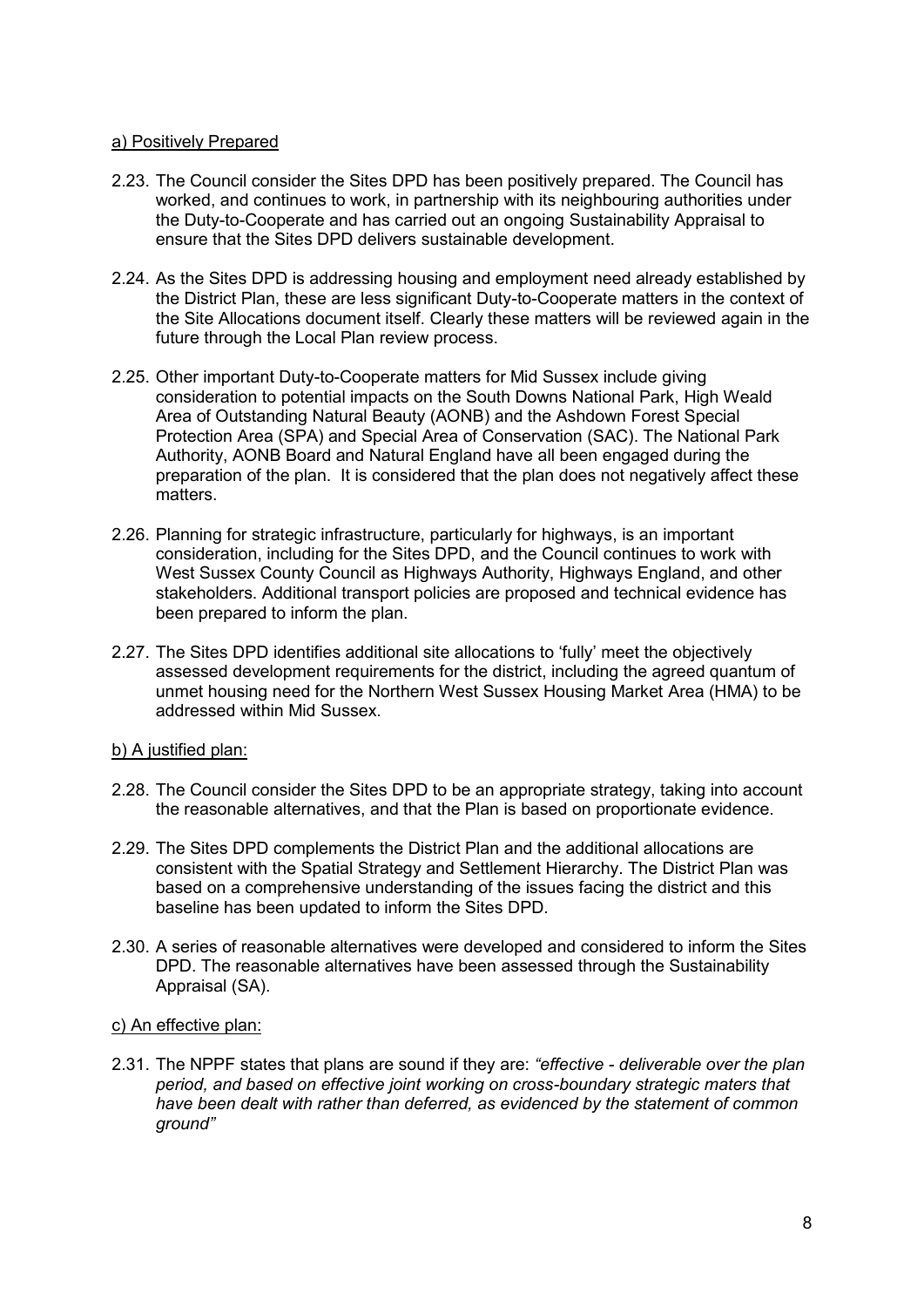- 2.32. The Council has worked closely with landowners and developers to confirm that the additional sites proposed for allocation are deliverable. A Viability Study has been published alongside the Sites DPD.
- 2.33. The Council has worked closely with a range of organisations and key stakeholders such as West Sussex County Council, who are responsible for providing or managing key services, including education and transport, and the Environment Agency, Natural England and Historic England. Statements of Common Ground have been prepared with a series of key stakeholders and these are published alongside a Paper summarising the Council's approach to meeting its commitments under the Duty-to-Cooperate [DC1].

#### d) Consistent with National Policy:

2.34. The Council consider that the Sites DPD is consistent with national policy and the preparation has involved the testing of reasonable alternatives through a Sustainability Appraisal (SA) which incorporates a Strategic Environmental Assessment (SEA) and a Habitats Regulations Assessment (HRA). Both reports have been published alongside the Plan.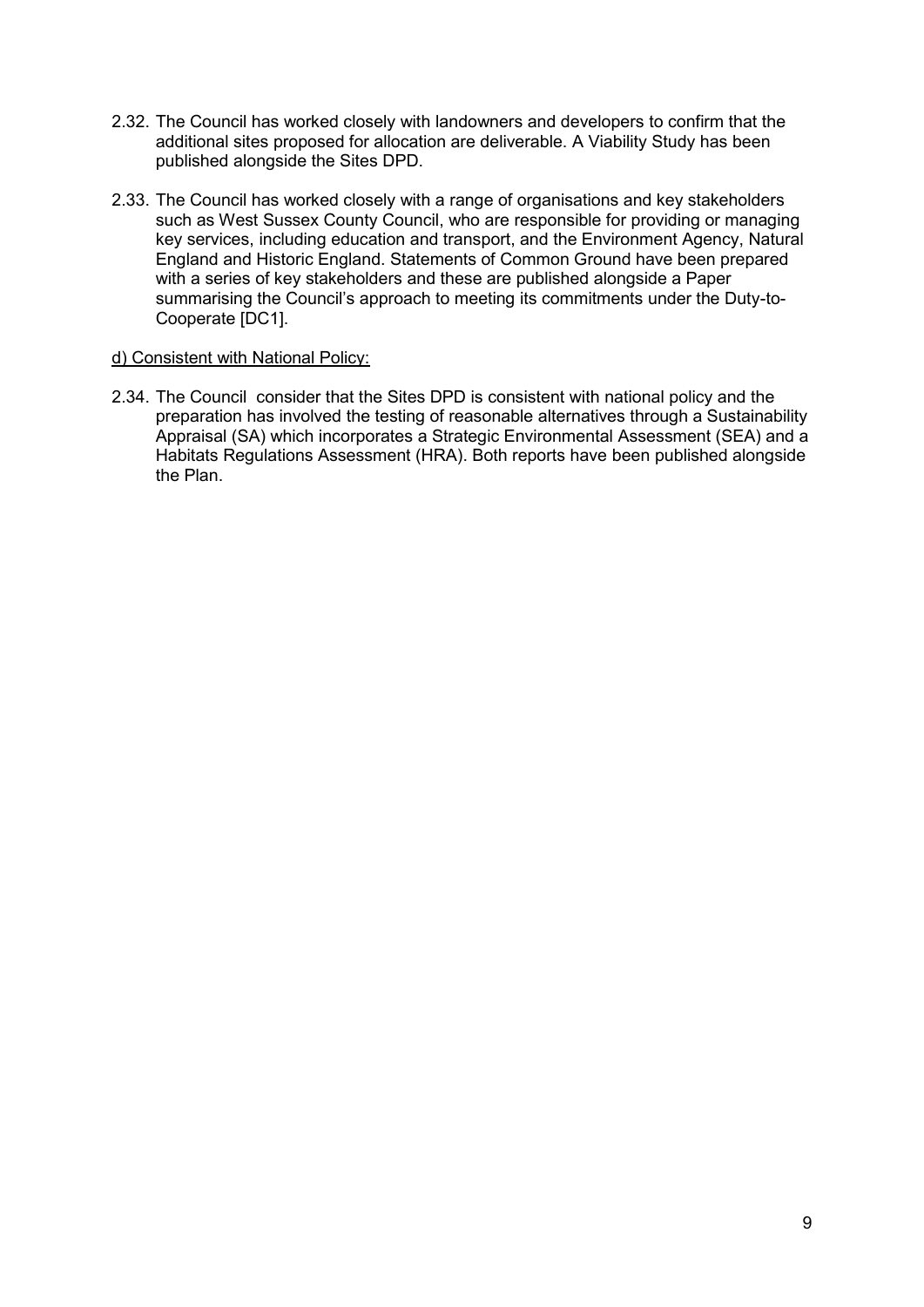## <span id="page-11-0"></span>**3. District Plan 2014- 2031**

| <b>Evidence Base</b>        |                                                |  |
|-----------------------------|------------------------------------------------|--|
| Library<br><b>Reference</b> | <b>Title</b>                                   |  |
| DPD <sub>5</sub>            | District Plan 2014 - 2031 (adopted March 2018) |  |
| H1                          | Windfall Study Update (July 2020)              |  |

- 3.1. The Mid Sussex District Plan [DPD5] was adopted in March 2018. It covers the plan period to 2031.
- 3.2. The District Plan sets out the district's housing and employment needs and requirements and the strategy for meeting them. It contains a number of strategic site allocations which, combined with other commitments, identify the majority of supply to meet these. However, as identified in policy DP4: Housing, a Sites DPD is required to meet the residual amount.

#### <span id="page-11-1"></span>**District Plan Strategy**

- 3.3. As set out in the supporting text to DP4: Housing, the spatial strategy of the District Plan is to focus the majority of housing and employment development at Burgess Hill, as it has greater potential to deliver sustainable communities and to benefit from the opportunities that new development can delivery. Smaller scale developments are set out at Pease Pottage (600 dwellings) and Hassocks (500 dwellings). The remainder will be delivered as sustainable developments in the towns and villages. These will also aim to support economic, infrastructure and social needs whilst maintaining the settlement pattern and protecting the quality of the rural and landscape character.
- 3.4. Policy DP4: Housing contains a settlement hierarchy. This places the most sustainable settlements at the top (Category 1) with the smallest (and least sustainable) settlements at the bottom (Category 5). The spatial strategy therefore proposes the majority of development at Category 1, with reducing levels in all categories below.

| Category 1:         | Burgess Hill, East Grinstead, Haywards Heath                   |
|---------------------|----------------------------------------------------------------|
| Towns               |                                                                |
| <b>Category 2:</b>  | Copthorne, Crawley Down, Cuckfield, Hassocks and Keymer,       |
| Larger Villages     | Hurstpierpoint, Lindfield                                      |
| Category 3:         | Albourne, Ardingly, Ashurst Wood, Balcombe, Bolney, Handcross, |
| <b>Medium Sized</b> | Horsted Keynes, Pease Pottage, Sayers Common, Scaynes Hill,    |
| Villages            | Sharpthorne, Turners Hill, West Hoathly                        |
| Category 4:         | Ansty, Staplefield, Slaugham, Twineham, Warninglid             |
| <b>Smaller</b>      |                                                                |
| Villages            |                                                                |
| Category 5:         | Birch Grove, Brook Street, Hickstead, Highbrook, Walstead      |
| <b>Hamlets</b>      |                                                                |
|                     |                                                                |

*Table 1 - Settlement Hierarchy*

- 3.5. This over-arching strategy has been the basis for the site allocations proposed within the Sites DPD.
- 3.6. In addition, policy DP6: Settlement Hierarchy identifies the settlement hierarchy within the District. The supporting text sets out indicative growth levels for each of the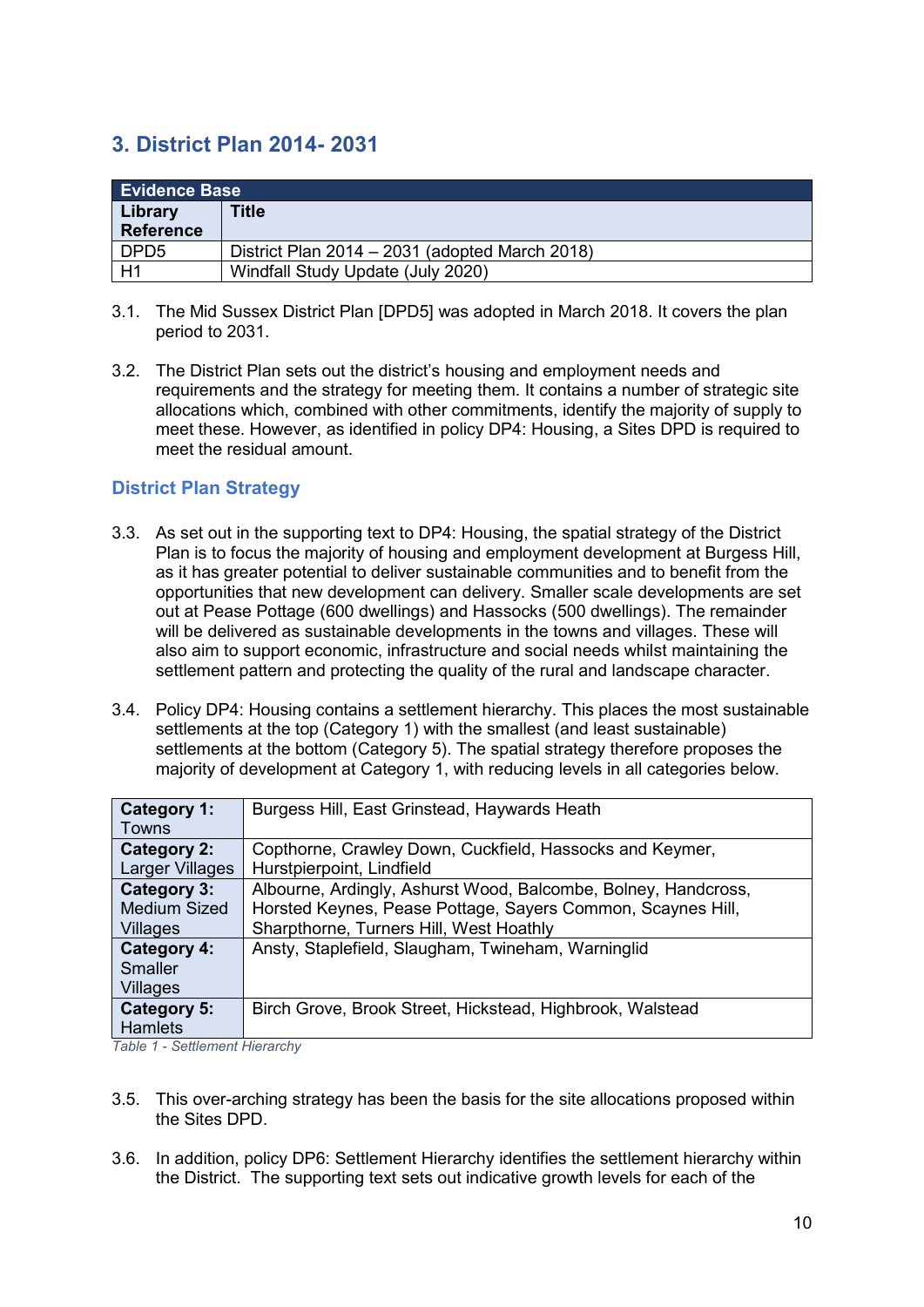settlements. Whilst these are not policy, they give a basis for decision making during the site selection process.

3.7. The figures in the supporting text should not be treated as targets. The figures are largely 'policy-off' and do not take into account the range and suitability at sites within each settlement. However, the sites proposed within the Sites DPD are consistent with the settlement hierarchy in DP6, and are as consistent as possible with the figures in the supporting text. More detail on this is provided in Section 7.

#### <span id="page-12-0"></span>**District Plan Review**

- 3.8. District Plan Policy DP4: Housing and DP5: Planning to Meet Future Housing Need, both commit the Council to undertaking a review of the District Plan starting in 2021, with submission to the Secretary of State in 2023. The timeline for the preparation of the District Plan review is set out in the Local Development Scheme published in Decemeber 2020.
- 3.9. The District Plan Review (and consequent update if required) provides the opportunity to re-assess strategic matters such as the housing requirement. The District Plan Review will consider which/if any policies in the District Plan will need to be updated and involve the commission and consideration of new evidence. In particular, this will be the vehicle to consider the implications of revised housing need evidence, such as the result of the Government's Standard Method calculation of housing need. At this point in time, the Government are consulting on a revised methodology for the Standard Method which will have implications on the final result.
- 3.10. The implications and considerations related to this will be explored during preparation of the District Plan Review. It is not the role of the Sites DPD to re-establish the housing requirement. The District Plan Review will be the appropriate time to consider the implication of the standard method on the housing requirement and if the requirements for specialist accommodation such as gypsies and travellers and the elderly need to be updated.
- 3.11. The District Plan Review will be an opportunity to re-promote sites that did not conform to the current District Plan strategy and policies. Whilst the Council operates an open call for sites, with promoters being able to submit sites at any time, a proactive call for sites will commence in December 2020.

#### <span id="page-12-1"></span>**District Plan Housing Requirement**

-

- 3.12. The Mid Sussex District Plan (2014 2031) was adopted in March 2018. The District Plan sets the housing requirement of 16,390 for the District until 2031. This requirement ensures the District's objectively assessed housing need of 14,892 dwellings is met and provides for 1,498 dwellings to ensure unmet need in the Northern West Sussex Housing Market Area is addressed<sup>3</sup>. The housing requirement is to be delivered using a stepped trajectory of:
	- **876** dwellings per annum (dpa) 2014/15 2023/24 and
	- **1,090** dpa thereafter to 2030/31.
- 3.13. Policy DP4: Housing sets out how the housing requirement will be delivered:

<sup>3</sup> The Northern West Sussex Housing Market Area is made up of Crawley Borough and Horsham and Mid Sussex District's. The unmet need is generated by Crawley Borough.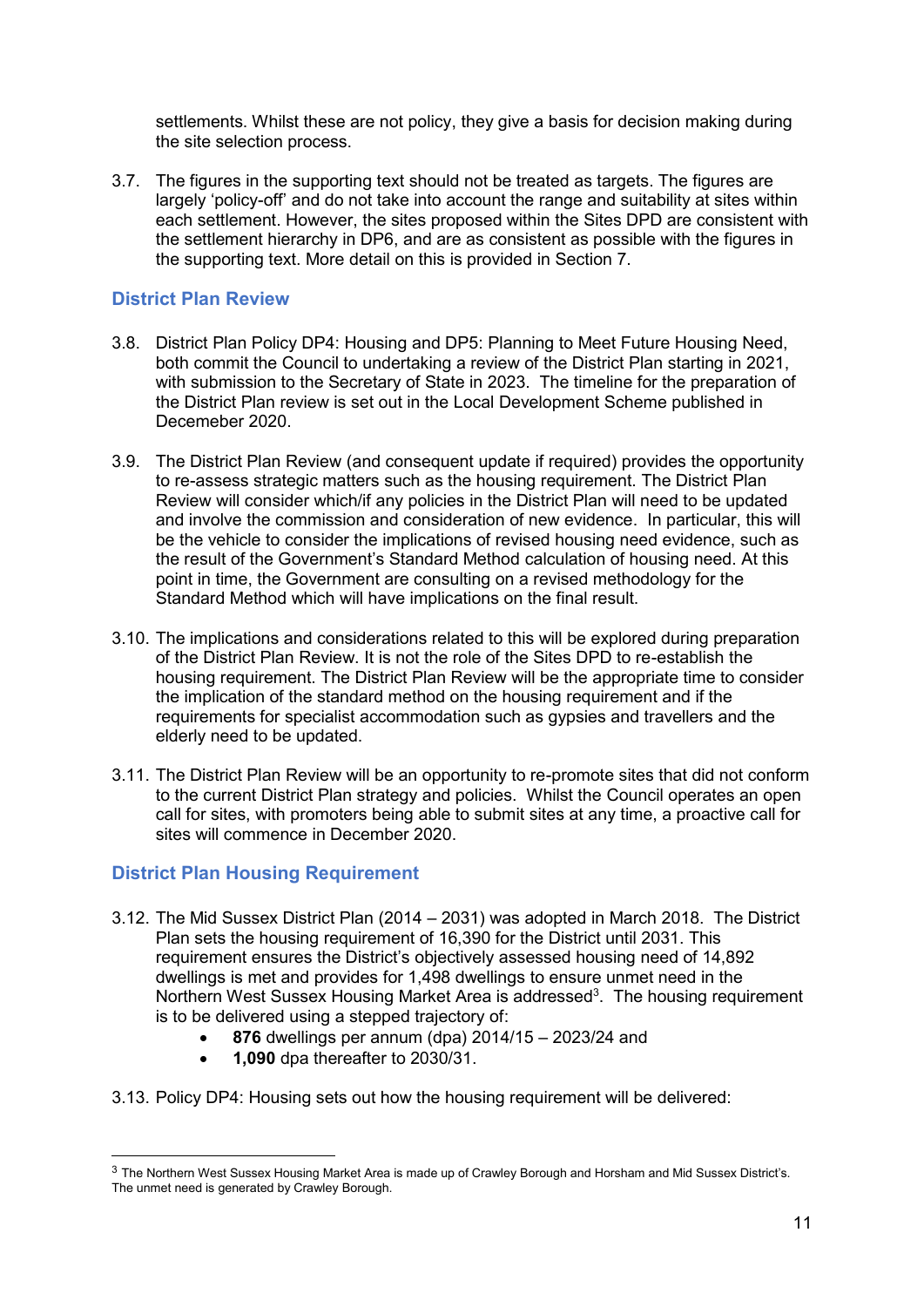- Existing commitments including sites with planning permission and other allocations
- Strategic Sites allocated in the District Plan North and north-west Burgess Hill; Kings Way, Burgess Hill; Pease Pottage; and Clayton Mills, Hassocks
- Windfall allowance
- Other sites as allocated through future Neighbourhood Plans and the Site Allocations DPD.
- 3.14. It is clear from DP4 that it has always been the intention that the Sites DPD is a 'daughter' document of the District Plan as its purpose is to ensure the District Plan housing requirement is met in full.
- 3.15. It was not possible to allocate sufficient housing to meet the District Plan requirement in full in the District Plan itself. This was due to the housing requirement increasing significantly during the course of examination. The Inspector agreed that the sites required to meet the 'residual' need as a result of the housing requirement increasing (i.e. the step in trajectory), could be identified in a future DPD (i.e. the Sites DPD). As there was insufficient information available about the nature and location of development proposed to meet the step in the trajectory, it was not possible to establish if the uplift could be possible without causing further harm to the integrity of the Ashdown Forest SAC.
- 3.16. Further information about the Habitat Regulations Assessment that has been prepared to support the Site Allocations DPD is set out in section 2 which demonstrates the step in trajectory is achieveable in HRA terms, given the nature and location of development sites proposed in the Sites DPD.

#### <span id="page-13-0"></span>**Housing - Residual Requirement**

#### Adopted District Plan Position

3.17. DP4: Housing sets out the sources of supply that will deliver the housing requirement, as set out below.

| Category                                                                                                                                                                                                | Number of<br><b>Dwellings</b> |
|---------------------------------------------------------------------------------------------------------------------------------------------------------------------------------------------------------|-------------------------------|
| Housing Requirement for the full plan period (April 2014 to March 2031)                                                                                                                                 | 16,390                        |
| Completions 2014/15                                                                                                                                                                                     | 630                           |
| Completions 2015/16                                                                                                                                                                                     | 868                           |
| Completions 2016/17                                                                                                                                                                                     | 912                           |
| Total Housing Commitments (including sites with planning permission,<br>strategic development at Kings Way, Burgess Hill (DP8) and Pease Pottage<br>(DP10) and allocations in made Neighbourhood Plans) | 7.091                         |
| Strategic development north and north-west of Burgess Hill                                                                                                                                              | 3,500                         |
| <b>Land north of Clayton Mills Hassocks</b>                                                                                                                                                             | 500                           |
| Windfall Allowance (45dpa x 10 years of plan period from year 6 onwards)                                                                                                                                | 450                           |
| Elsewhere in the District, as allocated through future Neighbourhood<br><b>Plans and the Site Allocations Document</b>                                                                                  | 2,439                         |
| Table 2 Extract from District Plan Policy DDA: Housing                                                                                                                                                  |                               |

*Table 2 - Extract from District Plan Policy DP4: Housing*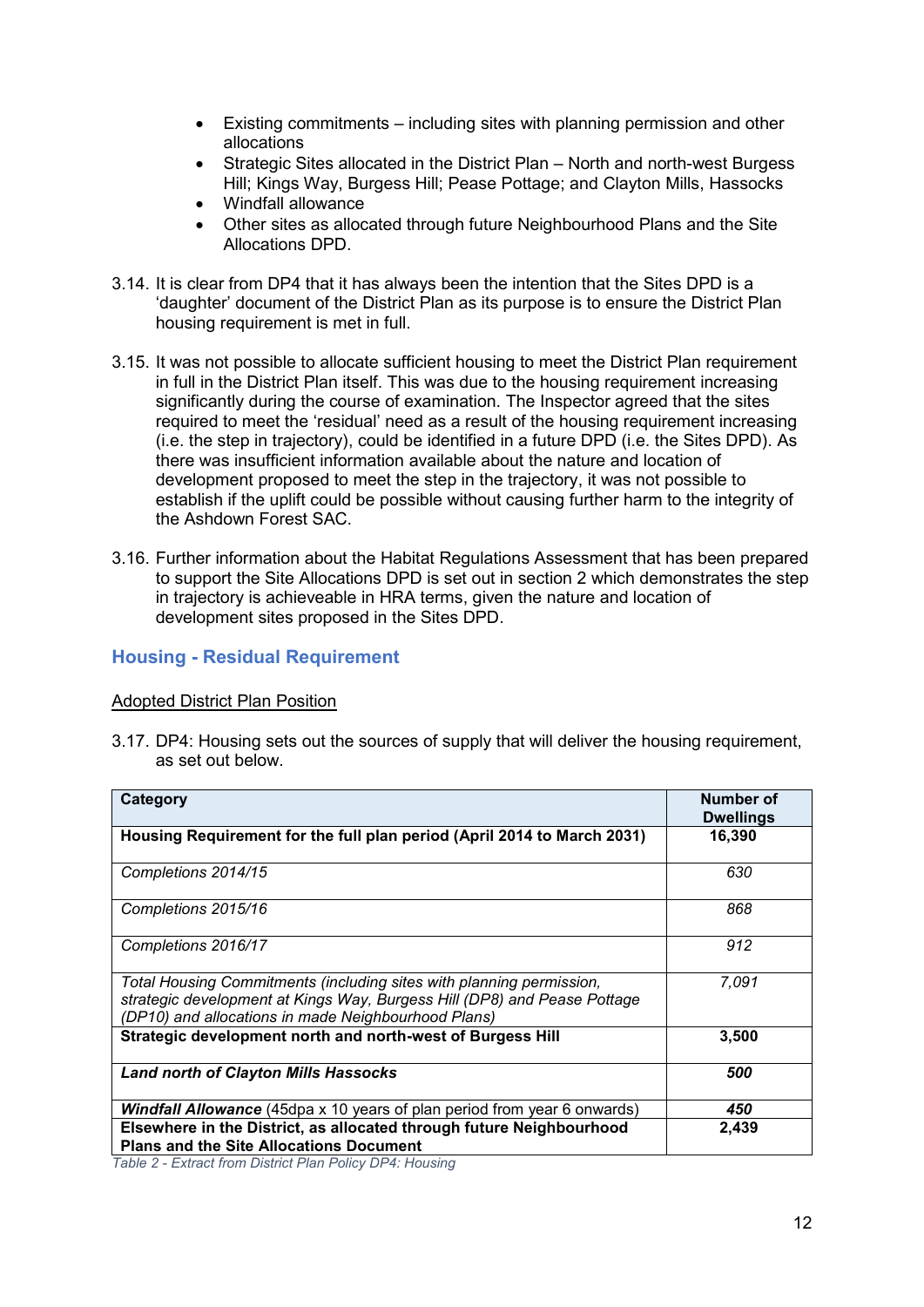3.18. At the time the District Plan was adopted the residual amount to be met was **2,439** dwellings.

#### Updates to the Residual Housing Figure since District Plan adoption

3.19. The residual housing figure has changed during the course of the preparation of the Sites DPD to reflect updated monitoring, as dwellings are completed and additional sites granted planning consent. The residual figure was updated for the Regulation 18 Sites DPD (2019), as is set out below:

| Category                                                                                                                                                                                                | Number of<br><b>Dwellings</b> |
|---------------------------------------------------------------------------------------------------------------------------------------------------------------------------------------------------------|-------------------------------|
| Housing Requirement for the full plan period (April 2014 to March 2031)                                                                                                                                 | 16,390                        |
| Completions 2014/15                                                                                                                                                                                     | 630                           |
| Completions 2015/16                                                                                                                                                                                     | 868                           |
| Completions 2016/17                                                                                                                                                                                     | 912                           |
| Completions 2017/18                                                                                                                                                                                     | 843                           |
| Completions 2018/19                                                                                                                                                                                     | 661                           |
| <b>Total Housing Completions (April 2014 to March 2019)</b>                                                                                                                                             | 3,914                         |
| Total Housing Commitments (including sites with planning permission,<br>strategic development at Kings Way, Burgess Hill (DP8) and Pease Pottage<br>(DP10) and allocations in made Neighbourhood Plans) | 7,094                         |
| <b>District Plan allocations</b>                                                                                                                                                                        | 3,287                         |
| <b>Windfall Allowance</b> (84 dpa x 7 remaining years of plan period from year 6<br>onwards)                                                                                                            | 588                           |
| Elsewhere in the District, as allocated through future Neighbourhood<br><b>Plans and the Site Allocations Document</b>                                                                                  | 1,507                         |

*Table 3 - Adapted from Site Allocations DPD Regulation 18 Consultation Draft (October 2019)*

- 3.20. The table above shows that, at the 1st April 2019, the residual figure reduced to **1,507** dwellings. This is explained by an additional two years of housing completions and permissions granted on sites that had not been allocated. At this stage the supply from windfall sites was also increased from an allowance of 45 units per annum (as set out in the District Plan) to 84 units per annum following a review of the delivery on windfall sites in the two monitoring years that had elapsed since the District Plan position was set out, and the updated NPPF [O2]. The number of units expected to be delivered within the plan period on the strategic allocations at Burgess Hill was also revised from 3,500 to 3,287 to reflect a change in delivery rate based on updated information from the developer, and is reflected in table 2 above.
- 3.21. The residual figure has been updated again for the Site Allocations DPD Submission draft (August 2020) to include information from monitoring year 2019/20, as set out below:

| Category                                                                | Number of<br><b>Dwellings</b> |
|-------------------------------------------------------------------------|-------------------------------|
| Housing Requirement for the full plan period (April 2014 to March 2031) | 16.390                        |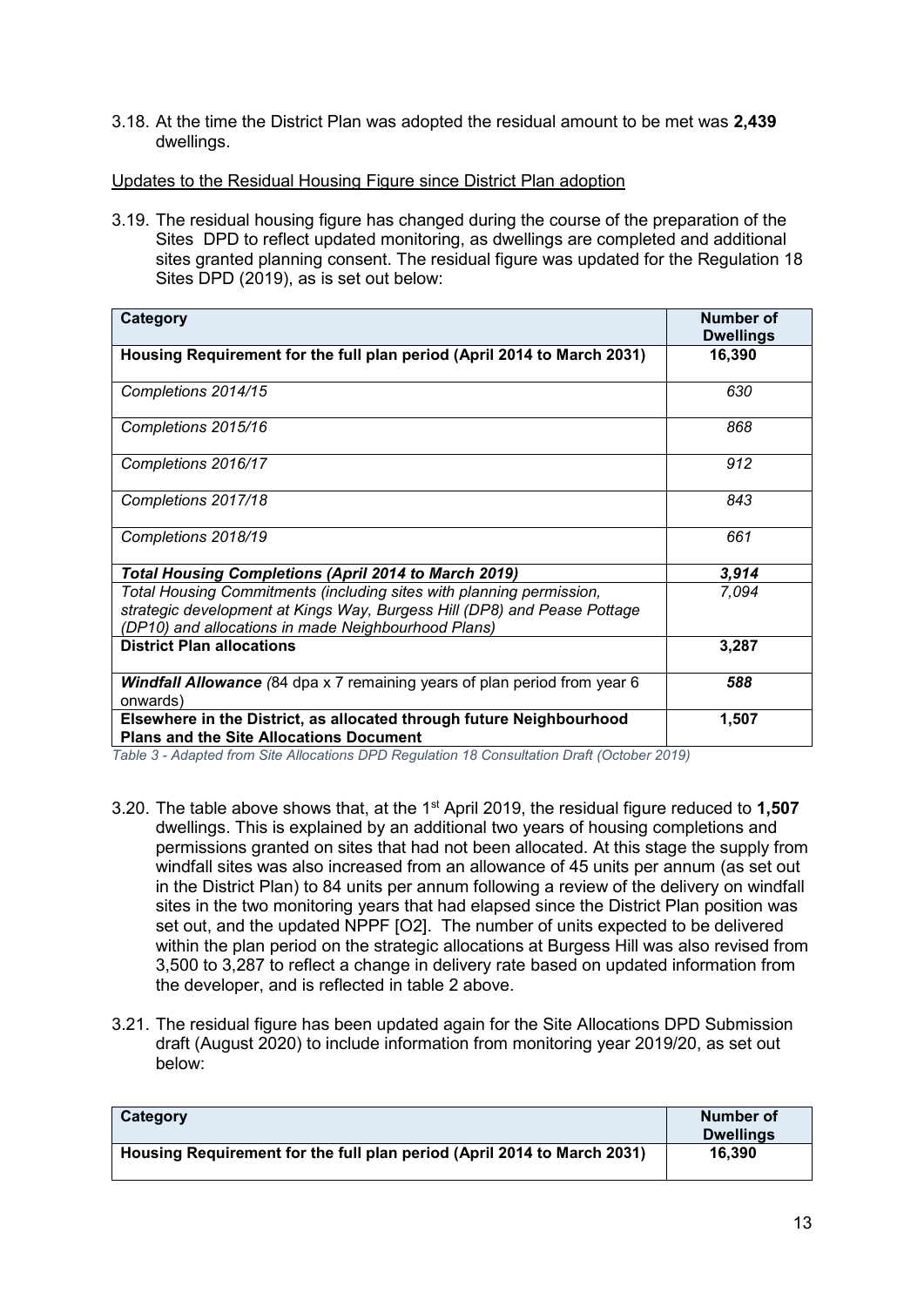| Completions 2014/15                                                                                                 | 630   |
|---------------------------------------------------------------------------------------------------------------------|-------|
| Completions 2015/16                                                                                                 | 868   |
| Completions 2016/17                                                                                                 | 912   |
| Completions 2017/18                                                                                                 | 843   |
| Completions 2018/19                                                                                                 | 661   |
| Completions 2019/20                                                                                                 | 1,003 |
| Total Housing Commitments (including sites with planning permission and<br>allocations in made Neighbourhood Plans) | 9,689 |
| Windfall Allowance (84 dpa x 6 years of remaining plan period from year 6<br>onwards)                               | 504   |
| <b>Residual Housing Requirement</b>                                                                                 | 1.280 |

*Table 4 - Site Allocations DPD Regulation 19 Submission Draft (August 2020)*

3.22. The Site Allocations DPD is required to meet an updated residual housing requirement of **1,280**. The allocation of a minimum of 1,280 dwellings will provide a sufficient number to meet the requirement. However, it is important to note that the housing target set in DP4: Housing is the minimum amount of housing required. In addition, some housing over-supply provides additional flexibility and resilience to the housing land supply.

#### <span id="page-15-0"></span>**District Plan Employment Requirement**

| <b>Evidence Base</b> |                                                    |  |
|----------------------|----------------------------------------------------|--|
| Library              | Title                                              |  |
| <b>Reference</b>     |                                                    |  |
| F <sub>1</sub>       | NWS Economic Growth Assessment (2014)              |  |
| E2                   | NWS Economic Growth Assessment Update (2020)       |  |
| SSP4                 | Site Selection Paper 4: Employment (February 2020) |  |

- 3.23. The Northern West Sussex Economic Growth Assessment (2014) [E1] outlined the baseline economic position within Mid Sussex and neighbouring authorities within the Functional Economic Market Area (Crawley and Horsham). This was updated in 2020 [E2]. Economic forecasting was used to predict a jobs-based requirement of 521 additional jobs per annum, which equated to approximately 25ha of employment land (B1, B2 and B8 uses). This was tested a year later within the Burgess Hill Employment Sites Study update, which confirmed this requirement for an additional 25ha of employment land.
- 3.24. This position was reflected in policy DP1: Sustainable Economic Development of the District Plan. The number of jobs expected to arise as a result of increased housebuilding was 543 jobs per annum, therefore closely matching the 521 jobs per annum anticipated through forecasting. The policy also include provision of 25ha employment land.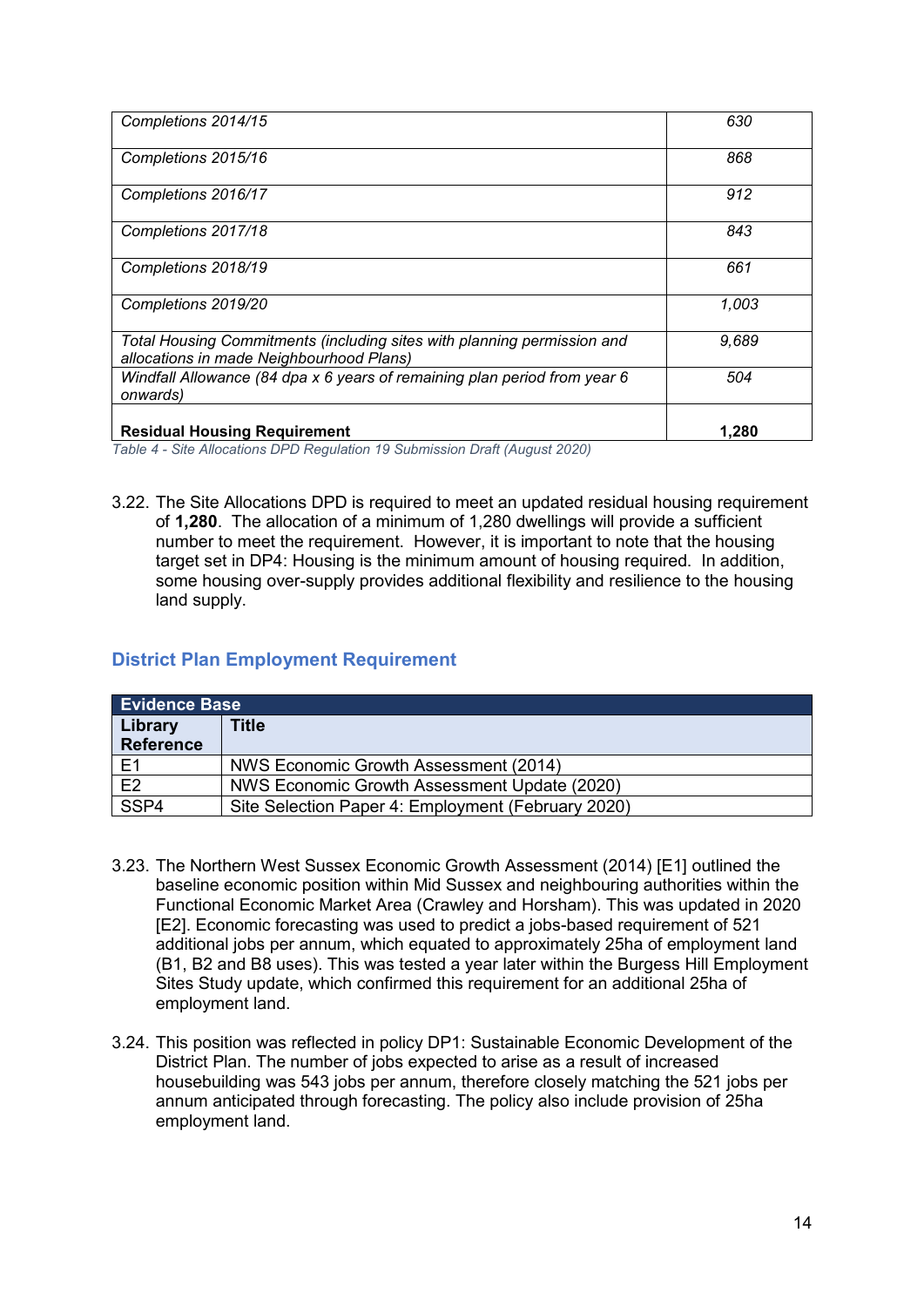#### <span id="page-16-0"></span>**Employment – Residual Requirement**

- 3.25. District Plan policy **DP1: Sustainable Economic Development** seeks to support economic growth within the district. Due to the increase in housing requirement during the District Plan examination, the Sites DPD presents an opportunity to assess the amount of employment land required as a result. Policy DP1 states the intention for further sites to be allocated within the Sites DPD.
- 3.26. Updated employment forecasts, commissioned by the Council to take account of the recent employment forecast statistics, identified that a total requirement of around 35 to 40 hectares of employment land is needed up to 2031. As 25 hectares employment land has already been allocated within District Plan Policy DP1, this leaves a residual requirement of 10-15 hectares to be allocated within the Site Allocations DPD.
- 3.27. The DPD also reflects changes in circumstances since the District Plan was adopted. This includes the reduction in proposed employment land at the Northern Arc (Burgess Hill) – originally allocating 10ha but reduced to 4ha, and additional employment land commitments since adoption (totalling 6.3ha) which make up for this shortfall. These are set out in detail within Site Selection Paper 4: Employment [SSP4].
- 3.28. In addition, District Plan policy DP1: Sustainable Economic Development identifies a broad location for a Science and Technology Park to the west of Burgess Hill, to support research and development and provide high quality employment for the wider area. The principle of the allocation within the District Plan and location itself was based upon a range of documents which assessed deliverability, market demand, feasibility and suitability. The Site Allocations DPD seeks to allocate a specific site for the Science and Technology Park.
- 3.29. The Science and Technology Park does not contribute towards the District's employment need – this is being met by smaller-scale allocations proposed within the District Plan and policies SA2 – SA8 of the Sites DPD. The employment land and jobs generated by the Science and Technology Park are therefore in addition and reflect the Council and Local Enterprise Partnership's (LEP's) aspirations for economic growth.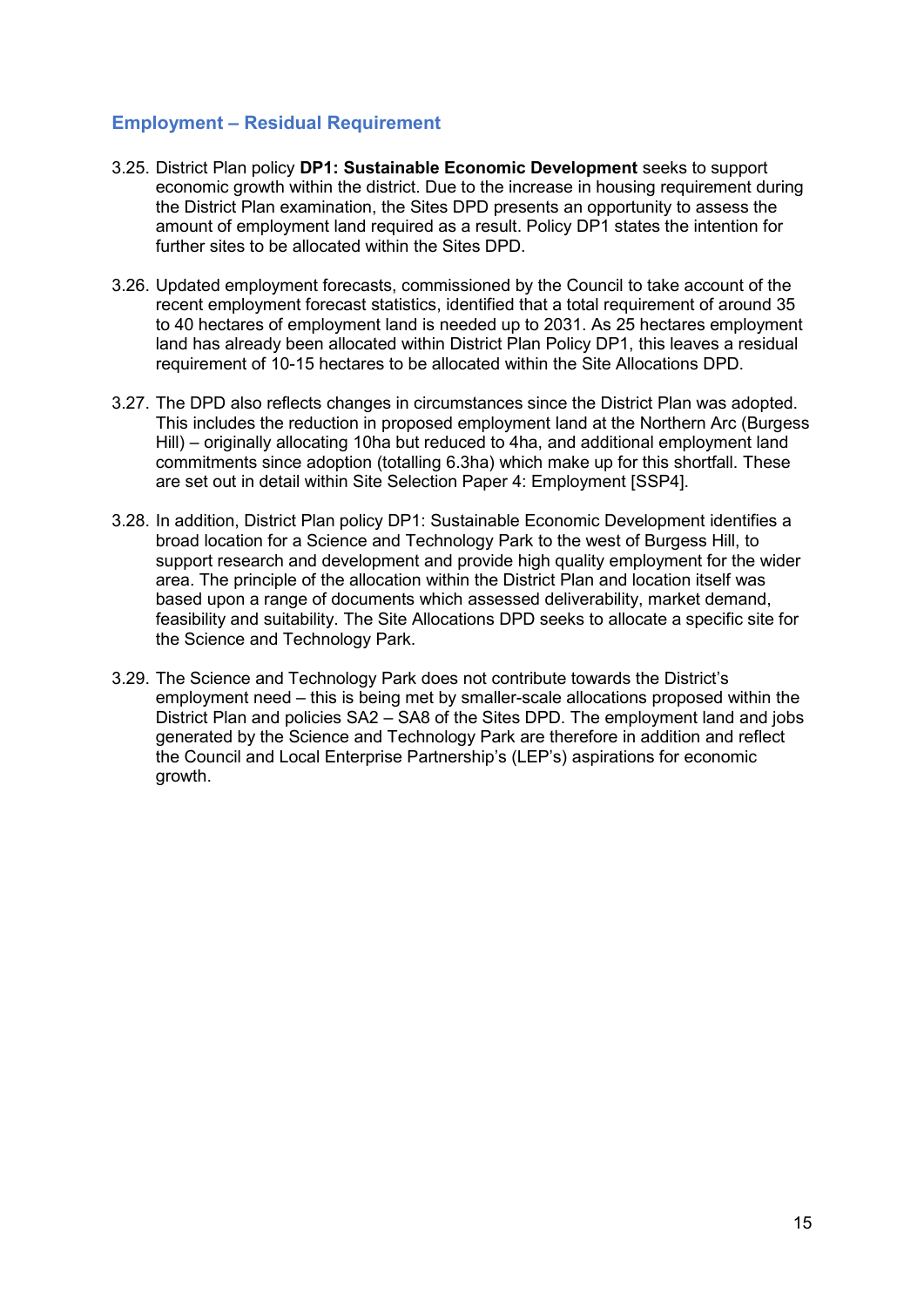## <span id="page-17-0"></span>**4. Preparation of the Site Allocations DPD**

- 4.1. As indicated in Section 3, District Plan Policy DP4: Housing commited the Council to commencing the preparation of a Sites DPD in 2017. A Local Development Scheme published in October 2017 confirmed the timetable for the preparation of the DPD [P2]. The preparation of the Sites DPD commenced in October 2017.
- 4.2. The following sections (5 to 10) set out the process followed in the preparation of the Sites DPD.
	- Section 5: Governance
	- Section 6: Site Selection Process
	- Section 7: Housing Site Selection Outcomes
	- Section 8: Employment Site Selection Outcomes
	- Section 9: Evidence Base
	- Section 10: Proposed Site Allocations
	- Section 11: Additional Policies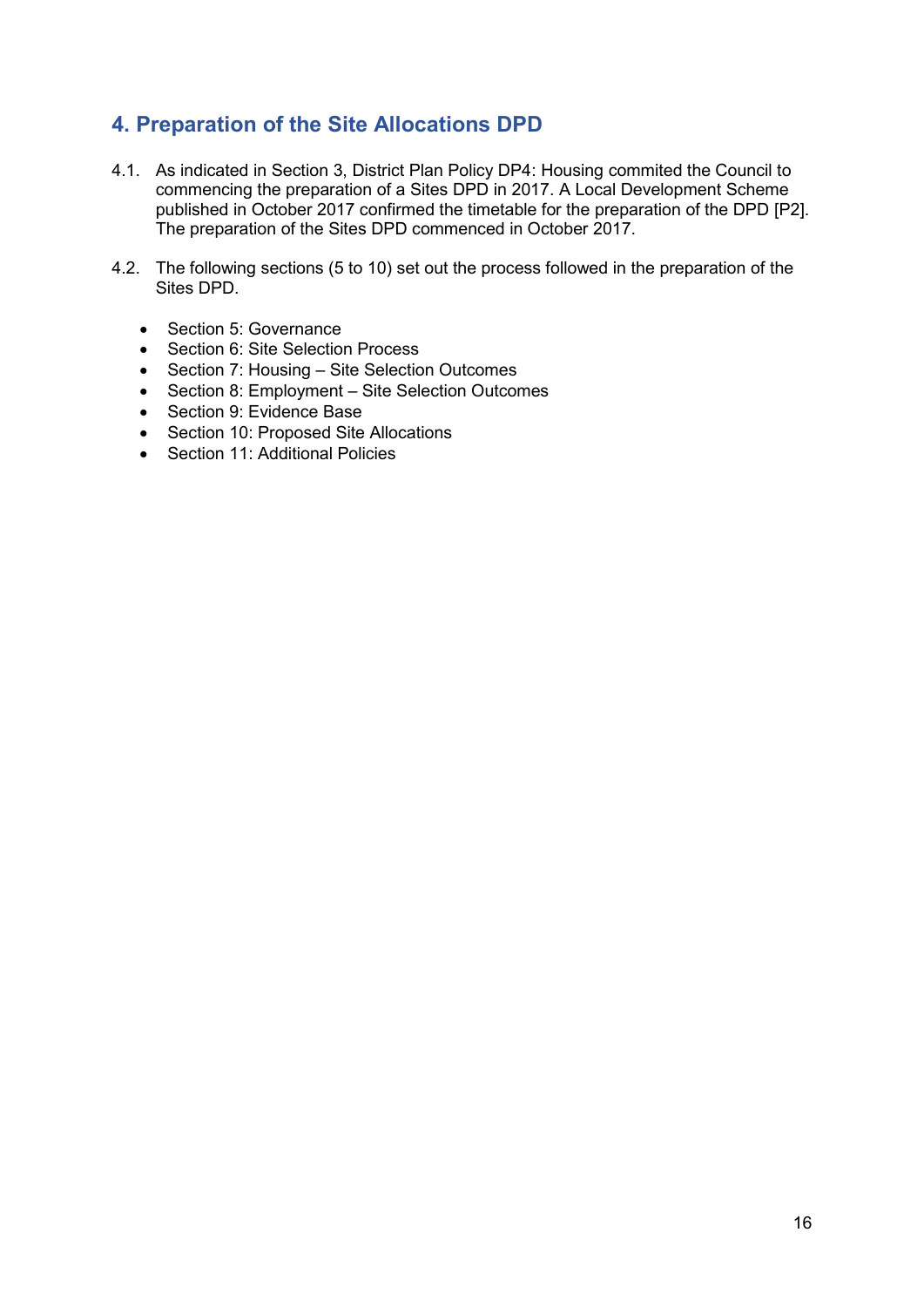## <span id="page-18-0"></span>**5. Site Selection Process – Governance**

#### **Governance**

- 5.1. The preparation of the Sites DPD was overseen by the Council's Scrutiny Committee for Housing, Planning and Economic Growth (SCHPE), who scrutinised the preparation of the Plan at key stages. In addition, a task and finish member working group was also established to support the preparation of the Plan. The terms of reference of the group can be found in the examination library [P3]. The politically balanced Site Allocations Working Group (SAWG) were consulted on a range of technical work, including the methodology for the preparation of the SHELAA and Site Selection Paper, the assessment of sites and the development of options. The work of SAWG was reported to SCHPE at regular intervals during the preparation of the Plan.
- 5.2. In addition to Member oversight of the work, a Developer Liasion Group (DLG) was also established to enable representatives of the development industry to have early involvement in the preparation of the Plan. The Group were updated at regular stages and were invited to comment on the propsed SHELAA and the Site Selection methodologies.
- 5.3. Whilst the SAWG and SCHPE guided and informed the process, all formal stages of the Sites DPD were signed off by Full Council. The work of the SCHPE, SAWG and DLG were reported to meetings of Full Council who gave final approval to the Regulation 18 and Regulation 19 Plans as well as approval to submit the Sites DPD for Examination.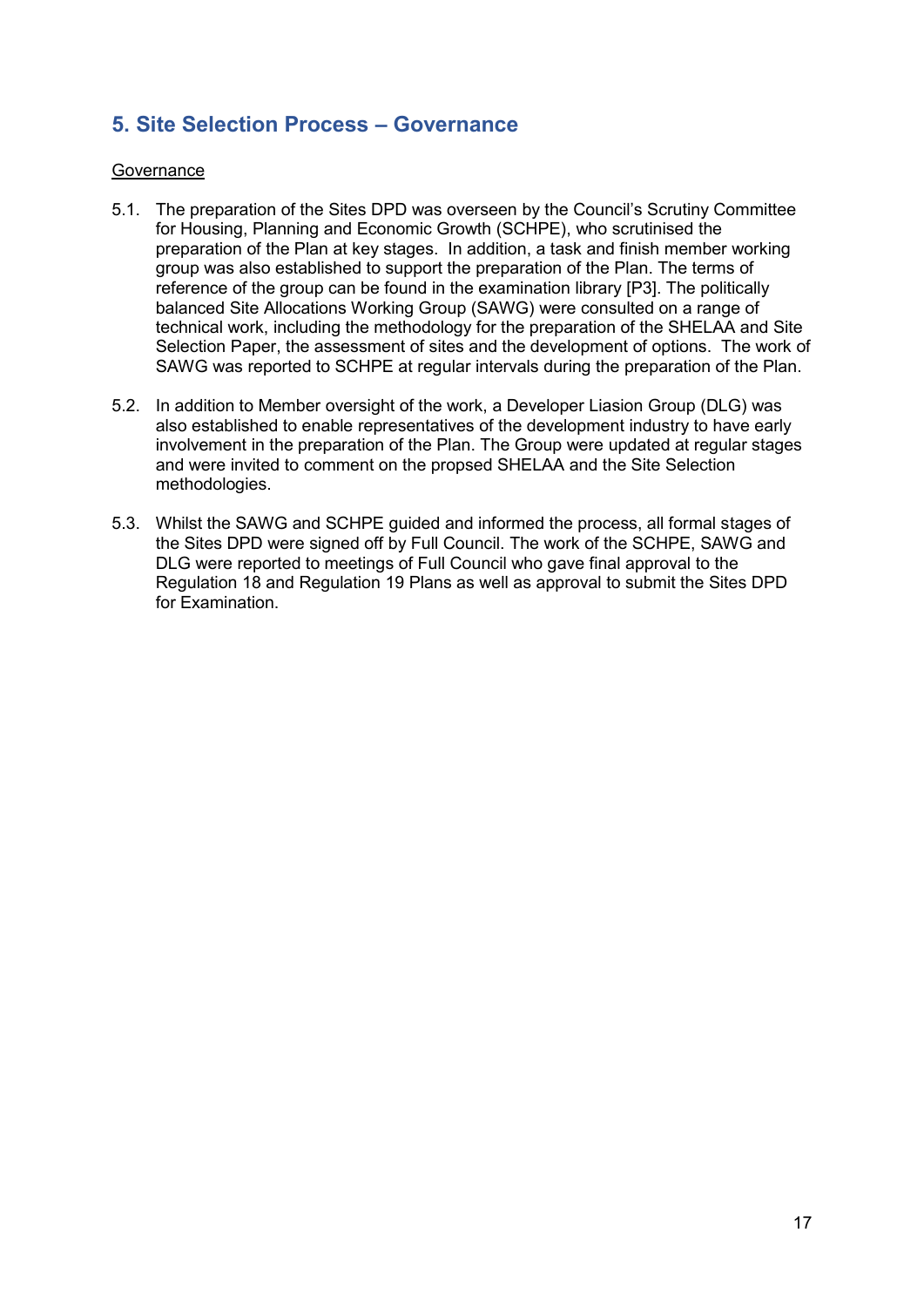## <span id="page-19-0"></span>**6. Site Selection Process**

| <b>Evidence Base</b> |                                                           |  |
|----------------------|-----------------------------------------------------------|--|
| Library              | <b>Title</b>                                              |  |
| <b>Reference</b>     |                                                           |  |
| DPD <sub>5</sub>     | Mid Sussex District Plan (2018)                           |  |
| SSP <sub>6</sub>     | <b>SHELAA (2018)</b>                                      |  |
| SSP <sub>5</sub>     | <b>SHELAA (2020)</b>                                      |  |
| SSP <sub>1</sub>     | Site Selection Paper 1 (February 2020)                    |  |
| SSP <sub>2</sub>     | Site Selection Paper 2: Methodology (December 2018)       |  |
| SSP <sub>3</sub>     | Site Selection Paper 3: Housing (February 2020)           |  |
| SUS <sub>3</sub>     | Sustainability Appraisal - Regulation 18 (September 2019) |  |
| SUS <sub>1</sub>     | Sustainability Appraisal - Reguation 19 (July 2020)       |  |
| P <sub>4</sub>       | Scrutiny Committee for Housing and Planning (17.01.18)    |  |

#### **Overview**



#### <span id="page-19-1"></span>**Stage 1: Strategic Housing and Employment Land Availability Assessment (SHELAA)**

- 6.1. The first stage in the preparation of the Site Allocations DPD was to refresh the SHELAA that had been prepared to inform the District Plan. The opportunity was taken to review how the SHELAA was produced and presented and take into account comments made on the SHELAA during the District Plan Examination. The review of the SHELAA was undertaken in line with best practice, was open and transparent and subject to consultation, resulting in a robust document.
- 6.2. Planning Practice Guidance requires that, when the SHELAA assessment process is reviewed, Local Planning Authorities should work with neighbouring Local Planning Authorities in the housing market area and the functional economic market area. The PPG also notes that from the earliest stages of plan preparation, developers, land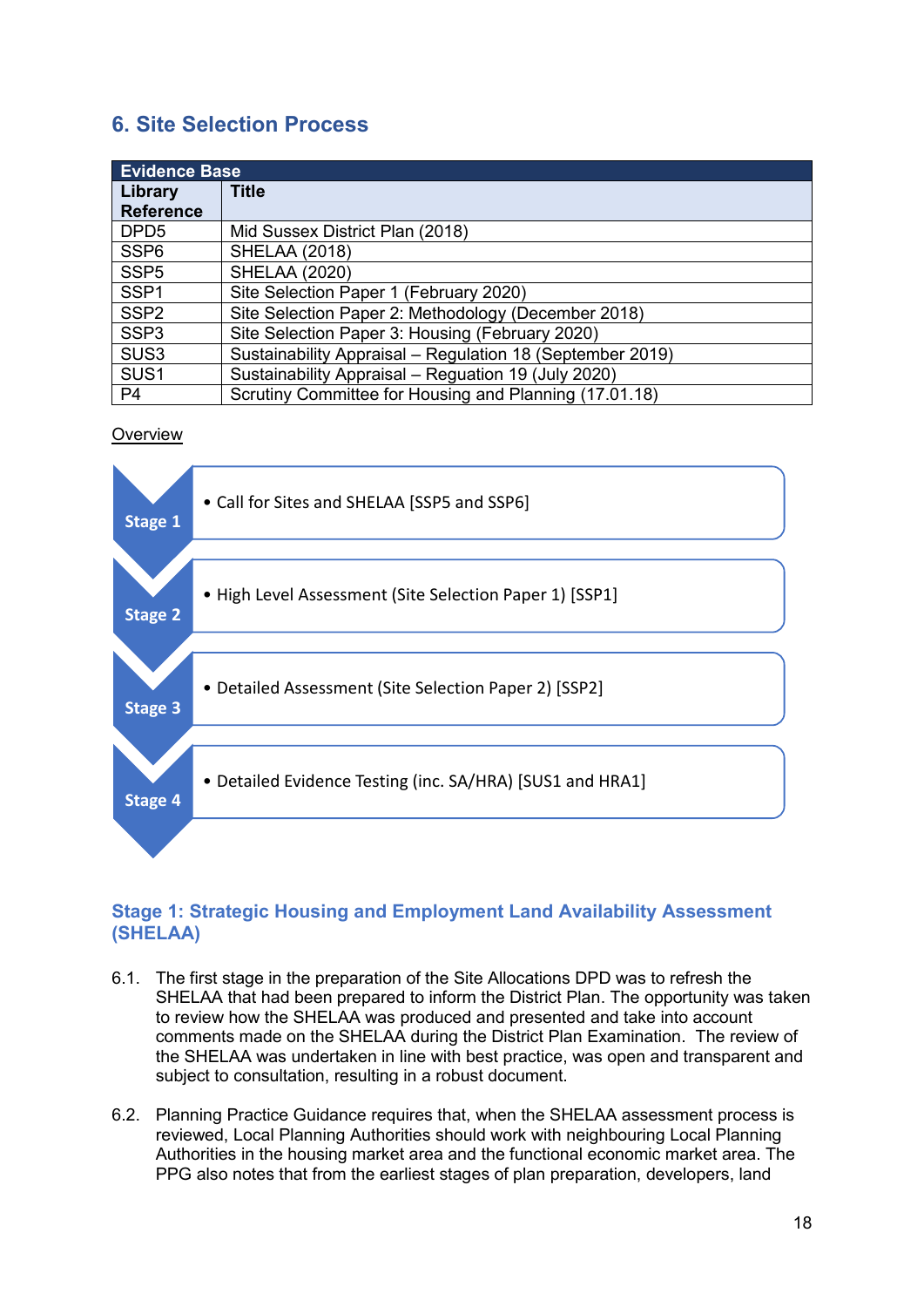promoters, parish and town councils preparing Neighbourhood Plans and others should be involved.

- 6.3. Officers consulted the following groups on the SHELAA methodology:
	- Developer Liaison Group
	- Neighbouring Local Authorities Crawley, Horsham, Brighton and Hove, Adur and Worthing, Eastbourne and Lewes Councils
	- Town and Parish Councils
- 6.4. All consultees were asked to submit comments, and advised that if no response was submitted, it would be taken that they had no objections to the proposed methodology. A number of comments were received, and changes were made to the methodology where required.
- 6.5. Members of the Scrutiny Committee for Housing and Planning (17.01.18) [P4] were also asked to consider the responses received during the consultation and the proposed revised methodology.
- 6.6. The SHELAA provides a factual list of sites nominated for development and identifies those sites which should not be considered further because of absolute constraints to development on those sites. Sites that could accommodate less than 5 residential units were also excluded from further assessment.
- 6.7. The Council has an 'always open' call for sites but a proactive call for sites took place in October 2017. The SHELAA was published in April 2018 [SSP6], and this provided the palette of housing sites for the site selection process of the Site Allocations DPD. Additional sites submitted until August 2018 were added as an addendum to the April 2018 version. No further sites were added after August 2018 to enable the technical work on sites to be carried out in preparation of the 2018 SHELAA.

#### <span id="page-20-0"></span>**Site Selection Methodology**

- 6.8. At the same time as consultation on the SHELAA methodology took place, the same organisations were also consulted on the broad principles of the proposed site selection process. Again, adjustments were made based on the feedback received. Members of the Scrutiny Committee for Housing and Planning (17.01.18) were also asked to consider the site selection process, including the comments made and suggested changes that arose during the consultation.
- 6.9. The detailed site assessment stage of the process was refined further into a set of site selection criteria to ensure there was a robust and transparent framework in place. The site selection criteria were subject to further consultation with the following:
	- Developer Liaison Group (meeting held 3<sup>rd</sup> October 2018)
	- Neighbouring Local Authorities Crawley, Horsham, Brighton and Hove, Adur and Worthing, Eastbourne and Lewes, Wealden and Tandridge Councils
	- Town and parish Councils (meeting held  $8<sup>th</sup>$  October 2018)
- 6.10. All consultees were given the draft methodology to review and were asked to submit comments. Consultees were advised that if no response was submitted, it would be taken that they had no objections to the proposed methodology. Feedback was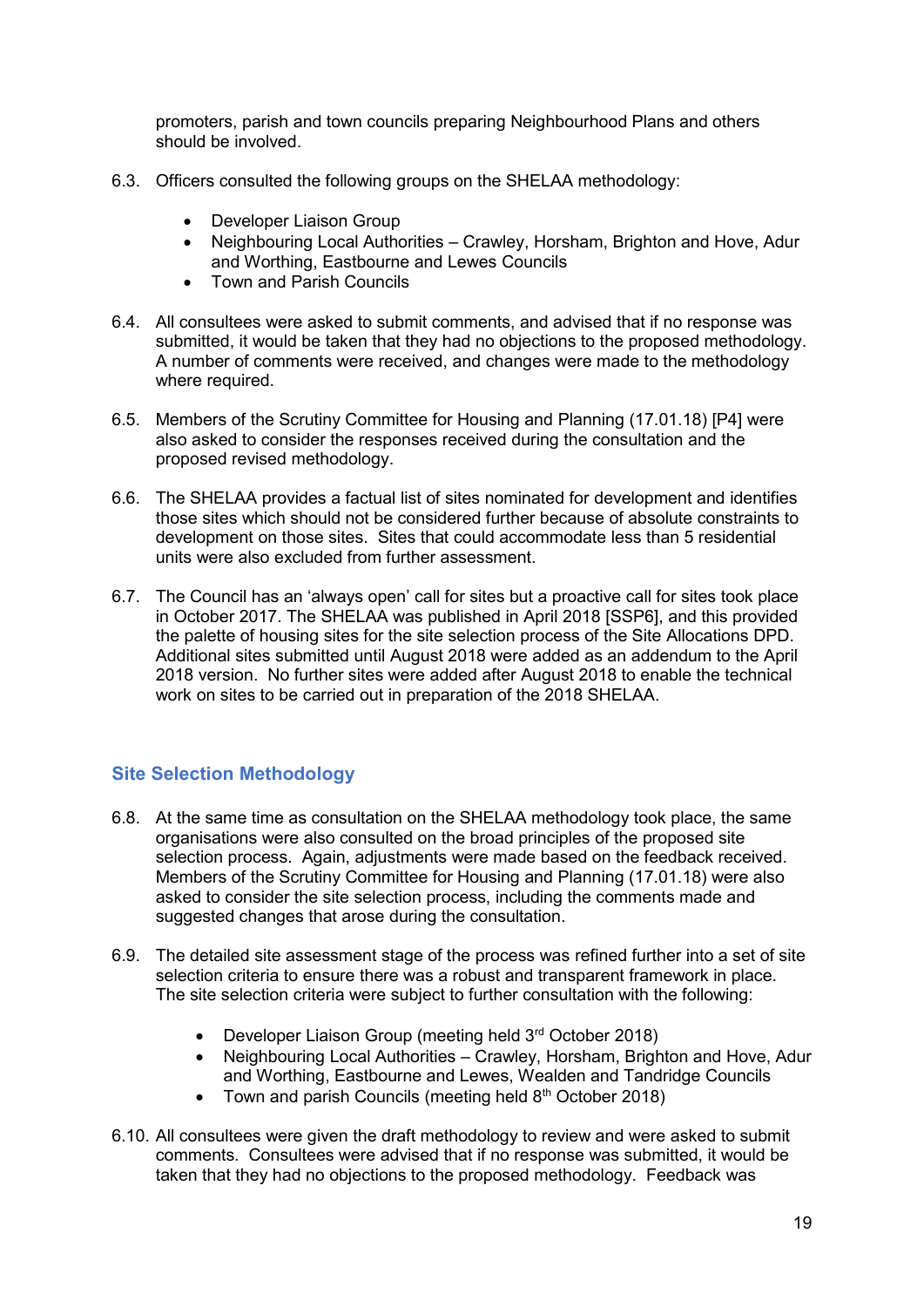received from 11 respondents and changes were made to the methodology where appropriate.

- 6.11. The Site Allocations Member Working Group (SAWG) and Scrutiny Committee for Communities, Housing and Planning (21.11.18) also considered the proposed methodology, taking into account comments made during the consutlation with further amendments made as a result.
- 6.12. The final site selection criteria are set out in Site Selection Paper 2: Methodology for Site Selection [SSP2]. Site Selection Paper 2 establishes detailed assessment criteria which are grouped into three parts. A total of 17 crieteria were used to assess housing sites, 19 for employment sites. The complete list of these criteria is summarised below:

#### **1. Planning constraints 2. Deliverability considerations 3. Sustainability/ accessibility** • AONB • Highways/Strategic Road Network • Education – primary schools • Flood risk • Local Road Network • Health – GP distance to surgery • Ancient woodland  $\begin{vmatrix} \cdot & \cdot & \cdot \\ \cdot & \cdot & \cdot \\ \cdot & \cdot & \cdot \end{vmatrix}$  • Distance to town centre services • SSSI/Local Wildlife Sites/Local Nature Reserves • Infrastructure  $\parallel$  • Public transport • Heritage – listed building • Heritage – conservation area • Archaeology **Landscape** capacity/suitability (excluding AONB sites) • Trees/TPOs

#### Housing Sites Criteria

*Table 5 - Housing Sites Criteria*

#### Employment Sites Criteria

| 1. Planning constraints | 2. Accessibility                          | 3. Market/Jobs demand               |
|-------------------------|-------------------------------------------|-------------------------------------|
| <b>AONB</b>             | Highways/Strategic<br>Road Network/Access | Public and<br>sustainable transport |
| Flood risk              | <b>Strategic Road Access</b>              | Compatibility of<br>adjoining uses  |
| Ancient woodland        | Infrastructure                            | Proximity to labour<br>force        |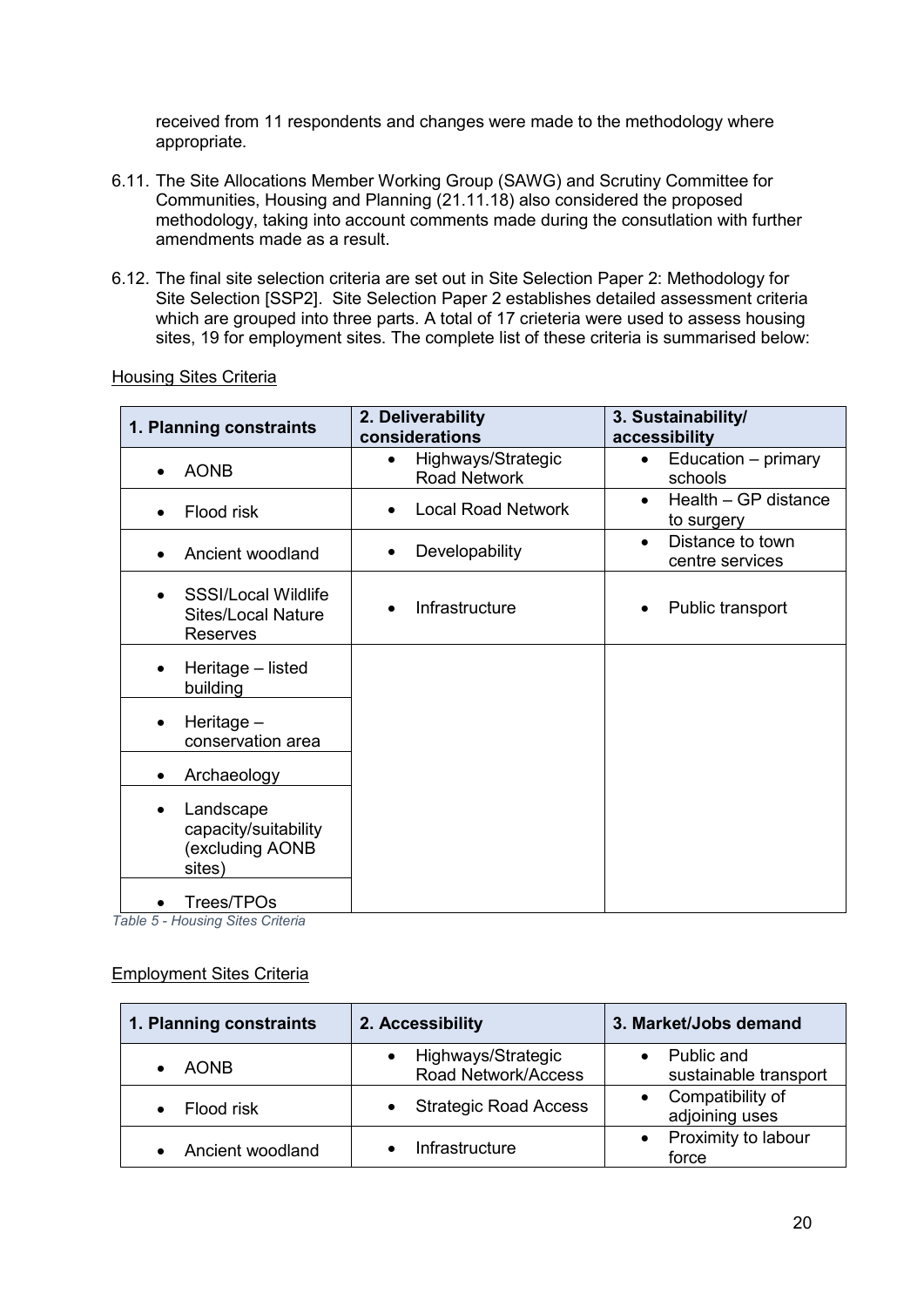| <b>SSSI/Local Wildlife</b><br>$\bullet$<br><b>Sites/Local Nature</b><br>Reserves | Availability<br>٠ | <b>Market Attractiveness</b><br>$\bullet$ |
|----------------------------------------------------------------------------------|-------------------|-------------------------------------------|
| Heritage - listed<br>$\bullet$<br>building                                       | Achievability     | Visibility and<br>$\bullet$<br>Prominence |
| Heritage $-$<br>٠<br>conservation area                                           |                   |                                           |
| Archaeology<br>٠                                                                 |                   |                                           |
| Landscape<br>٠<br>capacity/suitability<br>(excluding AONB<br>sites)              |                   |                                           |
| Trees/TPOs<br>$\bullet$                                                          |                   |                                           |

*Table 6 - Employment Sites Criteria*

6.13. Officers undertaking the assessment graded the potential impact on each of the criteria using a five tier 'traffic light' system, as below. SSP2 explains the relative weighting given to each of the criteria, to ensure that comparisons between sites take account of the fact that some constraints (e.g. AONB) have more significant negative impacts and weight afforded to them than (for example) distance to a bus stop.

| Very Positive Impact |  |  |
|----------------------|--|--|
| Positive Impact      |  |  |
| Neutral Impact       |  |  |
| Negative Impact      |  |  |
| Very Negative Impact |  |  |

- 6.14. The assessment of each site against the criteria was evidence-based. In order to ensure a robust and consistent approach, site information was sent to relevant statutory bodies and organisations for their comments and assessment.
- 6.15. For example, all impacts for the AONB criteria were determined by the High Weald AONB Unit, Heritage/Conservation by the Council's Conservation Officer, and Archaeology by West Sussex County Council's Archaehogical Advisor. Deliverability information was based upon the responses provided by each site promoter to a Deliverability Questionnaire which asked promoters to provide information related to land ownership agreements/options, infrastructure requirements and phasing.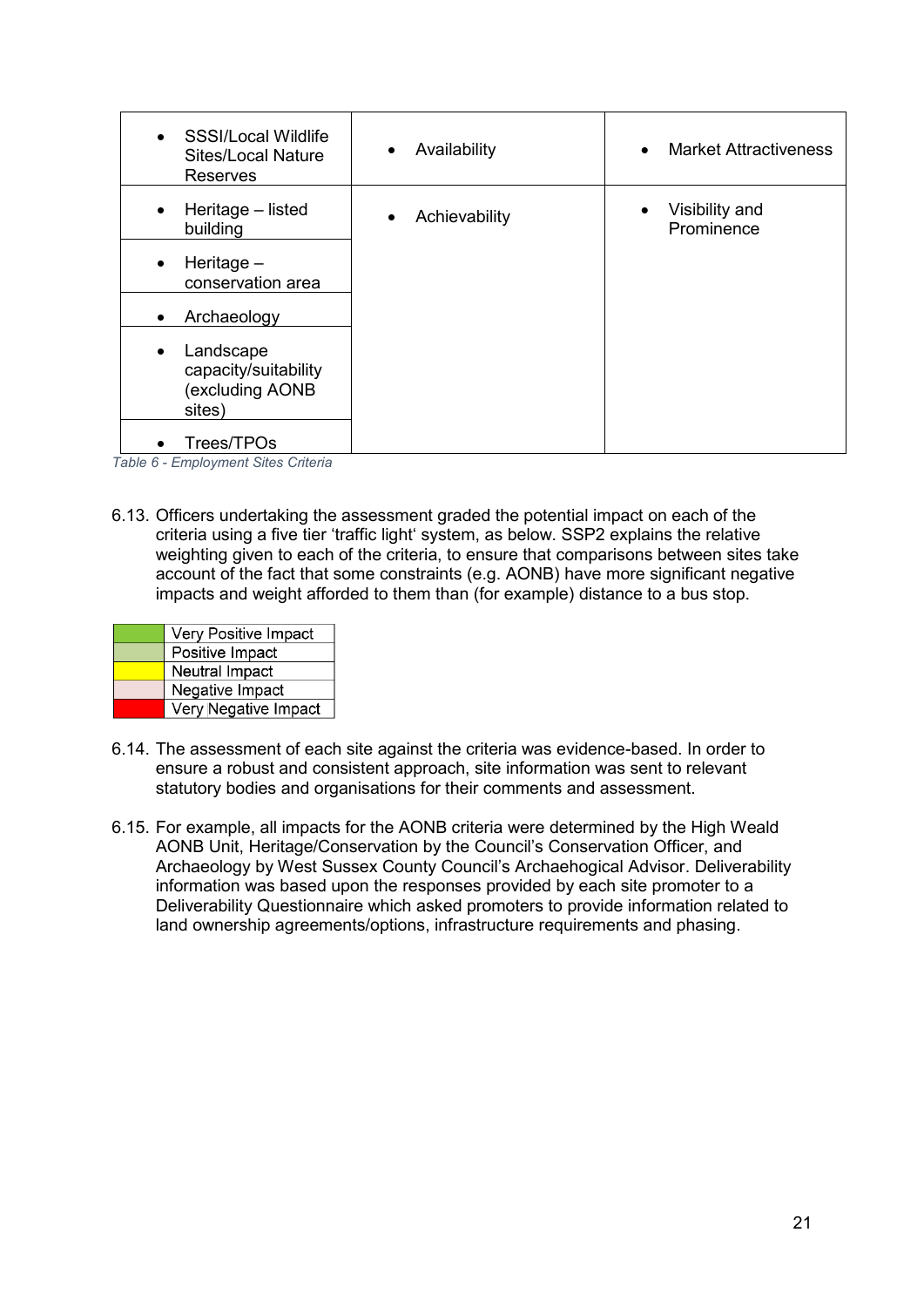## <span id="page-23-0"></span>**7. Housing Site Selection Outcomes**

| <b>Evidence Base</b>        |                                                           |
|-----------------------------|-----------------------------------------------------------|
| Library<br><b>Reference</b> | <b>Title</b>                                              |
|                             |                                                           |
| SSP <sub>1</sub>            | Site Selection Paper 1 (February 2020)                    |
| SSP <sub>3</sub>            | Site Selection Paper 3: Housing (February 2020)           |
| SUS <sub>3</sub>            | Sustainability Appraisal - Regulation 18 (September 2019) |
| SUS <sub>1</sub>            | Sustainability Appraisal - Reguation 19 (July 2020)       |

7.1. Housing Site Selection was carried out in accordance with the four stage process set out in Section 6, using the SHELAA (Stage 1) as the starting 'pool' of sites.

#### <span id="page-23-1"></span>**Stage 2: Site Selection Paper 1 - High level Site Assessment**

- 7.2. Site Selection Paper 1: Assessment of Housing Sites against District Plan Strategy [SSP1] was first published in September 2018. Site Selection Paper 1 presents the high-level assessment of the initial 236 sites against the District Plan Strategy, as per District Plan Policies DP4: Housing and DP6: Settlement Hierarchy. The criteria used to make this assessment are:
	- the degree of connectivity between each site and its 'host' settlement: and
	- the size of each site relative to its settlement's position on the hierarchy and its indicative housing requirement
- 7.3. To assess the degree of connectivity with a settlement, sites within 150m of the current built-up area boundary were considered in principle to function as part of that settlement. Sites beyond 150m were considered to be remote from a settlement. It was recognised that this distance should be used as a guide rather than a definitive line as in practice this may vary slightly based on site-specific considerations, such as access constraints, topography or biodiversity designations which impact the site's functional connectivity with a settlement.
- 7.4. The outcome of this assessment is published as Site Selection Paper 1. 236 sites were tested against the two key criteria of the strategy at this stage, of which **91 were excluded** and 145 were taken forward for detailed testing (Stage 3). The conclusions of Site Selection Paper 1 were reviewed by the SAWG and considered by the Housing, Planning and Community Scrutiny Committee (25.09.2018).

#### <span id="page-23-2"></span>**Stage 3: Site Selection Paper 3 - Detailed Site Assessment**

- 7.5. The detailed site assessment work took place in late 2018 / early 2019. During this time amendments were made to the palette of sites (e.g combining adjacent sites, withdrawal of sites), based on information available during this time. Therefore 142 sites, rather than 145, were subject to detailed site assessment sites and were assessed using the Site Selection Methodology set out in Site Selection Paper 2 [SSP2]. All sites in a given settlement were ranked in relation to each other on the basis of their overall performance against the 17 site selection criteria in order to determine the most suitable sites for allocation, cognisant of the need to be consistent with the strategy set out DP4/DP6 of the District Plan.
- 7.6. A degree of professional judgement was required as the criteria were not assumed to be of equal weight, meaning the overall performance was therefore not simply a tally of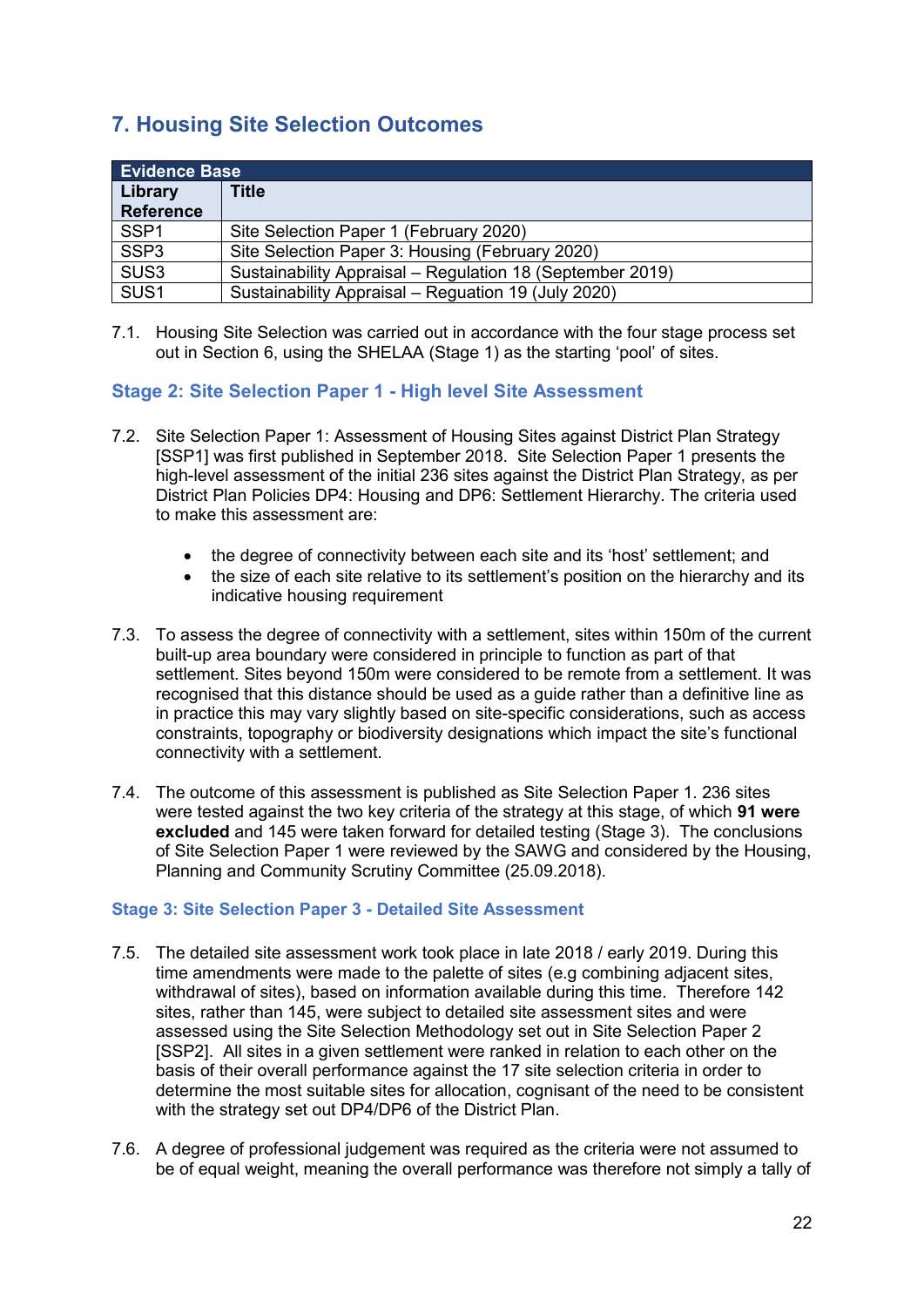how many scored very positively  $\rightarrow$  very negatively (i.e. a scoring system was not used as this would over-simplify the process and not account for weighting between criteria).

- 7.7. The Site Selection assessments were published in Site Selection Paper 3: Housing [SSP3].
- 7.8. Following the conclusion of the detailed site assessment, a supplementary 'fact checking' exercise was undertaken on all 142 sites to ensure factual accuracy of results. This involved sharing the Council's draft assessment against the 17 site assessment criteria (which are included in Appendix B of the SSP3) with the promoter of that site. Site proponents were asked to 'fact check' the pro formas at this stage and then report any identified factual errors to the Council.
- 7.9. This process provided site proponents the opportunity to verify quantitative conclusions (such as the calculated distance from a site to the nearest school) or note if the assessment had overlooked proximity to a key feature or service which might affect the overall suitability of the site. It also provided an opportunity to review the way in which officers applied the Council's assessment methodology, though the fact checking exercise was not designed to be a forum for disputing qualitative findings and professional judgement of officers. Updates were made to the assessments where relevant. This process was also scrutinised by the Member Site Allocations Working Group in April 2019.
- 7.10. 142 sites were tested at this stage, of which **95 sites were excluded** and **47 were taken forward**. A summary of the reasons for excluding sites at this stage is presented below. This identifies the principal reason for exclusion, however in many instances there was more than one reason. Whilst, for some, mitigation may have been possible, it was judged that the 47 sites were better performing (therefore less mitigation required), were more consistent with the District Plan strategy and could demonstrate deliverability.

| <b>Principal reason for exclusion</b>                                             | <b>Number of sites</b><br>excluded during<br>stage 3 |
|-----------------------------------------------------------------------------------|------------------------------------------------------|
| Impact on the AONB                                                                | 23                                                   |
| Access constraints                                                                | 8                                                    |
| Impact on a SSSI / SNCI                                                           | 4                                                    |
| Impact on a Conservation Area                                                     | 12                                                   |
| Impact on listed building                                                         | 6                                                    |
| Impact on landscape or townscape setting<br>and character                         | 12                                                   |
| Developer unable to demonstrate<br>deliverability within the plan period          | 20                                                   |
| No longer available or revised yield below<br>allocation threshold of 9 dwellings | 10                                                   |
| <b>TOTAL</b>                                                                      | 95 sites                                             |

*Table 7 - Site Selection: Reasons for Exclusion*

#### <span id="page-24-0"></span>**Stage 4: Detailed Evidence Testing**

7.11. The final stage of the site selection process involved further detailed and technical evidence for the remaining 47 sites. This included the findings of the Sustainability Appraisal [SUS1 and SUS3], input from infrastructure providers and technical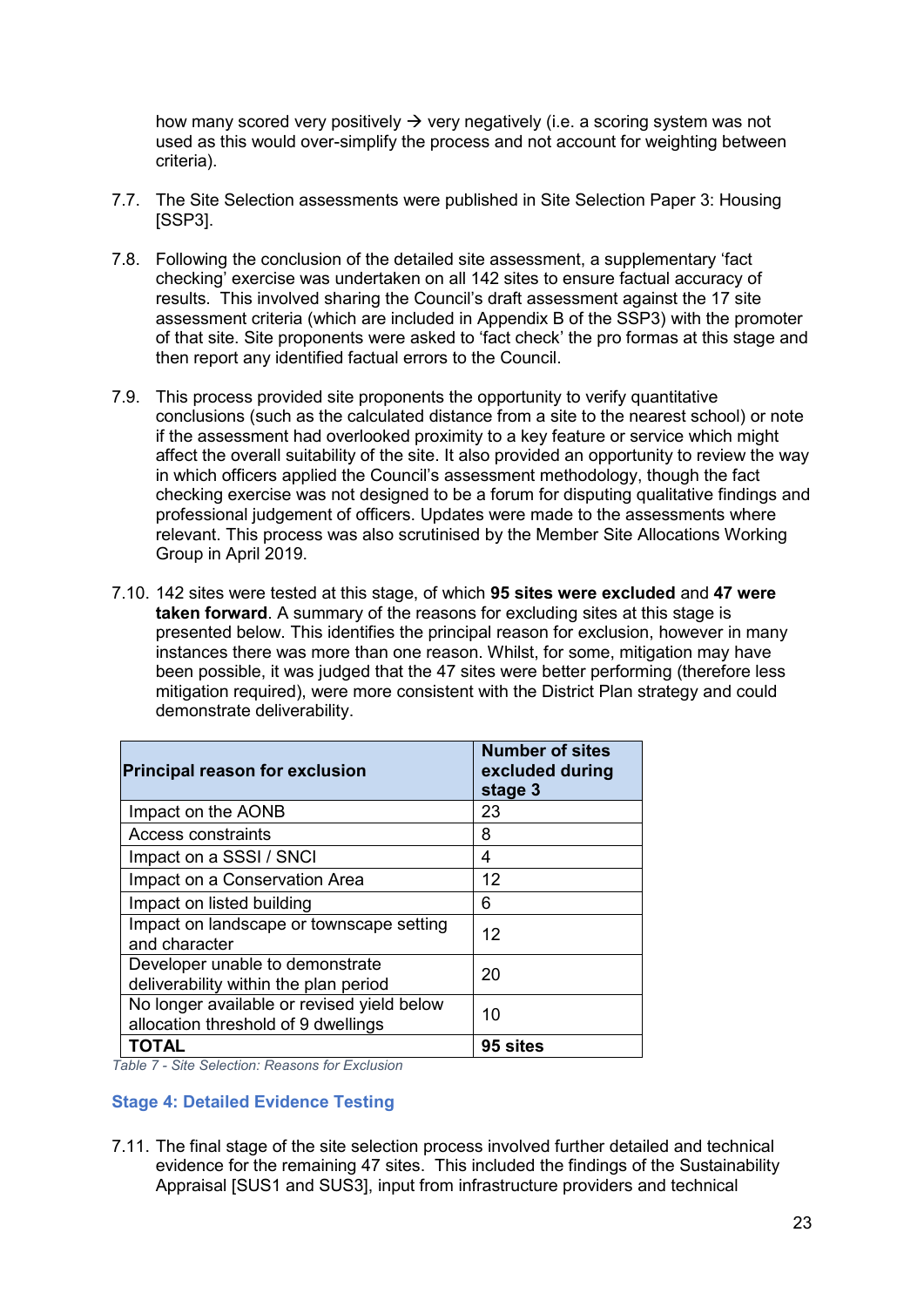specialists within the District Council and West Sussex County Council (WSCC) as well as Habitats Regulation Assessment (HRA) and modelling of traffic and air quality impacts by specialist consultants.

7.12. The Sustainability Appraisal assessed each of the 47 reasonable alternatives against the sustainability framework. The conclusion from this was that 20 sites performed well both individually, and relative to other sites within the same settlement. These were assessed as being compliant with the District Plan strategy. Overall, 12 sites performed marginally – positives generally outweighed negatives however this was more finely balanced than for the sites performing well, therefore other options may be more suitable. The remainder performed poorly – negative impacts outweighed positives and there were better options available either within the settlement or settlement category. These sites were rejected.

#### <span id="page-25-0"></span>**Final Site Selection**

-

- 7.13. The remaining 47 sites provided 3 'Reasonable Alternative' supply options which were assessed through the Sustainability Appraisal (SA) [SUS1 and SUS3]. The assessment of these options was also informed by detailed engagement with a range of stakeholders and experts, and by detailed evidence for Transport, Air Quality and the Habitats Regulation Assessment (HRA). This 'detailed evidence testing' was undertaken iteratively alongside the preparation of the SA.
- 7.14. The SA notes that the allocation of the 20 'perform well' sites would only just meet the residual housing requirement, which did not provide sufficient flexibility or resilience. It was therefore necessary to consider the inclusion of 'marginal sites' to supplement the supply. A more detailed assessment of the marginal sites was set out in the SA (Reg 19 - Table 17).

| <b>Option</b><br><b>Number</b> | <b>Description</b>                                                                                   |  |
|--------------------------------|------------------------------------------------------------------------------------------------------|--|
|                                | 20 'Perform Well' sites providing 1,619 dwellings                                                    |  |
| 1                              | This option ensures the necessary residual is met with a small<br>additional supply of 112 dwellings |  |
| $\mathbf{2}$                   | Option 1 plus x2 additional 'marginal' sites at Burgess Hill<br>providing 1,962 dwellings            |  |
|                                | This option provides for a larger additional supply of 455<br>dwellings                              |  |
| 3                              | Option 1 plus x1 additional 'marginal' site at Haywards Heath<br>providing 2,249 dwellings           |  |
|                                | This option provides for a higher additional supply of 742<br>dwellings                              |  |

7.15. The three options considered within the SA were as follows<sup>4</sup>:

<sup>4</sup> Note: additional supply figures in Table 8 were based on the position within the Regulation 18 document. The residual figures have been amended at Regulation 19 based on the completion of one further monitoring year.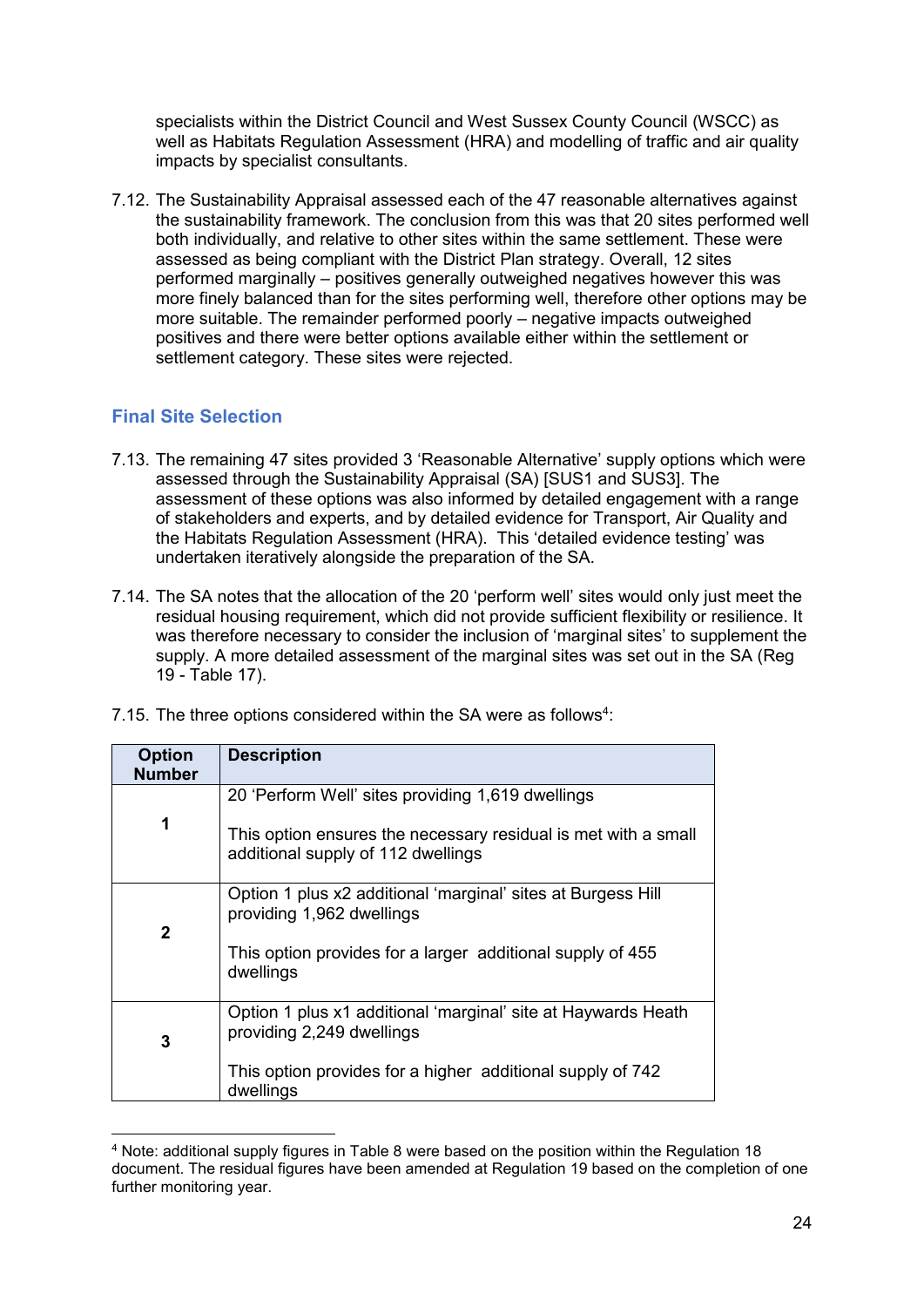#### *Table 8 - Sustainability Appraisal: Site Options*

- 7.16. Option 2 was considered to be the best performing option overall and therefore recommended as the most appropriate option for inclusion in the Draft Sites DPD. This ensures the residual is fully met, it provides a reasonable over-allocation to provide flexibility, provides a range of sites of a variety of sizes and best delivers District Plan policies DP4 and DP6. It also ensures that any potential impacts relating to highways, air quality or Habitats Regulations Assessment (HRA) are minimised.
- 7.17. Scrutiny Committee for Housing, Planning and Economic Growth (11.09.19) considered the site selection process and recommended Option 2 to Council. Council (25.09.19) approved 'option 2' and agreed that 22 housing sites should be proposed for allocation in the Site Allocations Document. A summary of the Site Selection process is set out below:

| <b>Stage</b>                                                                                                                                                                                                                                                                                                                                                                                                                          | <b>Description</b>                                                                                                                                                                              | No. of $ $<br><b>Sites</b> | <b>Sites</b><br>that<br>meet<br>criteria |
|---------------------------------------------------------------------------------------------------------------------------------------------------------------------------------------------------------------------------------------------------------------------------------------------------------------------------------------------------------------------------------------------------------------------------------------|-------------------------------------------------------------------------------------------------------------------------------------------------------------------------------------------------|----------------------------|------------------------------------------|
| 1) Call for Sites & Preparation of SHELAA<br>Call for sites – notification of sites to<br>$\bullet$<br>Council from land owners, site promoters<br>and interested parties<br>Identify pool of 'potential' development<br>$\bullet$<br>sites based on high level assessment of<br>'suitability, availability and achievability'.                                                                                                       | Sites submitted by<br>promoters during the<br>Call for Sites, Sites<br>assessed against the<br>SHELAA methodology                                                                               | 241                        | 233                                      |
| 2) High Level Assessment [SSP1]<br>High Level assessment to test conformity<br>with the District Plan Strategy, in<br>particular:<br>$\circ$ If sites are located more than 150m<br>from existing settlement and so<br>deemed to be located in open<br>countryside<br>$\circ$ If sites are of a scale not compatible<br>with the Site Allocations Document<br>and more suited for consideration<br>through a future Local Plan Review | 91 sites removed that<br>were not compliant with<br>the District Plan<br>strategy (based on<br>distance from existing<br>settlements and yield)                                                 | 233                        | 142                                      |
| 3) Detailed Assessment [SSP3]<br>Detailed Assessment against a range of<br>$\bullet$<br>17 assessment criteria<br>Fact Check - consultation with Site<br>Promoters to fact check key assessment<br>findings or assumptions                                                                                                                                                                                                            | 142 sites assessed<br>against detailed criteria<br>- 17 criteria for<br>housing, 19 for<br>employment. Criteria<br>approved by the<br>working group and<br>considered by Scrutiny<br>Committee. | 142                        | 47                                       |
| 4) Detailed Evidence Testing [SUS3 and<br><b>SUS11</b>                                                                                                                                                                                                                                                                                                                                                                                | 47 sites subject to<br>additional refinement                                                                                                                                                    | 47                         | 23                                       |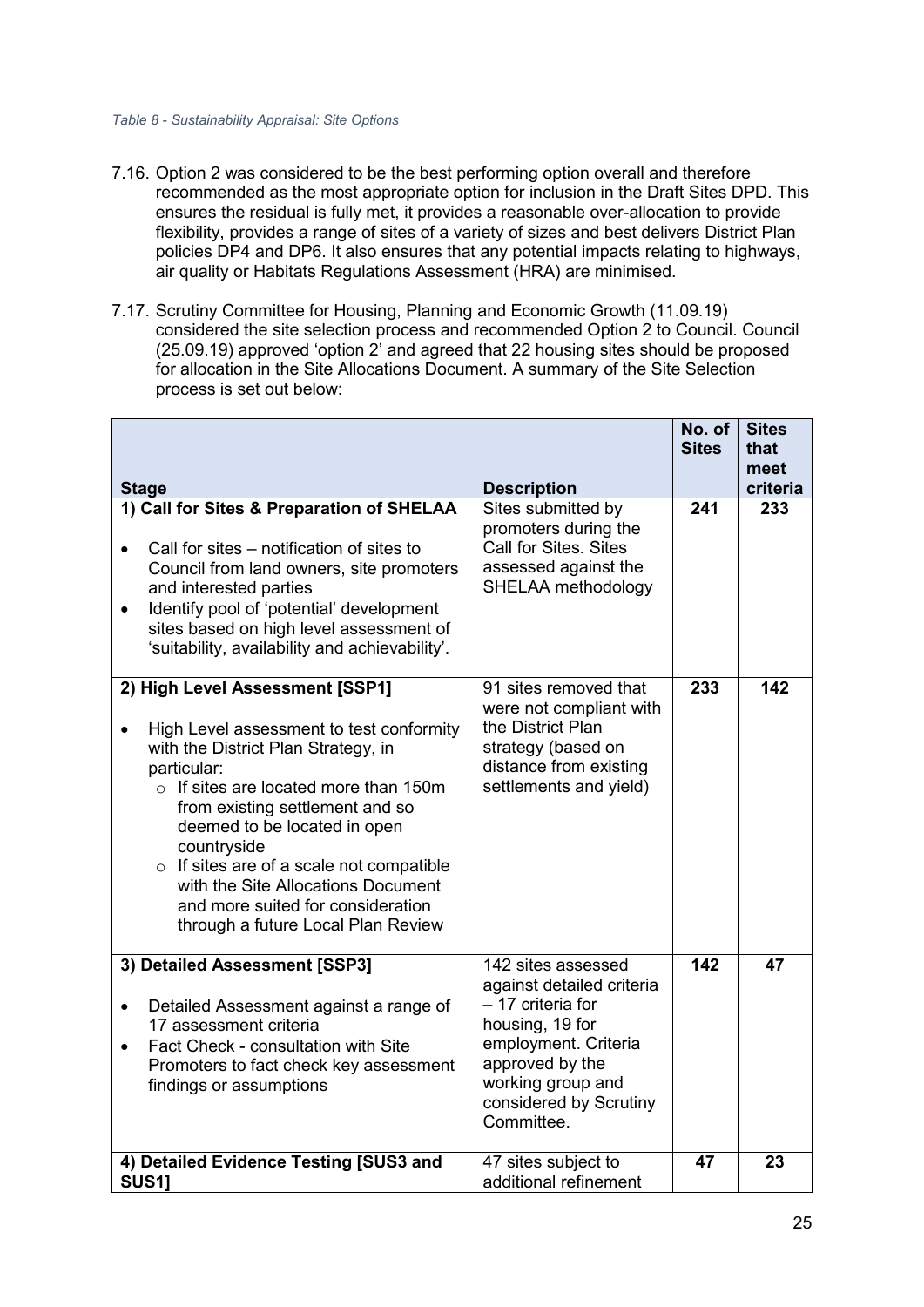| incorporating<br>Settlement level<br>٠<br>Officers<br>$\bullet$<br>Viability)<br>$\bullet$ | Additional site filter/ refinement<br><b>Sustainability Appraisal of sites at</b><br>Consultation with Key Stakeholders,<br><b>Infrastructure Providers and Specialist</b><br>Consideration of additional Technical<br>Evidence (Transport, Air Quality, HRA,<br>Refine shortlisted sites and identify<br>Reasonable Alternative Options to inform<br><b>Sustainability Appraisal</b> | within the Sustainability<br>Appraisal, consultation<br>with stakeholders,<br>consideration of<br>technical evidence |          |  |
|--------------------------------------------------------------------------------------------|---------------------------------------------------------------------------------------------------------------------------------------------------------------------------------------------------------------------------------------------------------------------------------------------------------------------------------------------------------------------------------------|----------------------------------------------------------------------------------------------------------------------|----------|--|
|                                                                                            | 5) Identified Preferred Option                                                                                                                                                                                                                                                                                                                                                        | 22 housing sites<br>included within the<br><b>Regulation 18 Sites</b><br>DPD                                         | $22^{5}$ |  |

*Table 9 - Summary of Site Selection Process and Outcomes*

#### <span id="page-27-0"></span>**Update following Regulation 18 Consultation Draft Site Allocations Document**

- 7.18. The Draft Site Allocations Document was subject to consultation commenced on 9th October 2019 and 20th November 2019. During the consultation 58 site promoters objected to the draft Sites DPD on the grounds that their site had not been included as a proposed allocation. Of these, 20 'new' housing sites were submitted that were not in the Strategic Housing and Economic Land Availability Assessment (SHELAA) and therefore had not been assessed in the Site Selection process.
- 7.19. Officers re-assessed the existing sites and assessed the new sites against the agreed criteria and set out the results of the assessment in a revised version of Site Selection Paper 1: Housing and Site Selection Paper 3: Housing.
- 7.20. In total, 3 of the sites were not compliant with the District Plan strategy and were therefore excluded from further consideration. 17 sites were subject to detailed assessment against the 17 site selection criteria. Of these, 13 sites did not meet the assessment criteria and therefore did not progress to the next stage. 4 sites progressed to stage 4, the shortlist of reasonable alternatives increased from 47 to 51 sites. Sites that progress to Stage 4 are subject to additional assessment within the Sustainability Appraisal. This assessment concluded that these sites should not be included within the site allocations DPD. A summary of the updated site selection process is out below.
- 7.21. Due to the completion of a further monitoring year, the residual requirement (set out in SA10) was updated ahead of Regulation 19 stage. As a result of additional commitments and completions within monitoring year 2019/20, the residual housing requirement reduced from 1,507 to 1,280. However, the Council did not remove any sites between Regulation 18 and 19 as a result, therefore marginally increasing a healthy over-supply. Further details are set out in Section 3.

 $\overline{a}$ 

<sup>5</sup> Two adjacent sites merged to form 1 site in the DPD, hence a change from 23 to 22 allocated sites in the DPD.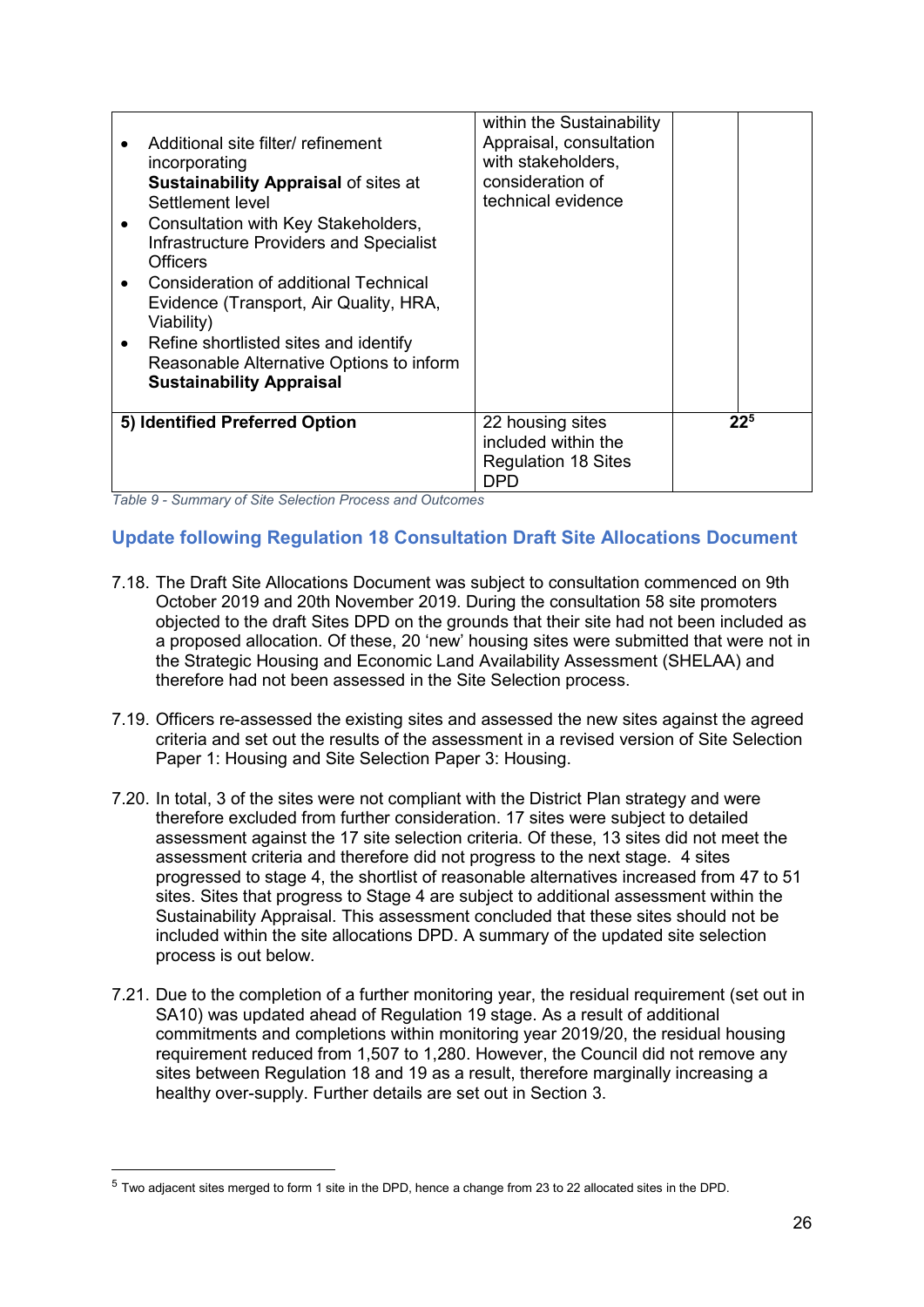7.22. Scrutiny Committee for Housing, Planning and Economic Growth (11.03.20) and Council (22.07.20) approved the 22 sites for inclusion in the Submission draft DPD.

#### <span id="page-28-0"></span>**Meeting District Plan Strategy**

7.23. As set out in section 3 above, the objective of the Site Allocation DPD is to ensure the housing requirement is met in full in accordance with the strategy set out in DP4 and DP6, as far as possible. Site Selection Paper 2: Methodology [SSP2], explains how the site selection process will seek to deliver the strategy set out in the District Plan. Paragraph 2.9 states:

"The site selection process will be an iterative process. The District Plan strategy, set out in DP4: Housing and DP6: Settlement Hierarchy clearly sets out how development should be distributed between the settlements. The starting point for the preparation of the DPD is to achieve this distribution. However, ahead of undertaking the site selection process it is not known to what extent this strategy can be delivered using suitable and sustainable sites. This means that following the assessment there will be a need to revisit DP4: Housing and DP6: Settlement Hierarchy to ensure the sites selected meet with District Plan Strategy as far as possible".

7.24. Paragraph 2.10 goes onto state:

"In the event that one settlement category cannot meet its requirement, any shortfall will need to be met in the next settlement category in the hierarchy."

7.25. Site Selection Paper 3: Housing, also explains how the Site Allocations DPD is seeking to meet the spatial distribution of the District Plan. Paragraph 2.4.5 states:

"The District Plan Strategy in DP4 is to concentrate growth in the larger settlements. Where the results of the site assessment exercise were found to leave a shortfall in capacity at one settlement hierarchy category the aim is that this shortfall would be met in the category above. For example, in the absence of sufficient suitable, available and developable sites in Category 3 the residual need is passed up to the settlements within Category 2, and so on. If, having been through the site assessment process, it was found that there were still too few sites to meet the settlement category requirement, the methodology recognises that it could be necessary to repeat the site assessment process and seek 'next best' site options.

- 7.26. Policy SA10: Housing Requirement provides an update to the minimum residual figures set out in DP6 of the District Plan. The minimum residual housing figure has been calculated using the same methodology applied within the District Plan. Further details can be found in Parish OAN Distribution Methodology [H3]. The Table from SA10 is set out below and shows that Category 1 settlements are providing more than the minimum requirement by 703 (484 of which is the 'over-supply' against the residual figure), Category 2 settlements are under providing by 93 and Category 3 settlements are under providing by 133.
- 7.27. Therefore, following the application of the Site Selection methodology, sites have been allocated consistently with the overall District Plan strategy. In particular, where insufficient sites have been identified at any particular tier to meet the indicative number given in the supporting text to DP6, allocations have been made at settlements in the more sustainable Category 1. The only exception to this is at Tier 4. where sites have been allocated for an additional 7 dwellings. This marginal increase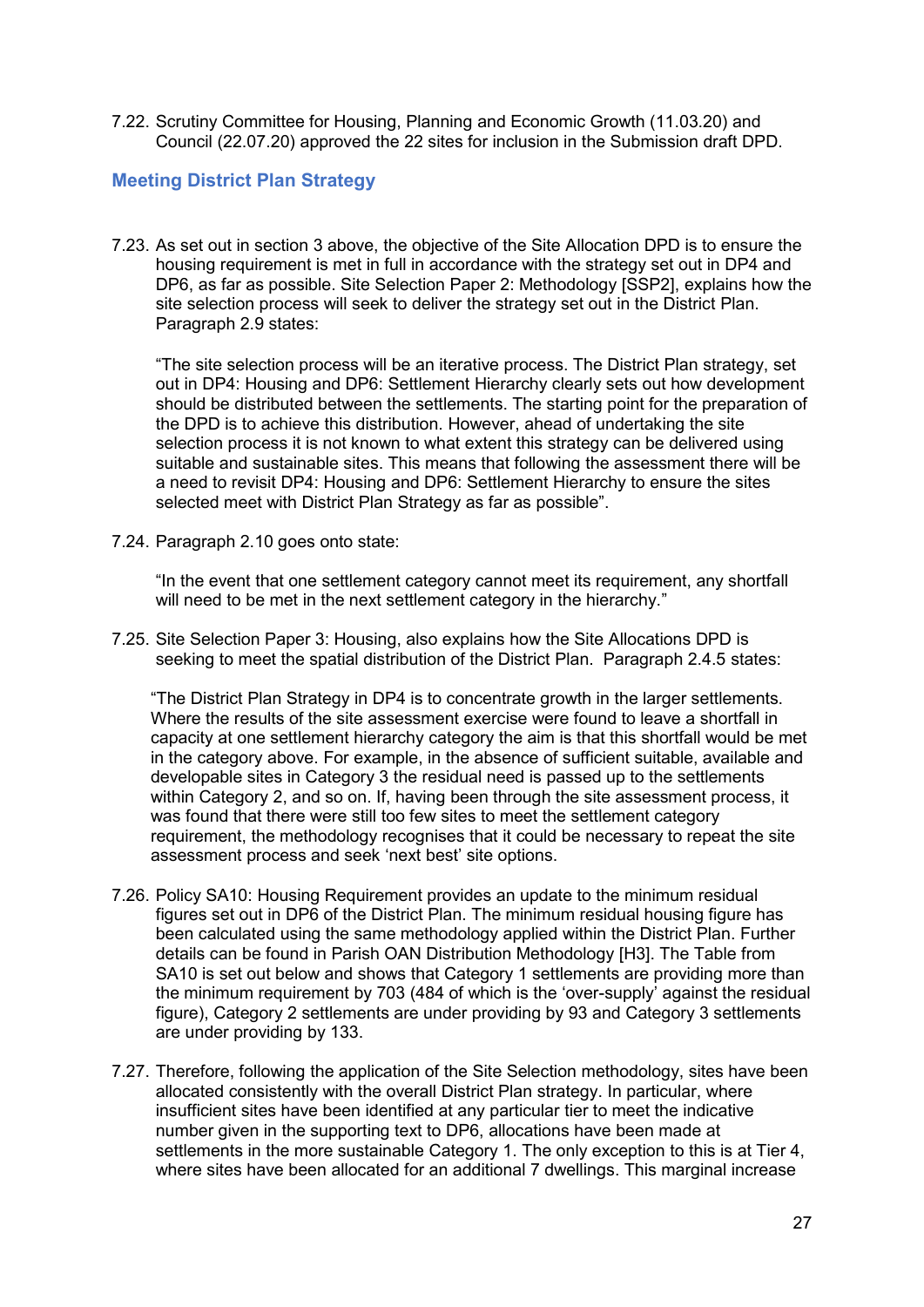over the indicative requirement for Tier 4 is sufficiently small that it does not affect the strategy overall. The over-allocation at Tier 1 largely reflects the over-supply proposed within the Sites DPD for resilience and flexibility. As set out in the SA, it is logical and most sustainable for any additional proposed supply to be located at the highest of settlement tiers.

| <b>Settlement</b><br>category                                   | <b>Settlements</b>                                                                                                                                                                                       | <b>Minimum</b><br><b>Required</b><br>over Plan<br><b>Period</b> | <b>Updated</b><br><b>Minimum</b><br><b>Residual</b><br><b>Housing Figure</b> | <b>Site</b><br><b>Allocations -</b><br><b>Housing</b><br><b>Supply</b> |
|-----------------------------------------------------------------|----------------------------------------------------------------------------------------------------------------------------------------------------------------------------------------------------------|-----------------------------------------------------------------|------------------------------------------------------------------------------|------------------------------------------------------------------------|
| $\overline{1}$<br>Town                                          | <b>Burgess Hill</b><br><b>East Grinstead</b><br>Haywards Heath                                                                                                                                           | 10,653                                                          | 706                                                                          | $1,409 (+703)$                                                         |
| $\overline{2}$ –<br>Larger Village<br>(Local Service<br>Centre) | Copthorne<br><b>Crawley Down</b><br>Cuckfield<br>Hassocks<br>Hurstpierpoint<br>Lindfield                                                                                                                 | 3,005                                                           | 198                                                                          | $105(-93)$                                                             |
| $3 -$<br>Medium Sized<br>Village                                | Albourne<br>Ardingly<br>Ashurst Wood<br>Balcombe<br>Bolney<br>Handcross<br><b>Horsted Keynes</b><br>Pease Pottage<br>Sayers Common<br>Scaynes Hill<br>Sharpthorne<br><b>Turners Hill</b><br>West Hoathly | 2,200                                                           | 371                                                                          | 238 (-133)                                                             |
| $4-$<br>Smaller Village                                         | Ansty<br>Staplefield<br>Slaugham<br>Twineham<br>Warninglid                                                                                                                                               | 82                                                              | 5                                                                            | $12 (+7)$                                                              |
| $\overline{5}$ –<br>Hamlets                                     | Hamlets such as:<br><b>Birch Grove</b><br><b>Brook Street</b><br>Hickstead<br>Highbrook<br>Walsted                                                                                                       | $N/A$ *                                                         | $N/A$ *                                                                      | $N/A$ *                                                                |
| <b>Total</b>                                                    |                                                                                                                                                                                                          | 16,390**                                                        | 1,280                                                                        | $1,764 (+484)$                                                         |

*Table 10 - Extract from SA10 Spatial Distribution of housing requirement*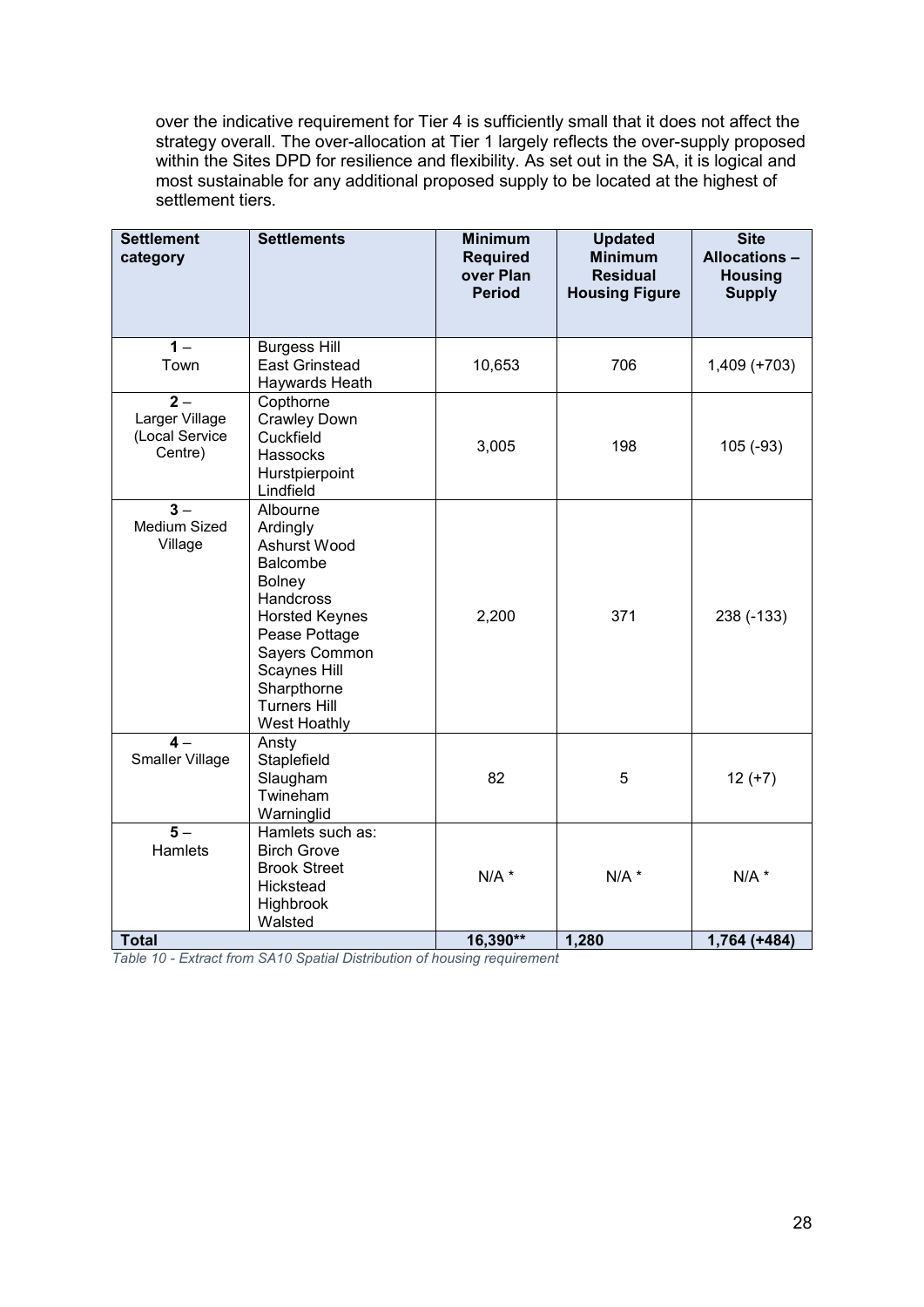## <span id="page-30-0"></span>**8. Employment Site Selection Outcomes**

|                             | <b>Evidence Base</b>                                      |  |  |
|-----------------------------|-----------------------------------------------------------|--|--|
| Library<br><b>Reference</b> | Title                                                     |  |  |
| SSP4                        | Site Selection Paper 4: Employment (February 2020)        |  |  |
| SUS <sub>3</sub>            | Sustainability Appraisal - Regulation 18 (September 2019) |  |  |
| SUS <sub>1</sub>            | Sustainability Appraisal - Reguation 19 (July 2020)       |  |  |
| <b>DC17</b>                 | Science & Technology Park SoCG                            |  |  |

- 8.1. Employment Site Selection was carried out in accordance with the four stage process set out in Section 6, using the SHELAA (Stage 1) as the starting 'pool' of sites.
- 8.2. A total of **18** employment sites were either promoted to the Council through the 'Call for Sites' process or identified as having employment potential in the SELAA and are therefore candidate sites to be considered for allocation through the Site Allocations DPD process.
- 8.3. Given the relatively small number of sites to choose from and no settlement distribution policy equivalent to DP6 related to employment land, the Site Selection process was simpler than the housing process in terms of spatial distribution. Of the sites submitted, these fell into three broad areas:
	- **'at Bolney Grange'**
	- **Around A2300, Burgess Hill**
	- **'Other'** i.e. spread throughout the district
- 8.4. Given the scale of employment development already planned at Burgess Hill within the District Plan, including the Science and Technology Park, it was deemed appropriate to spread additional growth across the district, to the extent that this was possible given the sites that had been promoted to the Council. This responds to the fact that the housing need of the district is also spread to the various towns and parishes, therefore enabling people to have the opportunity to live and work in the same area and to assist with a reduction in out-commuting. The Sustainability Appraisal [SUS1 and SUS3] assesses the relative merits of the three broad areas listed above and concluded that Bolney Grange and 'Other' were the most sustainable broad locations.
- 8.5. Following assessment against the criteria set out in Site Selection Paper 2 and consideration within the SA,  $10<sup>6</sup>$  sites were considered suitable for allocation as employment sites. Further information regarding the site selection process for the employment sites is set out in Site Selection Paper 4: Employment [SSP4].

### <span id="page-30-1"></span>**Science and Technology Park**

 $\overline{a}$ 

8.6. District Plan policy **DP1: Sustainable Economic Development** identifies a broad location for a Science and Technology Park to the west of Burgess Hill, to support research and development and provide high quality employment for the wider area. The principle of the allocation and location itself was based upon a range of documents which assessed deliverability, market demand, feasibility and suitability. The site should be capable of providing a minimum of 2,500 jobs.

 $6$  4 adjacent sites were combined to make 1 allocation, therefore only 7 sites are allocated in the DPD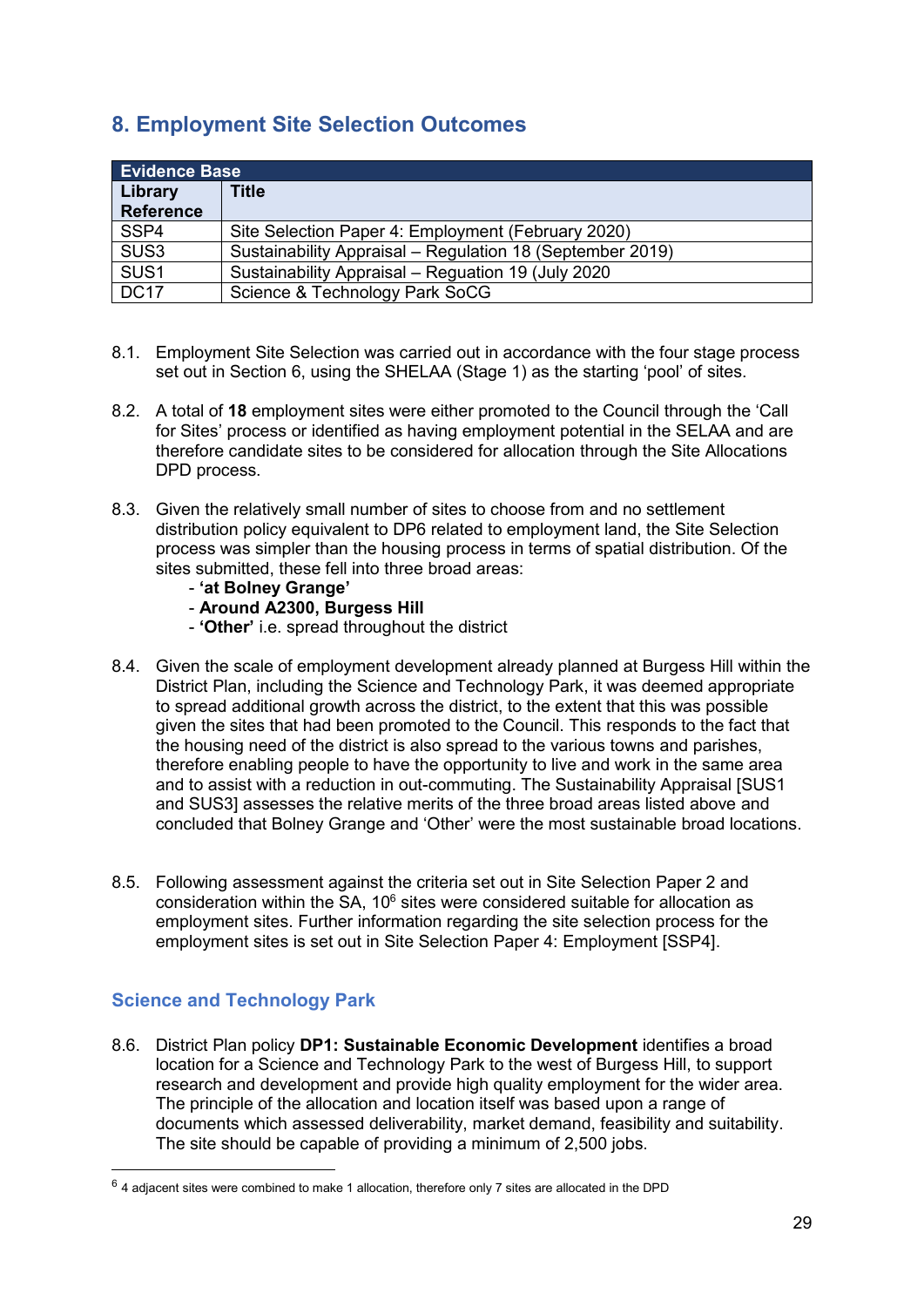- 8.7. Two specific sites have been promoted within the broad location to the west of Burgess Hill, essentially to the north and south of the A2300. Both sites were assessed against the employment criteria set out in Site Selection Paper 2 [SSP2]. The assessment results were published in Site Selection Paper 4: Employment [SSP4].
- 8.8. The conclusions of this assessment did not provide a clear distinction between the two sites; therefore the promoters were asked to provide further detailed information based on a series of 14 questions. The questions requested details of proposed uses, vision, access and highways, and how any on-site constraints could be addressed. This allowed a greater detail of analysis to be undertaken, with the conclusions clearly set out in Site Selection Paper 4: Employment.
- 8.9. Following assessment of the information provided for both sites, the site to the north of the A2300 has been concluded to be the preferable option, principally for highway reasons. The proposed access mitigation for the park to the north upgrades an existing junction on the A2300 and is shown to function more successfully than the access proposed by the site to the south which would involve the creation of a new junction on the A2300. Furthermore, the access solution proposed by the northern site is deliverable, within the land ownership of the site promoter. The northern site also benefits from better connectivity with the Northern Arc in pedestrian and cycle terms. It is proposed for allocation as policy SA9 within the Sites DPD.
- 8.10. Scrutiny Committee for Housing, Planning and Economic Growth (11.09.19) reviewed the material. Full Council (25.09.19) approved 7 employment sites and the Science and Technology Park for inclusion in the draft consultation Site Allocations Document.
- 8.11. It is important to note that the Science and Technology Park allocation is not allocated to meet an identified need (i.e. it does not contribute to the 25ha employment need identified in District Plan policy DP1 or the 10-15ha additional requirement set out in Sites DPD policy SA1). These requirements are met by existing allocaitons within the District Plan and policies SA2 – SA8 in the Sites DPD.
- 8.12. The Science and Technology Park allocation is an addition to these allocations it is aspirational and reflects the District's ambitions for economic growth, building upon the aspirations of the Coast to Capital LEP and identification of this location in its Strategic Economic Plan (2014 and 2018). The Science and Technology Park is therefore beneficial to the wider region, rather than specifically meeting local needs.

#### <span id="page-31-0"></span>**Update following Regulation 18 Consultation Draft Site Allocations Document**

#### Employment Sites – Additional Submissions

- 8.13. The Draft Site Allocation Document was subject to six weeks consultation between 9th October 2019 and 20th November 2019. A further six sites were promoted to the Council through representations made at Regulation 18 consultation. The new sites were assessed against the agreed criteria and set out the results of the assessment in a revised version of Site Selection Paper 4: Employment. They were also considered within the Sustainability Appraisal.
- 8.14. The six new sites were not considered suitable for allocation and no further sites were included in the Submission Draft version of the Site Allocations DPD.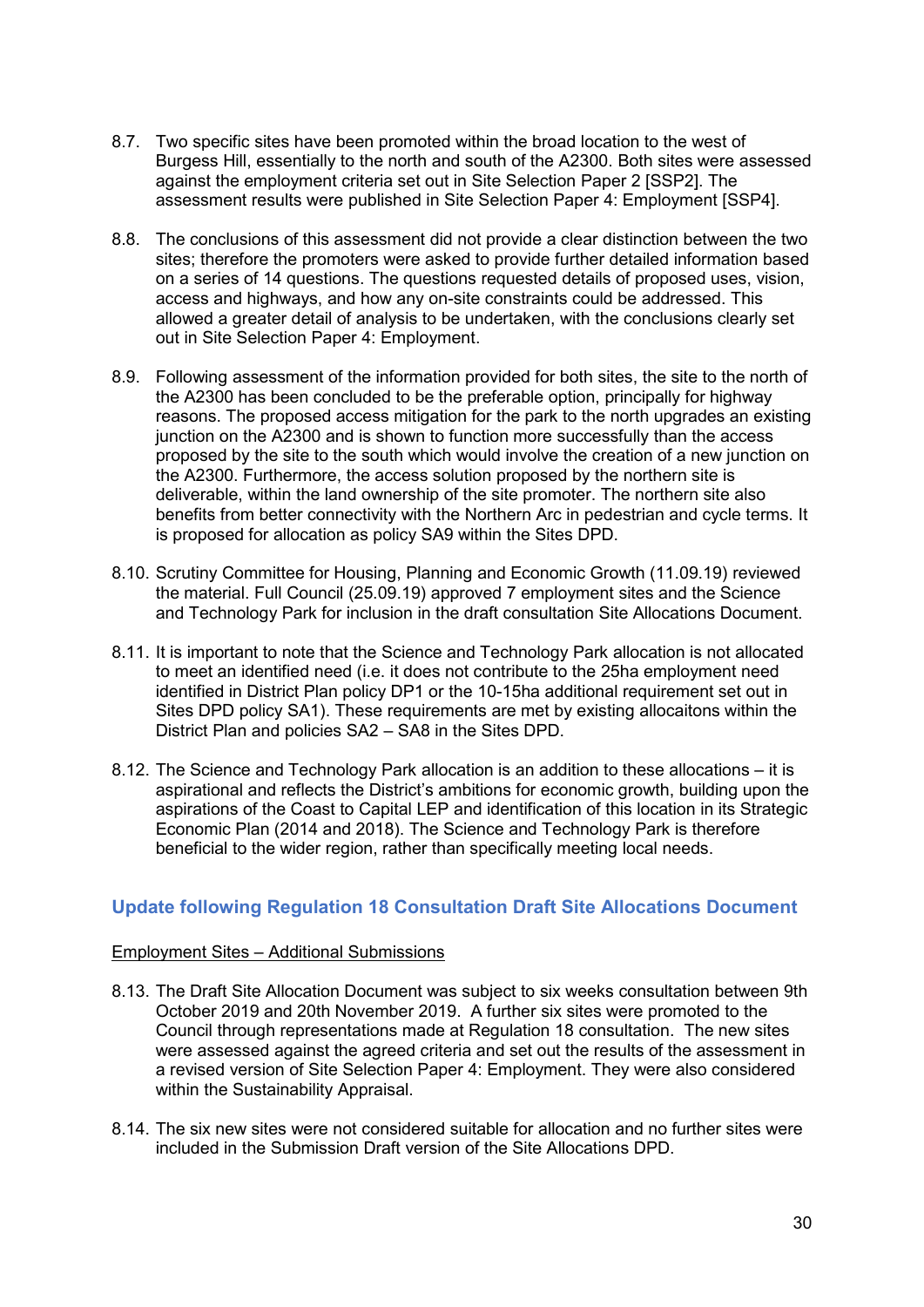#### Science and Technology Park – Transport

- 8.15. The District Council commissioned Systra to carry out a strategic transport assessment of the Sites DPD. More information on this can be found in section 9 of this Topic Paper.
- 8.16. At Regulation 18 stage, the Strategic Transport Assessment [T6] identified 2 junctions that were forecast to be 'severe' as a result of congestion from the proposed Science and Technology Park (SA9): these were the A23 / A2300 Southbound On-Slip, Burgess Hill and A272 / B2036, Ansty.
- 8.17. A revised Strategic Transport Assessment [T7] was prepared for the Regulation 19 Sites DPD. It identifies, and models, proposed mitigations related to the Science and Technology Park which consists of a widening to the A23 southbound to three lanes from A2300 Southbound Off-slip to B2118/Mill Lane Off-Slip. The model concludes that this mitigation would be successful in removing 'severe' impacts at the two locations above. Therefore, it can be demonstrated that there is, in principle, mitigation to resolve the issue.
- 8.18. A Transport and Mobility Working Group has been established, consisting of Mid Sussex District Council, West Sussex County Council, Highways England and the site promoter. The group has met on a regular basis to discuss mitigation in principle (both by sustainable measures and physical interventions), as well as detailed methodology and design for any subsequent mitigation. This has focussed on the level of detail required to support an allocation, and requirements for a planning application in due course, recognising the evidence required for an allocation should be 'proportionate' (NPPF para 31) and an application more detailed.
- 8.19. A Mobility Strategy has been prepared by the site promoter in collaboration with the working group, to set sustainable measures and interventions to reduce reliance on the private car and therefore reduce the impacts of the site on the A23/A2300 junction. The Mobility Strategy has been agreed by all parties.
- 8.20. In addition, further detailed design and modelling has been carried out to assess when (i.e. at which phase) physical mitigation is required, and the extent of it. The basis for this has been the in-principle agreement that the widening of the A23 southbound (above, as identified in [T7]) would resolve capacity issues related to the Sites DPD.
- 8.21. The work to agree detailed designs is progressing however a range of options have been identified. The working group has entered into a Statement of Common Ground [DC17] to agree the next steps for the mitigation strategy. The policy wording for SA9 was revised between Regulation 18 and 19 to provide caveats to ensure that development could only progress on the basis that there is sufficient highways capacity to do so, with agreement from the relevant bodies (Highways England and WSCC). The policy requires a phasing strategy, and other detailed transport evidence, to be submitted in support of any detailed planning application.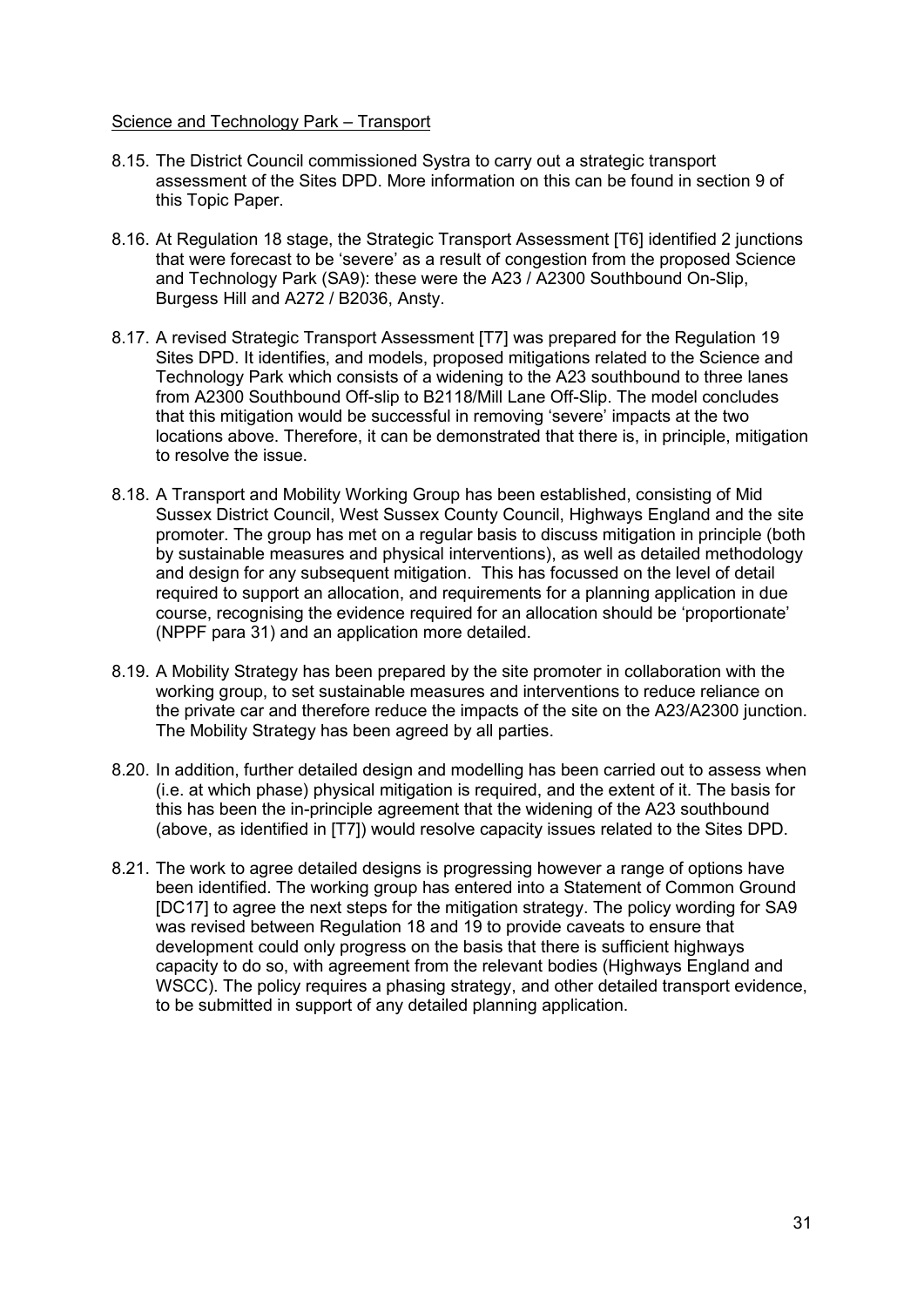## <span id="page-33-0"></span>**9. Evidence Base**

- 9.1. The NPPF (para 31) requires policies to be underpinned by relevant and up-to-date evidence, which is adequate and proportionate to justify the policies concerned.
- 9.2. The District Plan sets the overall strategy and requirements for the district. This itself was based on a proportionate and robust evidence base to justify its content. The District Plan was adopted in 2018, therefore the evidence that supported it is still up-todate and valid.
- 9.3. Specific evidence was obtained in order to inform the content of the Sites DPD. This focusses on evidence required to justify site selection (e.g Transport modelling and viability) as opposed to strategic matters which were dealt with in the District Plan.
- 9.4. The full evidence library is available online at [www.midsussex.gov.uk/SitesDPD.](http://www.midsussex.gov.uk/SitesDPD) Of particular note are three specific areas:
	- A Topic Paper setting out the Council's assessment of sites within the AONB, to determine whether they are 'major development'
	- Transport Modelling to assess the impacts of the proposals on highways capacity and safety
	- Viability to ensure the proposals are viable and capable of delivery

#### <span id="page-33-1"></span>**High Weald AONB**

| <b>Evidence Base</b> |                                             |
|----------------------|---------------------------------------------|
| Library              | <b>Title</b>                                |
| <b>Reference</b>     |                                             |
| TP <sub>1</sub>      | High Weald AONB Topic Paper (December 2020) |

- 9.5. Paragraph 172 of the National Planning Policy Framework (NPPF) affords great weight to conserving and enhancing Areas of Outstanding Natural Beauty. It states that "Planning permission should be refused for major development [in the AONB] other than in exceptional circumstances, and where it can be demonstrated that the development is in the public interest". Footnote 55 states that "whether a proposal is 'major development' is a matter for the decision maker, taking into account its nature, scale and setting, and whether it could have a significant adverse impact on the purposes for which the area has been designated or defined."
- 9.6. District Plan policy DP6: Settlement Hierarchy accepts that there is a residual housing need at settlements within the AONB, and this position was agreed by the District Plan Inspector. Growth is therefore expected at these settlements to ensure they thrive. The Council recognises the great weight placed on the AONB and has rejected all sites that were assessed as having High Impact against the AONB site selection criterion, based on information provided by the High Weald AONB Unit. A total of 2 employment and 6 housing sites were identified as having either low or moderate impact and when assessed through the Sustainability Appraisal performed well and were therefore proposed for allocation.
- 9.7. The High Weald AONB Topic Paper [TP1] provides an assessment to determine whether any of the proposed sites within the AONB could be defined as 'major'. The Topic Paper has been prepared in close co-operation with the High Weald AONB Unit and Natural England.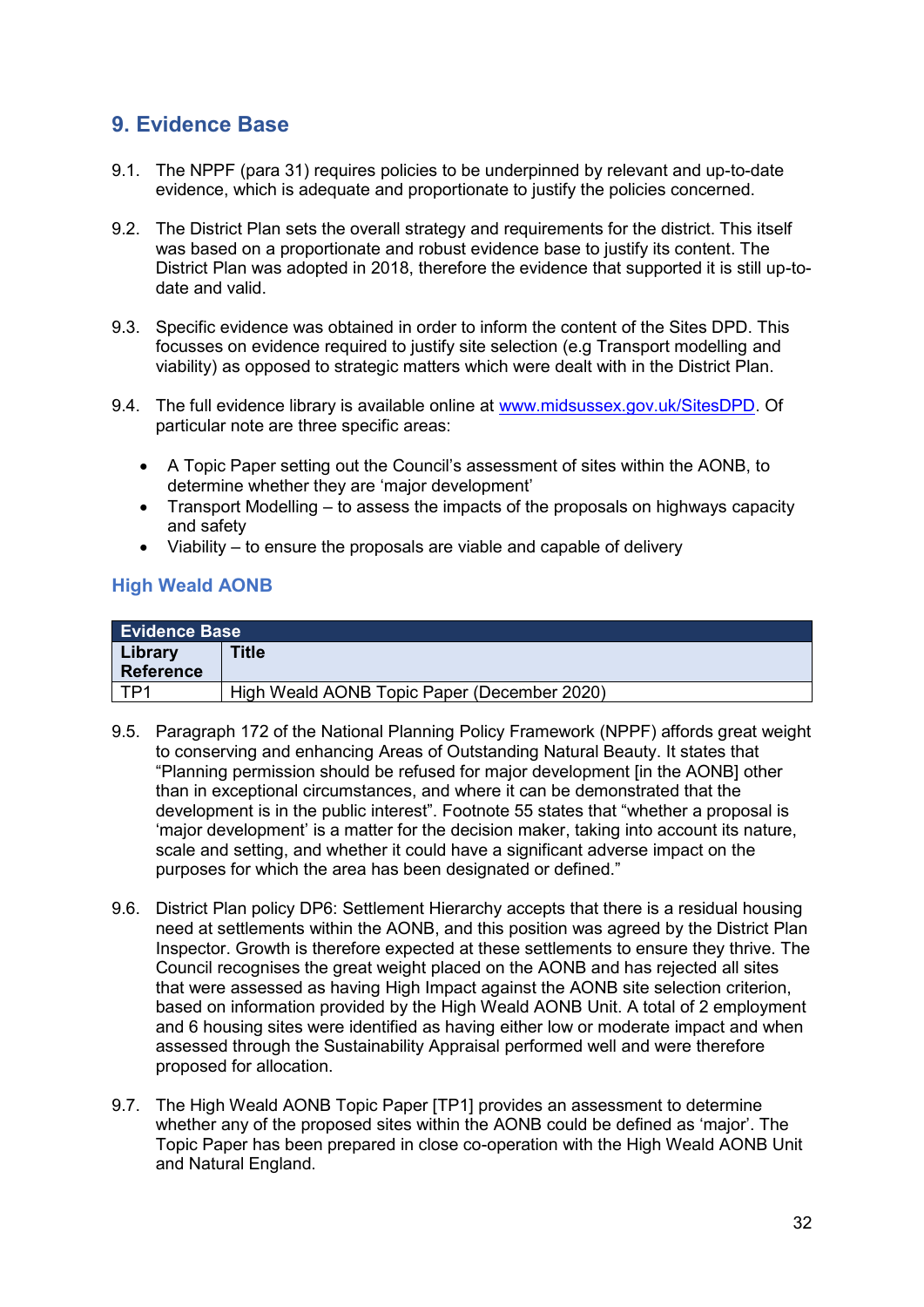- 9.8. One site proposed at Regulation 18 stage, SA25: Land West of Selsfield Road, Ardingly, was concluded to be "major development". However, as described in the Topic Paper, an alternative proposal was put forward which was re-assessed using the same methodology and concluded not to be major development.
- 9.9. The Topic Paper therefore concludes that, in the Council's assessment none of the sites within the Submission Sites DPD are classified as "major development" in the AONB.

#### <span id="page-34-0"></span>**Transport**

| <b>Evidence Base</b> |                                                                    |  |
|----------------------|--------------------------------------------------------------------|--|
| Library              | <b>Title</b>                                                       |  |
| <b>Reference</b>     |                                                                    |  |
| T1                   | Transport Model Validation Report (September 2018)                 |  |
| T <sub>2</sub>       | <b>Transport Assessment - Summary Note</b>                         |  |
| T3                   | Scenario 1 Modelling Note (September 2019)                         |  |
| <b>T4</b>            | Scenarios 2 and 3 Modelling Note (September 2019)                  |  |
| T <sub>5</sub>       | Scenarios 4, 5 and 6 Modelling Note (September 2019)               |  |
| T <sub>6</sub>       | Scenario 7 and 8 Modelling Note (September 2019)                   |  |
| <b>T7</b>            | Strategic Transport Assessment: Regulation 19 (March 2020)         |  |
| T <sub>8</sub>       | Strategic Transport Assessment: Non-Technical Summary (March 2020) |  |
| T <sub>9</sub>       | <b>Road Safety Review</b>                                          |  |

- 9.10. Mid Sussex District Council appointed transport consultants to develop a new transport model for Mid Sussex to be used to determine the impact of the Site Allocations DPD on the capacity of the highway network. This work has been undertaken in partnership with West Sussex County Council as highways authority.
- 9.11. Throughout the plan making process various development scenarios have been tested through the transport model to enable consideration of the impact of development scenarios on the highway network. The Sites DPD Scenario [T7] represents the refined scenario of sites contained within the draft plan. The results of the transport modelling have also been used by the Council's air quality consultants who have used data from the transport model outcomes to undertake modelling of the predicated resultant changes in atmospheric pollutants, to inform the HRA.
- 9.12. In addition to the capacity assessment, a Road Safety Review has been undertaken which identifies a total of ten junctions in a 'safety priority list' (Table 2 T9). These junctions have been ordered by priority and safety mitigation is being developed at five of the junctions identified where there are currently no proposed safety improvement schemes; one of which is associated with the A23/A2300 Hickstead junction improvement work being undertaken by the site promoter.
- 9.13. At the time of the Regulation 19 consultation, work was ongoing in relation to the safety review as well as proposed mitigation and results of more detailed modelling at A23/A2300 Hickstead junction. As such West Sussex County Council Highway Authority issued a holding objection pending the outcome of this additional work. Work has continued to progress with the site promoter. Highways England, WSCC HA and Mid Sussex District Council regarding the impacts associated with the Science and Technology Park SA 9.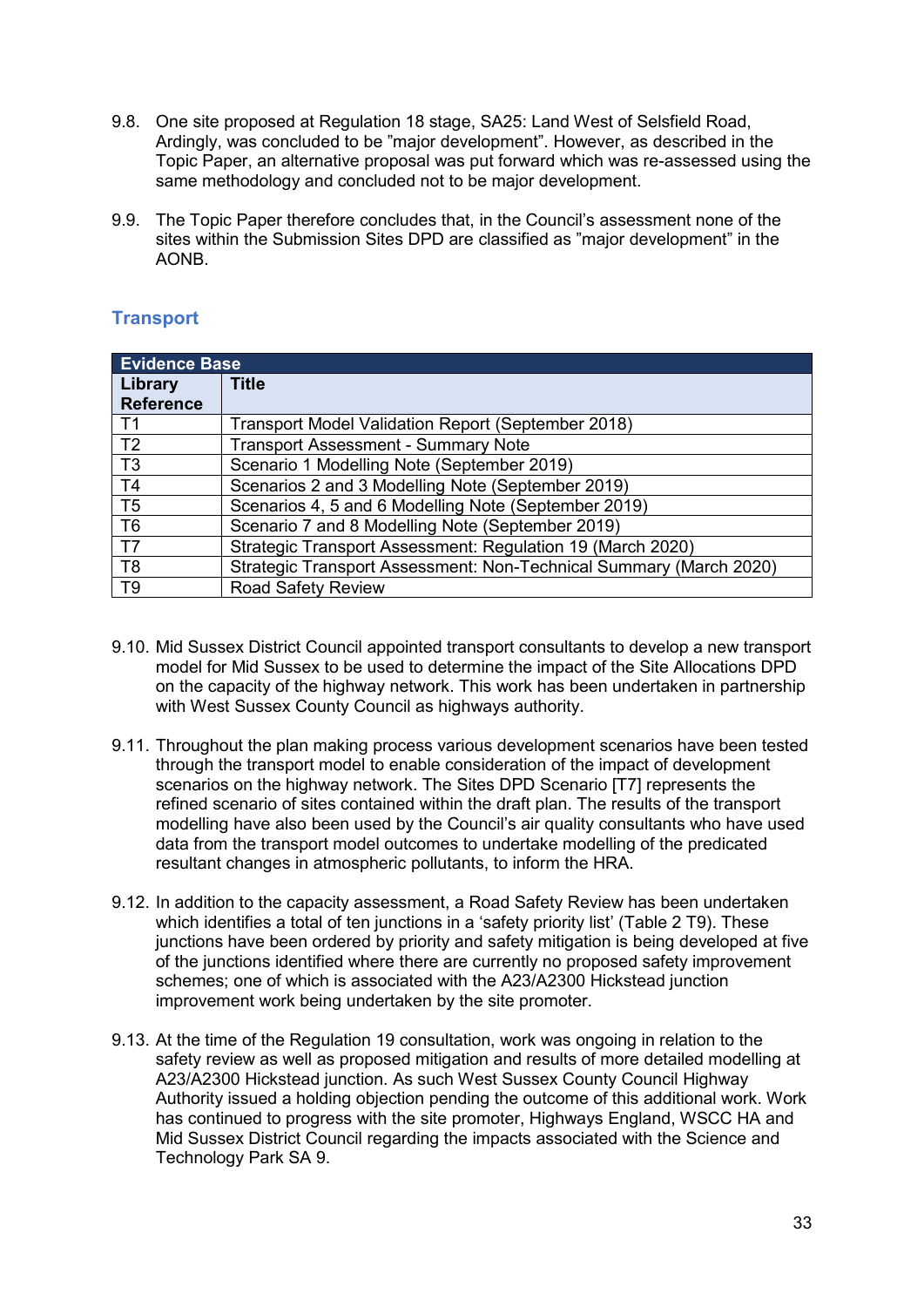9.14. The work is yet to be fully concluded and as such a joint Statement of Common Ground (SoCG) [DC17] between the four parties has been signed which sets out the agreed position in transport terms relating to the proposed allocation SA 9. It is anticipated that it will be possible to reach an agreed position ahead of the Examination hearings.

#### <span id="page-35-0"></span>**Viability**

|                  | <b>Evidence Base</b>                                              |  |  |  |
|------------------|-------------------------------------------------------------------|--|--|--|
| Library          | Title                                                             |  |  |  |
| <b>Reference</b> |                                                                   |  |  |  |
| IV1              | Infrastructure Delivery Plan (December 2020)                      |  |  |  |
| IV2              | Viability Assessment Report (September 2019)                      |  |  |  |
| IV <sub>3</sub>  | Additional Statement on Viability (November 2020)                 |  |  |  |
| IV4              | Mid Sussex Whole Plan and Community Infrastructure Levy Viability |  |  |  |
|                  | Assessment (BNP Paribas, July 2016)                               |  |  |  |

- 9.15. Mid Sussex District Council appointed viability consultants to consider the viability aspects of the deliverability of the 22 housing allocations in the Sites DPD and prepare a paper to set out their findings [IV2].
- 9.16. The review looked at the housing sites in the DPD and considered their deliverability having regard to the Council's existing viability assessment undertaken in support of the adopted Mid Sussex District Plan 2014-2031; Community Infrastructure Levy and District Plan Viability Study (BNP Paribas, July 2016) [IV4].
- 9.17. A set of additional appraisals were prepared for each of the 22 proposed allocations, prior to the Regulation 18 public consultation, based on the full 'policy on' scenario and the analysis was based on the assumptions set out in the district plan viability study  $[IV4]$ .
- 9.18. The results show that the Residual Value exceeds the Benchmark Land Value by a substantial margin on most sites. Four exceptions to this are Sites; SA 14, SA 16, SA 32 and SA 33, which are on brownfield sites and some of which include flatted development; these sites are not shown as viable in this high-level assessment. It is important to note however that both brownfield and flatted developments are being delivered in the district and they are delivering affordable housing. In adddtion, these sites are being actively promoted which is an inidication that the landowner/ developer anticipates it is economically viable to develop these sites. These sites are not being relied upon in the first five years of the plan and may require viability to be assessed at the detailed planning application stage.
- 9.19. The list of 22 proposed housing allocations remain unaltered in the Regulation 19 version of the Sites DPD. Following advice from the council's viability consultants (set out at IV3) and consideration of the representations received during the Regulation 19 consultation; further viability evidence was not required. The plan does not seek to introduce a new suite of policies that result in an additional financial burden on development nor does it seek to bring forward a range of sites that are notably different to those in the adopted district plan. Most development being approved and delivered under the district plan is policy compliant, which suggests the policy requirements are not preventing delivery of development.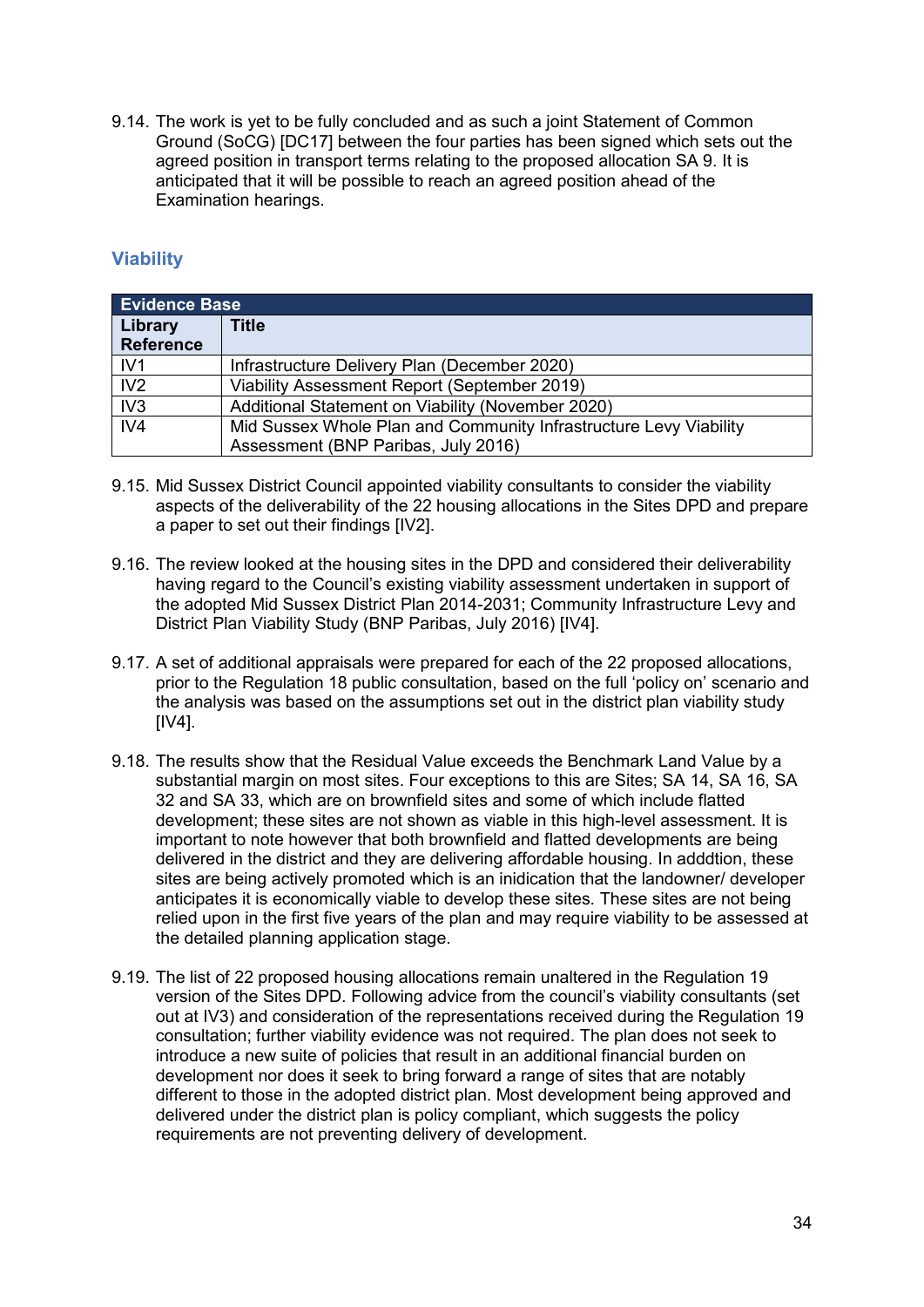#### Infrastructure Delivery Plan

- 9.20. An Infrastructure Delivery Plan (IDP) [IV1] has been prepared alongside the Sites DPD. It has been prepared to ensure that future growth will be supported by the necessary infrastructure. The IDP sets out for each site the infrastructure projects that will be required as a result of the development, alongside the estimated costs and funding mechanism.
- 9.21. Mid Sussex does not yet have Community Infrastructure Levy in place and therefore developer contributions to fund infrastructure will be sought through Section 106 planning obligations as well as direct provision by developers, West Sussex County Council / Town or Parish Councils and external sources of funding.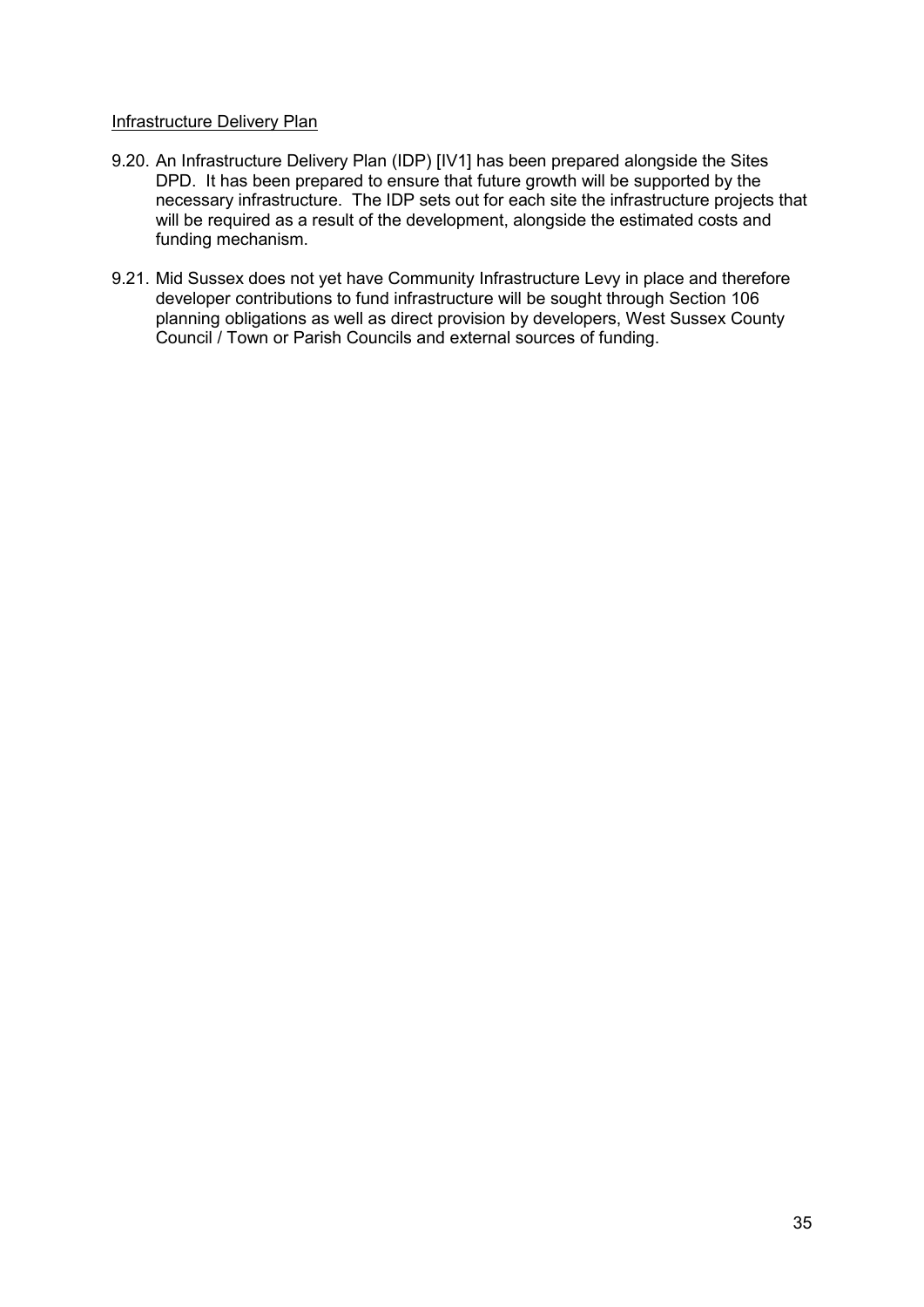## <span id="page-37-0"></span>**10. Sites DPD – Proposed Allocations**

10.1. Following the Site Selection process and testing through the evidence base, the following allocations are proposed within the Sites DPD.

| <b>Settlement</b><br><b>Category</b>                             | <b>Settlement</b>                                        | <b>Site Name</b>                                 | <b>Policy</b><br><b>Reference</b> | <b>Yield</b><br>(ha) |
|------------------------------------------------------------------|----------------------------------------------------------|--------------------------------------------------|-----------------------------------|----------------------|
| Category 1-<br>Town                                              | <b>Burgess Hill</b>                                      | <b>Burnside Centre, Victoria</b><br>Road         | SA <sub>2</sub>                   | 0.96                 |
|                                                                  |                                                          | Site of Former KDG, Victoria<br>Road             | SA <sub>3</sub>                   | 1.1                  |
| Category $2 -$<br>Larger<br>Village (Local<br>Service<br>Centre) | Copthorne                                                | Land north of the A264 at<br>Junction 10 of M23  | SA4                               | 2.7                  |
| Category 3 -<br>Medium<br>Sized                                  | Bolney (and part<br>Hurstpierpoint and<br>Sayers Common) | Land at Bolney Grange<br><b>Business Park</b>    | SA <sub>5</sub>                   | $\overline{7}$       |
| <b>Settlement</b>                                                | <b>Bolney</b>                                            | Marylands Nursery, Cowfold<br>Road               | SA <sub>6</sub>                   | 2.4                  |
|                                                                  | Pease Pottage                                            | Cedars, Brighton Road                            | SA7                               | 2.3                  |
|                                                                  |                                                          | Pease Pottage Nurseries,<br><b>Brighton Road</b> | SA <sub>8</sub>                   | 1                    |
|                                                                  |                                                          |                                                  | <b>TOTAL</b>                      | 17.45                |

#### <span id="page-37-1"></span>**Employment Sites**

*Table 11 - Proposed Allocations: Employment*

10.2. The residual employment need is **10-15ha**. The sum total of proposed allocations represents an over-supply of **2.45 – 7.45ha**.

#### <span id="page-37-2"></span>**Science and Technology Park**

10.3. The Science and Technology Park **North of the A2300, Burgess Hill**, is proposed for allocation. The site encompasses 50ha, and will accommodate a minimum of approximately 2,500 jobs.

<span id="page-37-3"></span>

|  |  |  | <b>Housing Sites</b> |  |
|--|--|--|----------------------|--|
|  |  |  |                      |  |

| <b>Settlement</b><br>Category | <b>Settlement</b>   | <b>Site Name</b>                                      | <b>Policy</b><br><b>Reference</b> | <b>Yield</b> |
|-------------------------------|---------------------|-------------------------------------------------------|-----------------------------------|--------------|
| Category 1 -                  | <b>Burgess Hill</b> | Land South of 96 Folders Lane                         | <b>SA12</b>                       | 40           |
| Town                          |                     | Land South of Folders Lane and<br>East of Keymer Road | <b>SA13</b>                       | 300          |
|                               |                     | Land South of Selby Close                             | <b>SA14</b>                       | 12           |
|                               |                     | Land South of Southway                                | <b>SA15</b>                       | 30           |
|                               |                     | St. Wilfrid's School                                  | <b>SA16</b>                       | 200          |
|                               |                     | Woodfield House, Isaacs Lane                          | <b>SA17</b>                       | 30           |
|                               | East Grinstead      | <b>Former East Grinstead Police</b><br>Station        | <b>SA18</b>                       | 22           |
|                               |                     | Land South of Crawley Down<br>Road                    | <b>SA19</b>                       | 200          |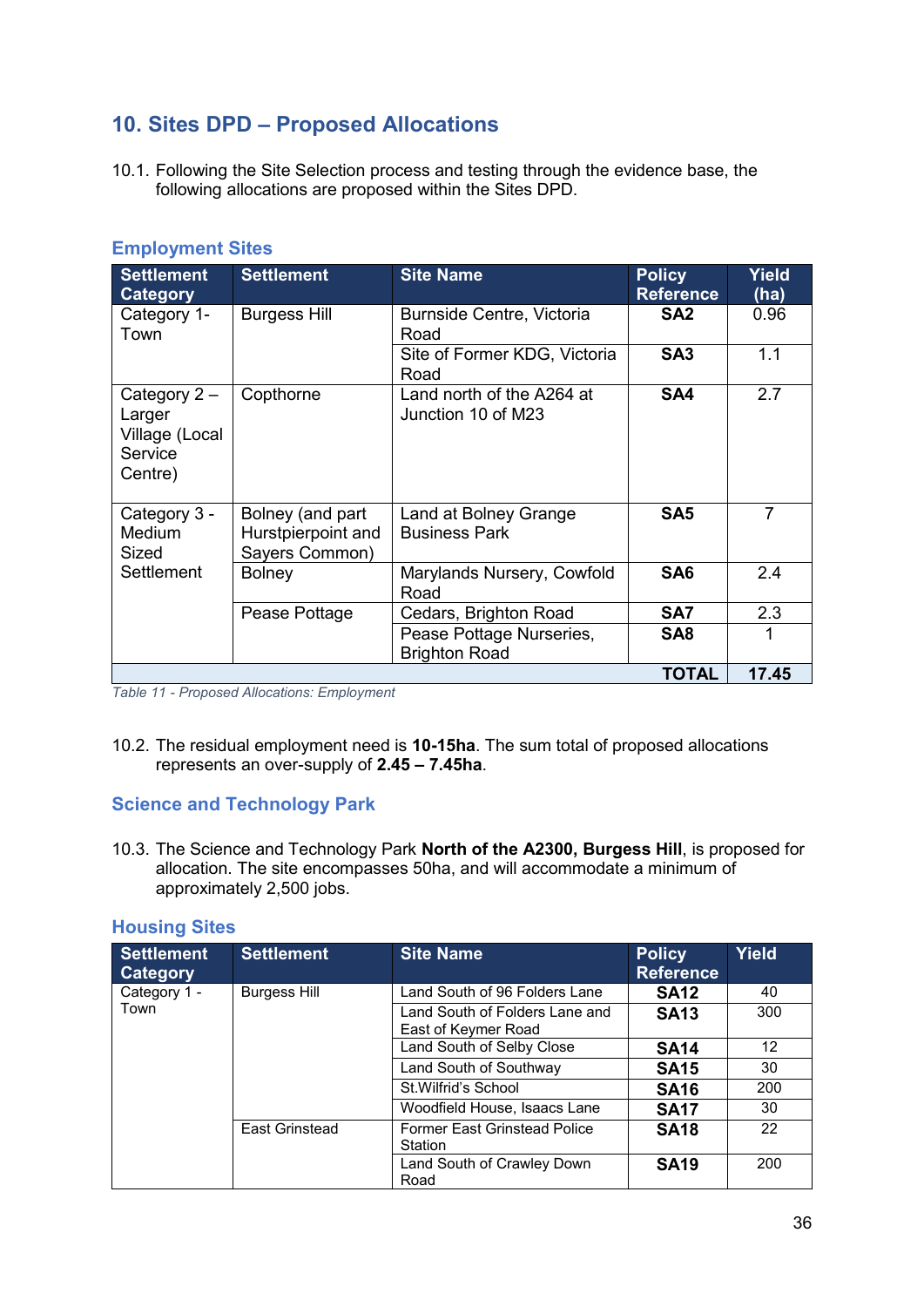|                                  |                                             | Land South and West of<br>Imberhorne Upper School    | <b>SA20</b>  | 550                     |
|----------------------------------|---------------------------------------------|------------------------------------------------------|--------------|-------------------------|
|                                  | Haywards Heath                              | Land at Rogers Farm, Fox Hill                        | <b>SA21</b>  | 25                      |
| Category 2-                      | Land North of Burleigh Lane<br>Crawley Down |                                                      | <b>SA22</b>  | 50                      |
| Larger Village<br>(Local Service | Cuckfield                                   | Land at Hanlye Lane East of<br>Ardingly Road         | <b>SA23</b>  | 55                      |
| Centre)                          | Hassocks                                    | Land North of Shepherds Walk                         | <b>SA24</b>  | N/A<br>$(130)^{a}$      |
| Category 3-                      | Ardingly                                    | Land West of Selsfield Road                          | <b>SA25</b>  | 70                      |
| Medium Sized<br>Village          | Ashurst Wood                                | Land South of Hammerwood<br>Road                     | <b>SA26</b>  | 12                      |
|                                  | <b>Handcross</b>                            | Land at St. Martin Close (West)                      | <b>SA27</b>  | 30<br>(65) <sup>b</sup> |
|                                  | <b>Horsted Keynes</b>                       | Land South of The Old Police<br>House                | <b>SA28</b>  | 25                      |
|                                  |                                             | Land South of St. Stephens<br>Church                 | <b>SA29</b>  | 30                      |
|                                  | Sayers Common                               | Land to the North of Lyndon,<br>Reeds Lane           | <b>SA30</b>  | 35                      |
|                                  | Scaynes Hill                                | Land to the rear of Rear of<br>Firlands, Church Road | <b>SA31</b>  | 20                      |
|                                  | <b>Turners Hill</b>                         | Withypitts Farm, Selsfield Road                      | <b>SA32</b>  | 16                      |
| Category 4 -<br>Smaller Village  | Ansty                                       | <b>Ansty Cross Garage</b>                            | <b>SA33</b>  | 12                      |
|                                  |                                             |                                                      | <b>TOTAL</b> | 1,764                   |

**a – Planning permission has been granted on this site and it now as commitment as at 1st April 2020. Therefore, no yield counted here to avoid double counting, although the allocation is to be retained for 130 dwellings. b – Slaugham Neighbourhood Plan is now made and Land St Martin Close (east) for 35 units is now a commitment as at 1st April 2020. Therefore only 30 units are counted here to avoid double counting.** *Table 12 - Proposed Allocations: Housing*

10.4. The residual housing need is 1,280. The sum total of proposed allocations represents an over-supply of **484 dwellings**.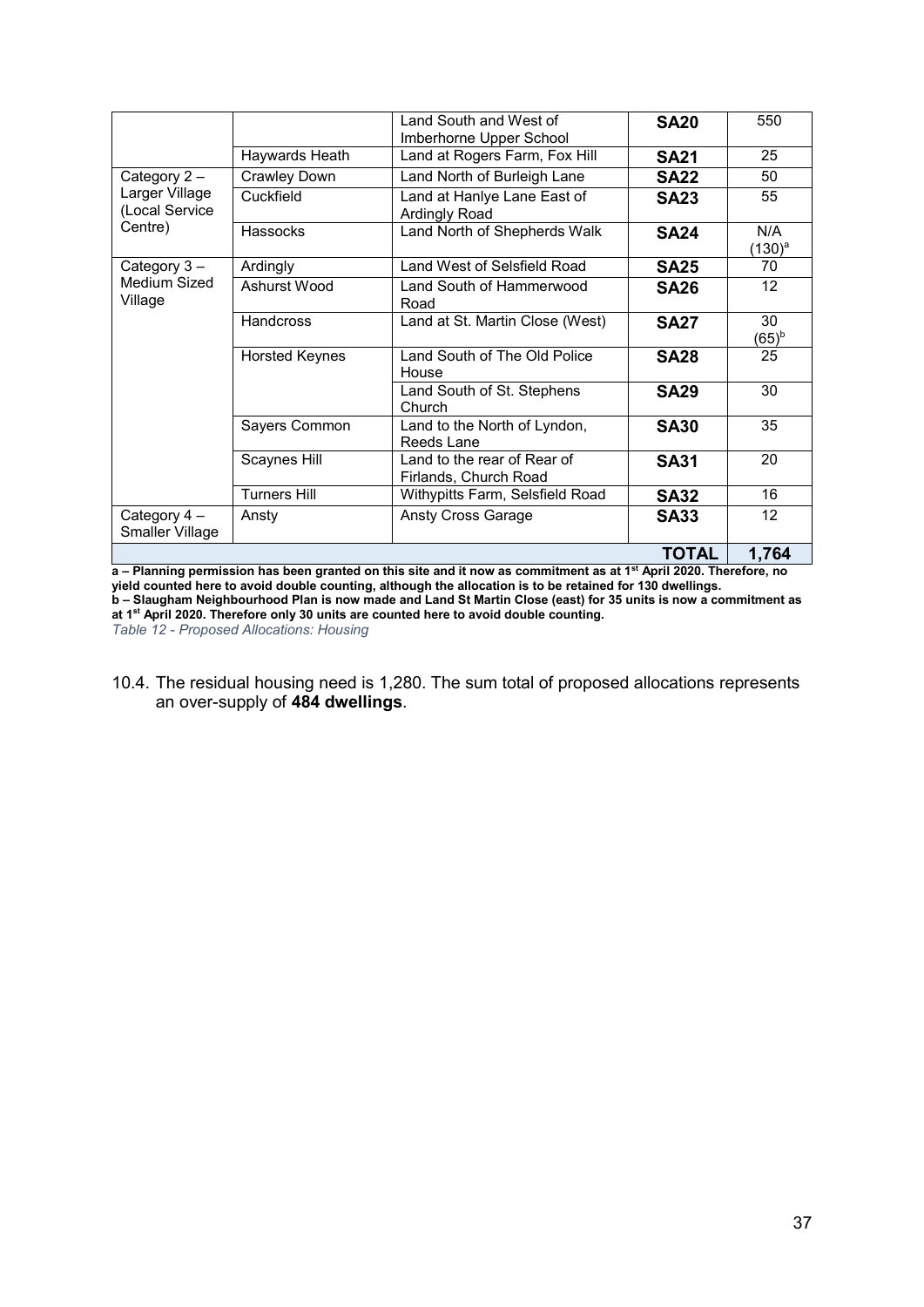## <span id="page-39-0"></span>**11. Additional Policies**

- 11.1. Whilst the primary purpose of the Sites DPD is to allocate sufficient housing and employment sites, the document also provides an opportunity for the Council to include a limited number of additional policies that are considered to be necessary to to secure the delivery of sustainable development. The proposed policies are considered necessary to be complement with the District Plan and provide additional guidance or clarity. In the case of SA39: Air Quality, this policy replaces the relevant section of District Plan policy DP29: Noise, Air and Light Pollution as it is based on more up-to-date guidance.
- 11.2. The five additional policies proposed are summarised below.

#### Employment

11.3. Policy **SA34: Existing Employment Sites** supplements District Plan policy DP1: Sustainable Economic Development by providing additional protection for the District's existing employment sites. This is consistent with the Economic Development Strategy that was approved in 2018, which aims to increase and minimise the loss of employment floorspace. Whilst DP1 introduces the principle and provides high-level protection, SA34 provides additional clarity – firstly, it defines the boundaries of 'Existing Employment Sites' on the Policies Map; secondly, it provides criteria for supporting expansion outside defined built-up area boundaries.

#### **Transport**

- 11.4. **SA35: Safeguarding of land for Strategic Highway Improvements** has been developed in partnership with West Sussex County Council, who as Highways Authority has responsibility for delivering highway infrastructure across the district working in partnership with Highways England.
- 11.5. The policy seeks to ensure that land is safeguarded to support the delivery of strategic transport schemes identified by West Sussex County Council that will be necessary to support planned growth across the district, including development set out in the District Plan 2014-2031.
- 11.6. The identified schemes are listed below and are considered necessary irrespective of the growth proposed within the Sites DPD:
	- A23/ A2300 Junction at Hickstead
	- A264 Corridor upgrades at Copthorne Hotel Junction
	- A22 Corridor upgrades at Felbridge, Imberhorne Lane and Lingfield Junctions
- 11.7. The areas to be safeguarded will be informed by more detailed design and feasibility work, to be carried out in consultation with West Sussex County council and other relevant parties.

#### Connectivity Improvements

11.8. **SA36: Wivelsfield Railway Station** and **SA37: Burgess Hill/Haywards Heath Multifunctional Network** have been developed to support the safeguarding of land for, and delivery of, transport schemes related to the Burgess Hill growth programme and aspirations within the Burgess Hill and Haywards Heath Neighbourhood Plans - in particular, the ambitious programme of sustainable transport improvements.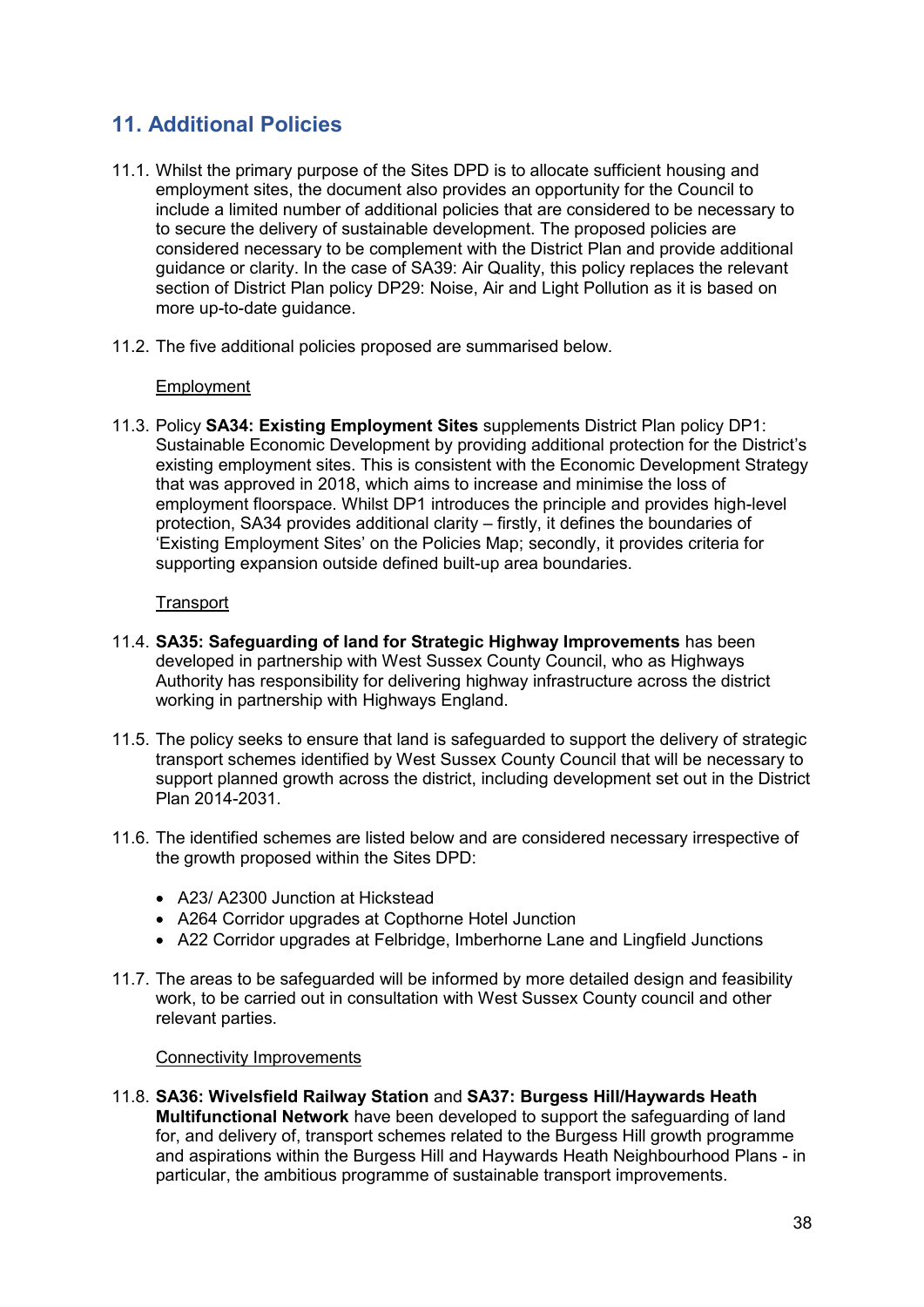11.9. These relate to the expansion and upgrade of Wivelsfield Railway Station, to improve the efficient and effective operation of the station and increase the use of sustainable modes of travel and the Burgess Hill and Haywards Heath multifunctional network (for cycling, walking and equestrian). This network will promote road safety, reduce congestion and support healthy lifestyles. Policies SA36 and SA37 ensure that necessary land is safeguarded to ensure the delivery of these schemes are not prejudiced.

Air Quality

 $\overline{a}$ 

11.10. **SA38: Air Quality** replaces the sections of DP29: Noise, Air and Light Pollution that relate to air quality as set out in the District Plan and provides additional clarity on how proposals will be expected to address any air quality impacts. The policy is informed by and makes reference to the recently prepared Air Quality and Emissions Guidance for Sussex (2019)<sup>7</sup> that has been prepared by the local authorities across Sussex, along with the County Council and a range of other stakeholders.

<sup>7</sup> *Air Quality and Emissions Mitigation Guidance for Sussex Authorities.* (2019).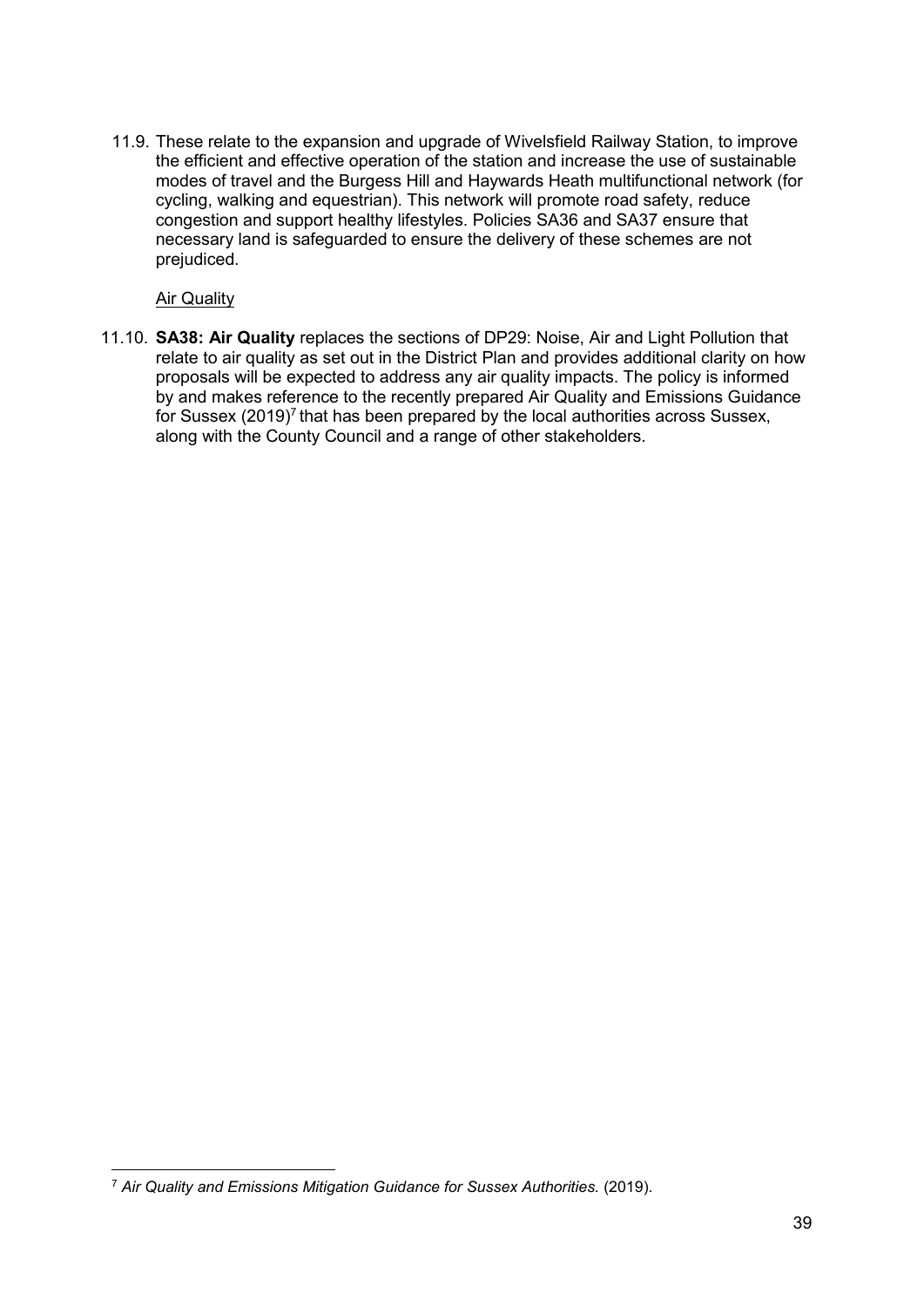## <span id="page-41-0"></span>**12. Updates since Regulation 19 Consultation**

#### <span id="page-41-1"></span>**Minor Modifications**

12.1. During the Regulation 19 consultation, a number of representations listed some minor modifications that would help to address their concerns. These were largely typographical, editorial or minor wording amendments. The Council has compiled a list of these [DPD2] and would be happy to agree them should they assist with the soundness of the Sites DPD.

#### <span id="page-41-2"></span>**Implications of changes to Use Class order**

- 12.2. The employment forecast methodology set out in Site Selection Paper 4: Employment is based on the same methodology used during preparation of District Plan. As is customary for Economic Growth Assessments and identification of employment land requirements, the figures are expressed in terms of the Use Class order, namely:
	- B1: Business/Light Industrial
	- B2: General Industrial
	- B8: Storage and Distribution
- 12.3. The Employment site allocations (SA1-SA8) within the Regulation 19 Sites DPD refer to the suitable use classes expected for each site.
- 12.4. Government announced revisions to the Use Class order, coming into effect from 1st September 2020. These revisions post-date Council approval and commencement of consultation on the Regulation 19 Sites DPD.
- 12.5. The removal of class B1, with Offices now in Class E will have implications for the Sites DPD. Simply swapping B1 for Class E within the policies may give rise to unintended consequences, whereby the allocations would be deemed acceptable for 'non-employment uses' with respect to those that form the basis of the employment forecasting.
- 12.6. As the employment requirement has been based on the anticipated forecasts in each of the three former use classes (B1/B2/B8) and these requirements need to be met (as opposed to being potentially 'lost' to other uses in Class E) it is suggested that a minor amendment is made to the Sites DPD employment allocations SA1 - SA8. This amendment will ensure that specific uses are referred to in the policy requirements (e.g. Office, Business, Light Industrial, General Industrial or Storage & Distribution) rather than by reference to the Use Class Order, to ensure that all forecasted need can be met.

#### <span id="page-41-3"></span>**Transport Assessment – Safety Study**

- 12.7. The NPPF (para 109) states that development proposals should only be refused on highways grounds if there would be an unacceptable impact on highway safety. In their response to the Regulation 19 consultation, West Sussex County Council noted that this work was underway and that preliminary results were expected.
- 12.8. The Safety Study work has progressed significantly since Regulation 19. Preliminary results [T9] noted that there are 10 junctions on the network that should be investigated further. Of these, 5 have identified mitigation schemes in place and one high priority junction is being redesigned by the site promoters for the Science and Technology Park (SA9) and includes safety improvements; meaning only the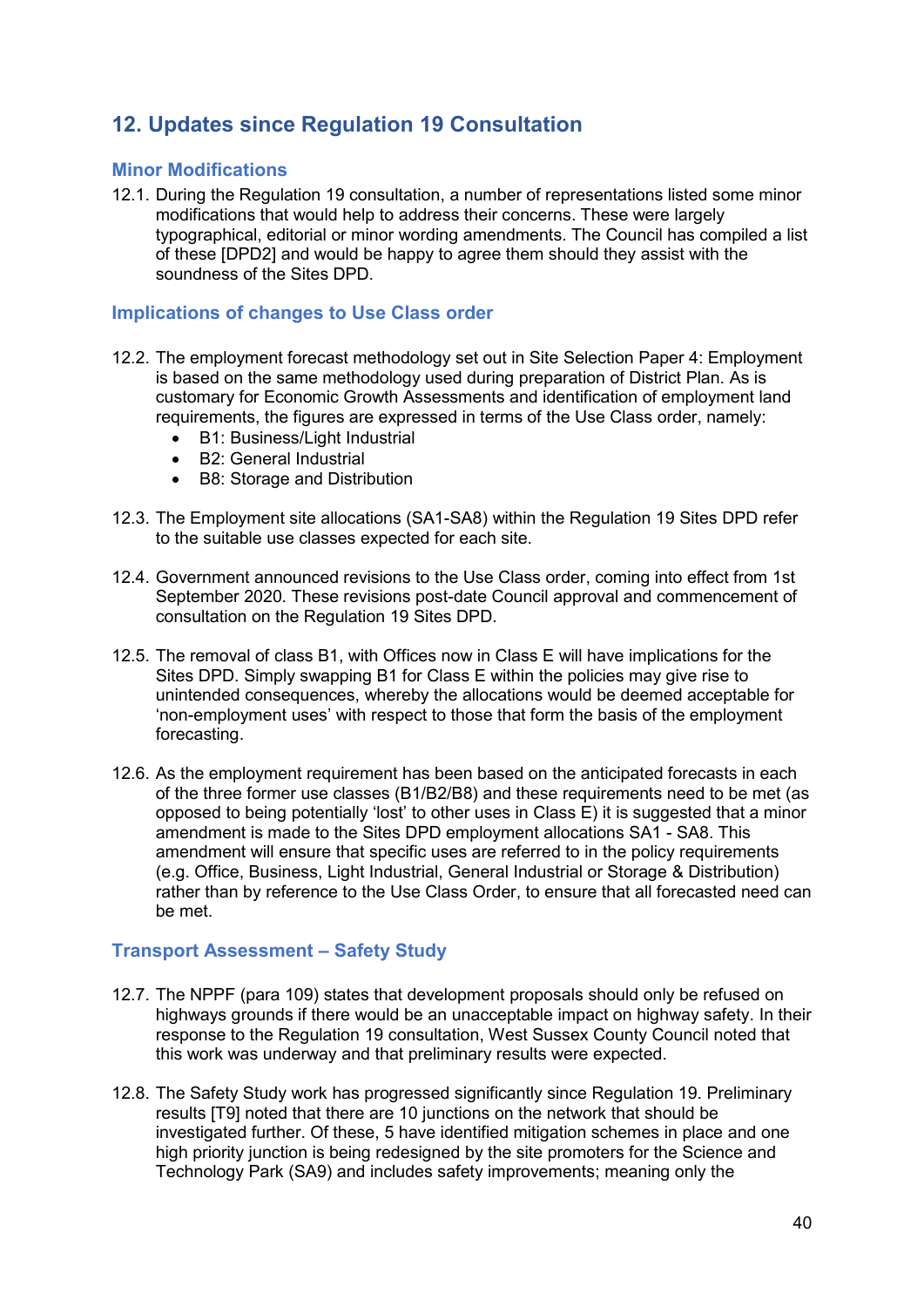remaining 4 may require mitigating as a result of the Sites DPD. Only one of these is classified as 'high priority'. Note that none are in immediate proximity to any proposed Sites DPD sites and it is likely that a combination of one or more sites may be contributing to any potential impact.

| <b>Junction</b>                                           | <b>Priority</b> |
|-----------------------------------------------------------|-----------------|
| B2028 Turners Hill Road / Wallage Lane                    | High            |
| B2115 / A23 Southbound                                    | Medium          |
| B2110 Brooklands Way / Firbank Way / Railway Approach E.G | Medium          |
| B2036 London Road / Victoria Way Burgess Hill             | Low             |

*Table 13 - Safety Audit Junction Priority*

- 12.9. The Council's transport consultants, Systra, has undertaken a review of each of the junctions and accident data to identify the extent of mitigation required. Concept mitigation proposals have been discussed and agreed in principle with West Sussex County Council.
- 12.10. Detailed designs have been produced on this basis for the remaining high priority junction. High-level junction mitigation is being developed for the 2 medium and single low priorty junction (this approach has been agreed by the County Council). The types of mitigation discussed and agreed in principle are all within the highway boundary, are minimal in nature (e.g. additional signposting or lane markings) with no barriers to delivery (such as requiring third party land, or significant physical highway interventions or infrastructure). High-level cost estimates have been prepared for each of the 4 designs and apportionment analysis of the mitigation costs will be provided once confirmed.